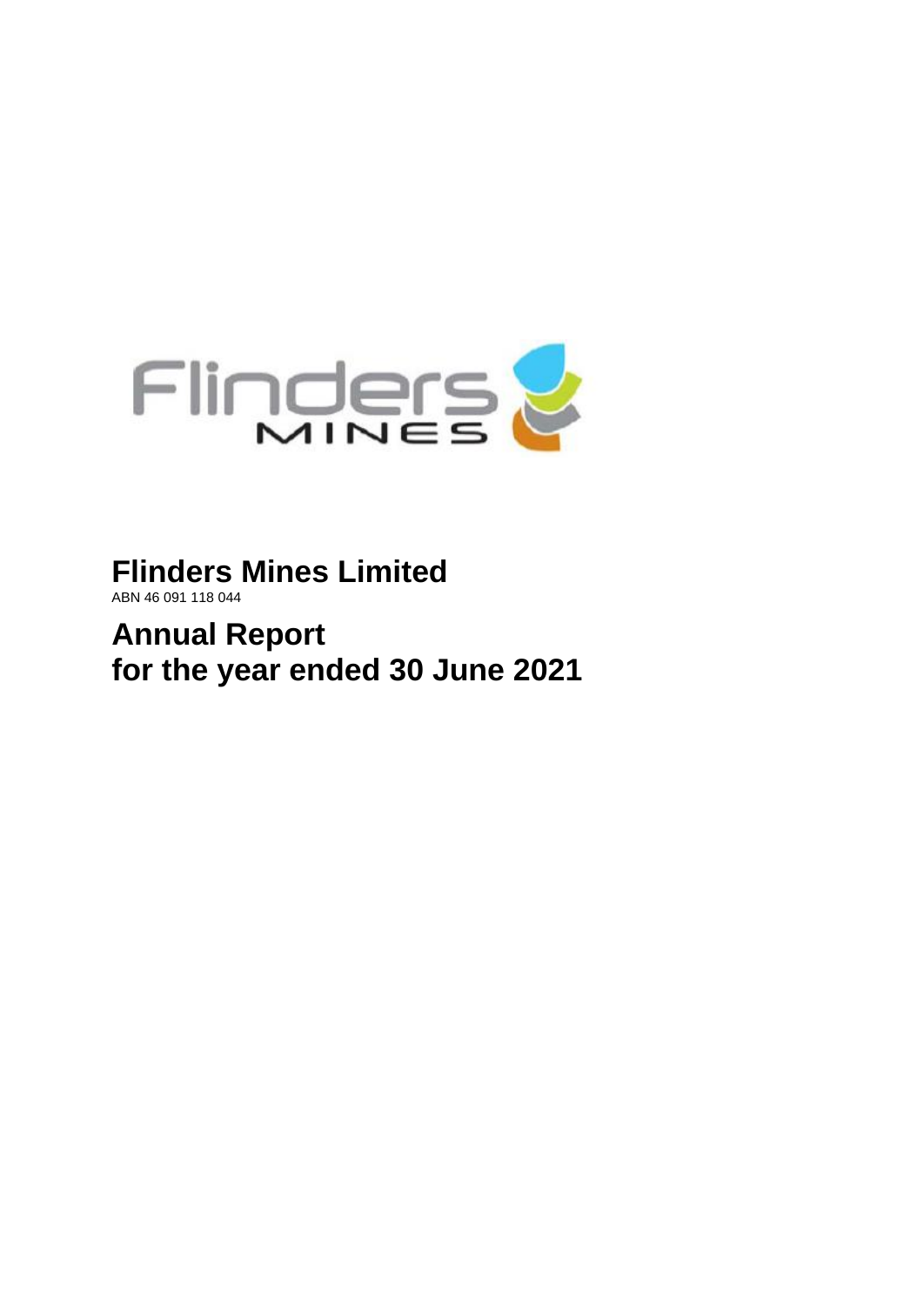# **Flinders Mines Limited Annual Report - 30 June 2021**

# **Contents Page**

| Corporate Directory                            | 3  |
|------------------------------------------------|----|
| Chairman's Report                              | 4  |
| Directors' Report                              | 6  |
| Auditor's Independence Declaration             | 15 |
| <b>Financial Statements</b>                    | 16 |
| Directors' Declaration                         | 32 |
| Independent Auditor's Report to the Members    | 33 |
| Additional Information                         | 37 |
| Interest in Mining Tenements                   | 39 |
| Mineral Resources and Ore Reserves Information | 40 |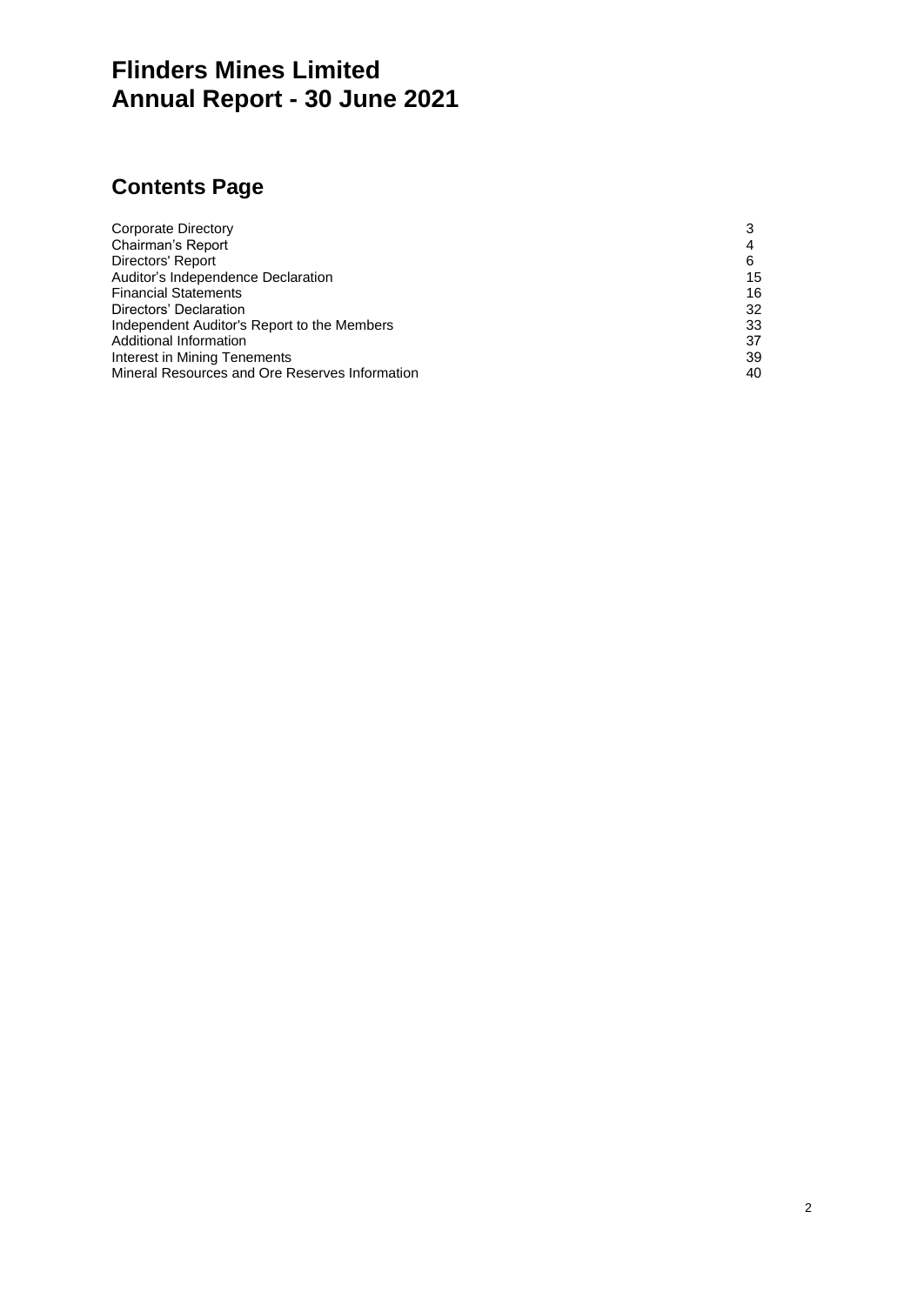# **Corporate Directory**

#### **Board of Directors**

| Neil Warburton               | Independent Non-Executive Chair        |
|------------------------------|----------------------------------------|
| The Hon. Cheryl Edwardes, AM | Independent Non-Executive Deputy Chair |
| Michael Wolley               | Non-Executive Director                 |
| Evan Davies                  | Non-Executive Director                 |
| James Gurry                  | Independent Non-Executive Director     |
| Amy Jiang                    | Non-Executive Director                 |

#### **Officers**

Andrew Whitehead General Manager

# **Joint Company Secretaries**

Sarah Wilson Shannon Coates

### **Registered Office**

45 Ventnor Avenue West Perth WA 6005 Telephone: 08 9389 4483 Email[: info@flindersmines.com](mailto:info@flindersmines.com) Website[: www.flindersmines.com](http://www.flindersmines.com/)

#### **Share Registry**

Computershare Investor Services Pty Ltd Level 11, 172 St Georges Terrace Perth WA 6000 Telephone: 08 9323 2000 Website[: www.computershare.com.au](http://www.computershare.com.au/)

#### **Auditors**

KPMG 235 St Georges Terrace Perth WA 6000

#### **Securities Exchange Listing**

Shares in Flinders Mines Limited are quoted on the Australian Securities Exchange under trading code FMS.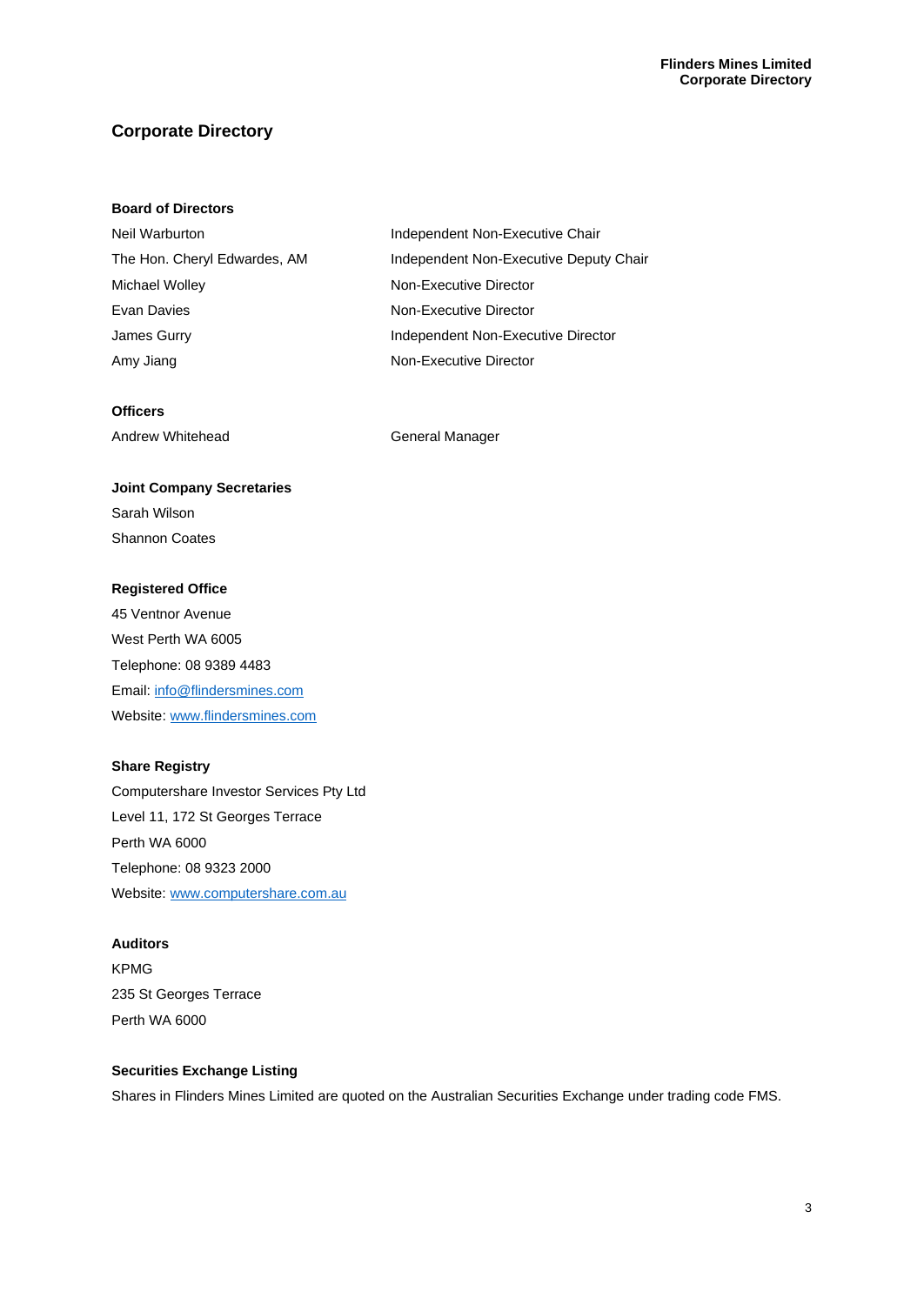# **Chairman's Report**

#### Dear Shareholders,

I am pleased to present the Flinders Mines Limited Annual Report for the financial year ended 30 June 2021, a year that has been a challenging one for the Company.

On a positive note on the 4 September 2020 the Company announced that all conditions precedent for the farm-in incorporated joint venture with BBIG had been satisfied or waived and the joint venture could proceed to develop the Company's flagship Pilbara Iron Ore Project (**PIOP**) in Western Australia. Since then the PIOP joint venture has formed with BBIG as the operator. BBIG has since been progressing a range of activities during the year including:

- Developing further understanding of the PIOP ore body
- Stratigraphic reinterpretation of Blacksmith
- BFS resource definition programme design completed
- Maturing of the preferred mine plan and finalising and documenting the draft mine plan report
- Completion of the Anvil rehabilitation programme and completion of the first phase of Blacksmith rehabilitation and planning for further rehabilitation across Blacksmith.
- Laboratory based metallurgical test work to better determine ore product design specification and planning associated with a larger field based, next phase metallurgical test work programme.
- Continued development on determining the optimum location and layout of the ore processing facility (OPF) at the PIOP.

The tenements remain in good standing and the various joint venture obligations are in place.

However, BBIG has advised the Company that given the challenges of Covid and the relationship between China and Australia it has made planned funding for PIOP challenging. As a result, BBIG has developed several proposals to progress the development of PIOP and the FMS Board has been focussing on assessing these development options in the best interests of all shareholders.

The first of these options was to place both the PIOP mine and the BBIG infrastructure within one corporate group to better facilitate financing. Accordingly, on 7 December 2020 Flinders received the Non-Binding Indicative Offer (NBIO) from BBIG proposing Flinders purchase 100% of the issued share capital of Forge Resources Swan Pty Ltd (FRS), a wholly owned subsidiary of BBIG which holds BBIG's port and rail subsidiaries and infrastructure, including the agreement under the Railway (BBIG Rail Aus Pty Ltd) Agreement Act 2017 (State Rail Agreement) (Proposed Transaction) for a nominal sum of \$1. Also proposed is the assumption of an FRS obligation to BBIG of a 5% royalty, based on the FOB sales value of all product handled at the FRS facilities at the Balla Balla Port. In support of third-party costs directly associated with progressing the Proposed Transaction, the Company reached an agreement with BBIG whereby BBIG would advance \$1m. The funds were received in 3 equal instalments in January 2021, March 2021, and April 2021. Should a fully approved transaction result from the NBIO, then the Company will reimburse the funds to BBIG or offset against any monies owed by BBIG to the Company from termination of the farm-in incorporated joint venture on the later of the completion date or 31 December 2021. If no Transaction eventuates then funds drawn down at that date are not repayable.

A Board sub-committee made up of myself, Independent Directors Cheryl Edwardes and James Gurry and the General Manager Dr Andrew Whitehead was formed along with the appointment of independent external advisers to assess and negotiate the concept put forward by BBIG. Negotiations with BBIG on this option have not concluded.

The second of these options is to amend the current approved transaction documents between BBIG and FMS to enable use of a road infrastructure solution. This would enable the Company to potentially accelerate project development than under the current arrangements through a lower cost and faster infrastructure solution while retaining the option to build the proposed rail line. These discussions were announced to the market in 22 July 2021 and are ongoing. The same Board sub-committee consisting of the Independent Directors are leading these discussions with BBIG.

During the year, an exploration programme was completed at the Canegrass Project. A drilling programme was conducted consisting of ~20 RCP drill holes designed to infill and test for shallower higher-grade vanadiumtitanium-magnetite (VTM) zones within the Mineral Resource. Overall, the drilling programme was successful in intersecting VTM mineralisation grading greater than the Mineral Resource reported grade of 0.64% V2O5. The analytical results indicate that while the better vanadium results are associated with the more intense magnetite segregations, significant vanadium is also present in intervals of gabbro hosting high contents of disseminated magnetite. Results were announced to the market on 21 January 2021.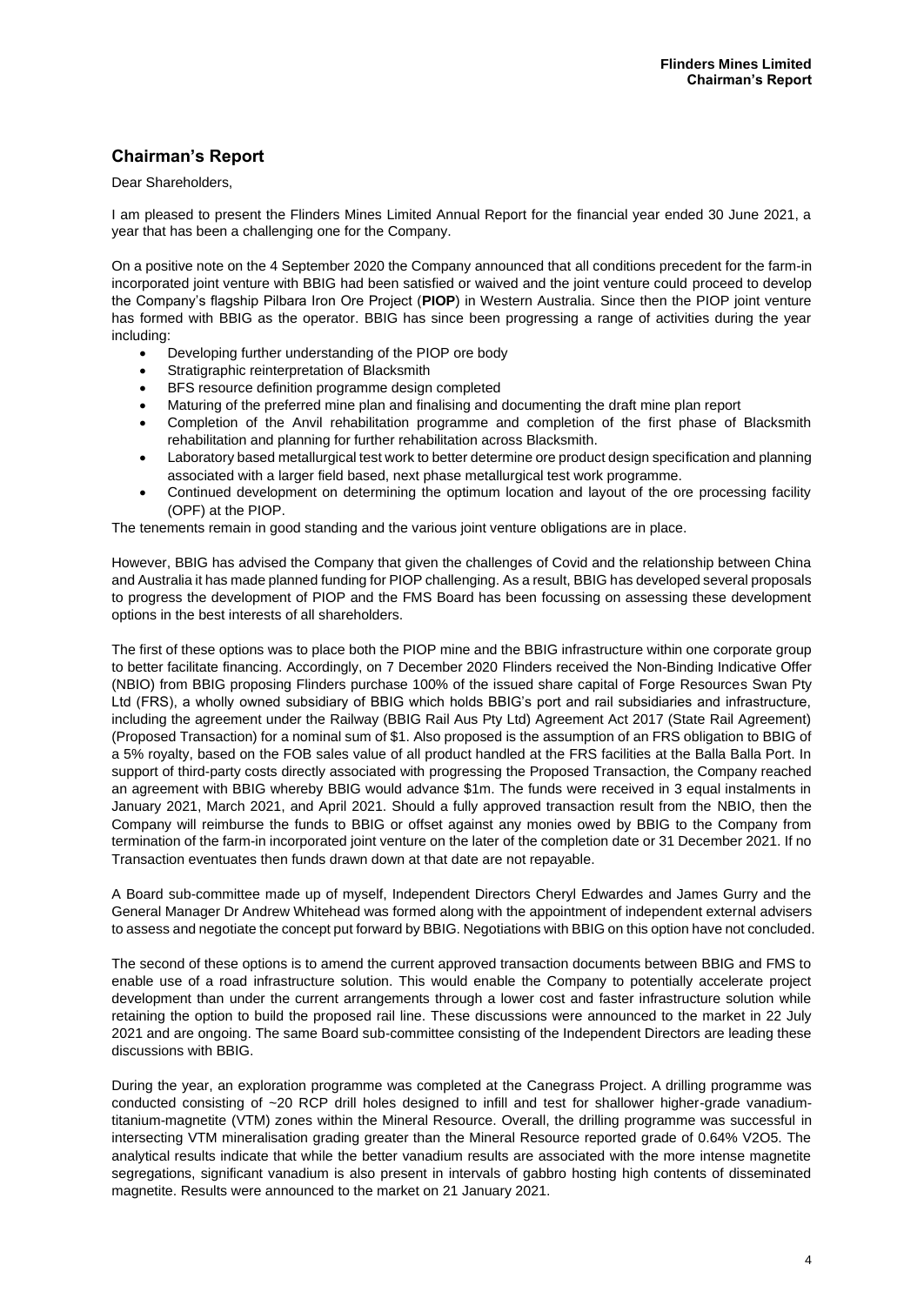During the year we welcomed the appointment of Ms Amy Jiang, as a nominee Director of the Company's second largest shareholder, OCJ Investment (Australia) Pty Ltd (OCJ). Ms Jiang, who is the Company Secretary and Executive Manager of OCJ, holds a Bachelor of Arts and is in her final year of a Juris Doctor, both from the University of Sydney.

On 9 June 2021, the Company announced that an advance to the predicted shortfall amount under the Farm-In Agreement had been agreed with BBIG, resulting in the Company receiving \$2.0 million. Under the terms of the Farm-In Agreement, BBIG must spend \$15.0 million each year and if those funds are not spent, it must contribute the difference to the Company. BBIG and the Company have agreed that the shortfall due to be paid to the Company for the first year which ended 2 September 2021 is approximately \$5.48m, post the \$2 million Shortfall advance in June 2021.

The Company ended the financial year with \$2.9 million in cash and a long-term unsecured fully drawn debt facility with a principal amount of \$3 million, repayable by 30 June 2022.

In conclusion, I would like to thank the Board and our staff for their significant contribution to the Company and all shareholders for their continued support.

The progress made during the 2021 financial year in a challenging period is positive and the options being developed for alternative development of PIOP are potentially attractive for FMS shareholders. I look forward to reporting further progress during the 2022 financial year.

S.F. Klerk

Neil Warburton Chairman Perth, Western Australia 30 September 2021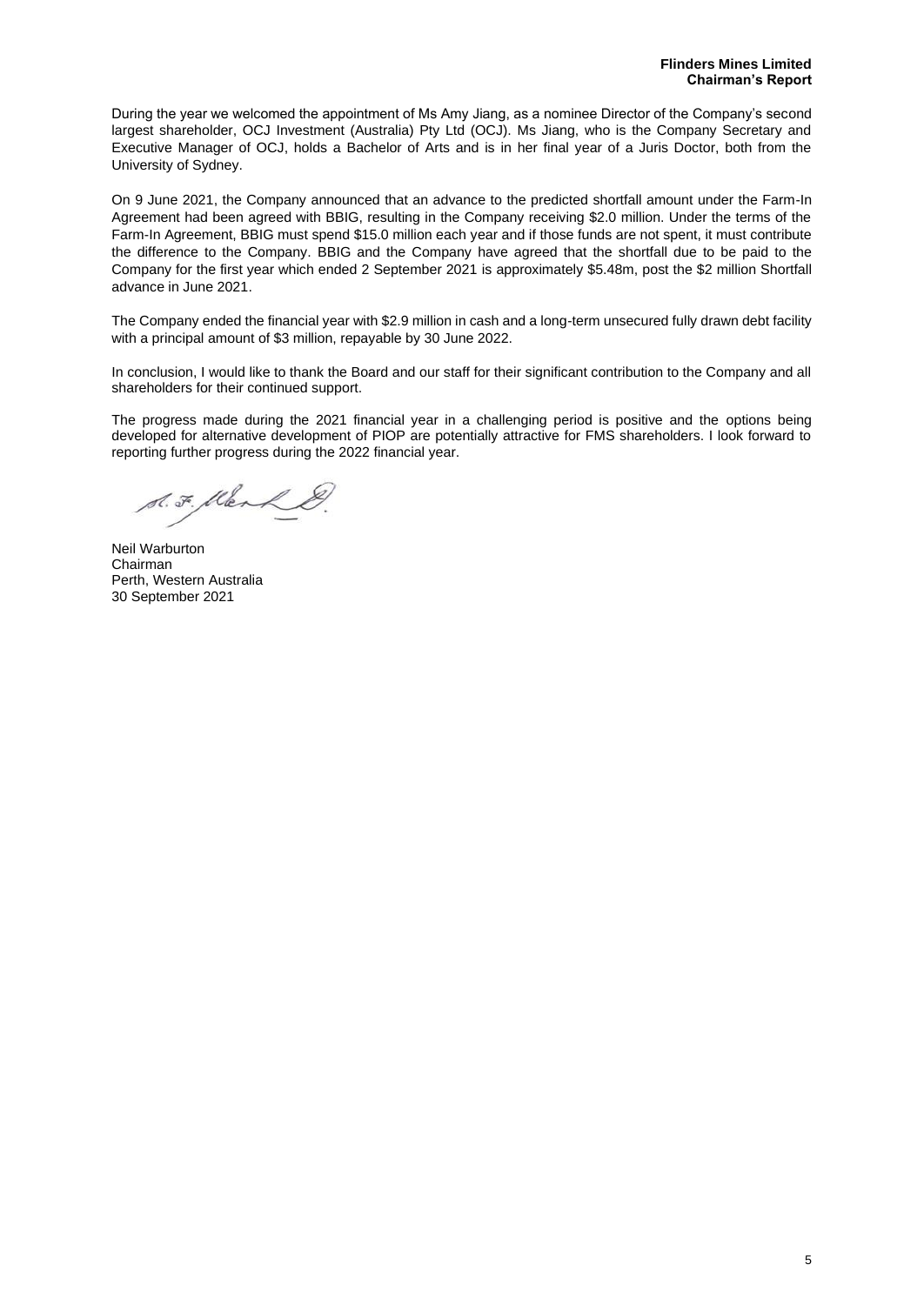# **Directors' Report**

Your Directors present their report on the Consolidated Entity comprising Flinders Mines Limited (the **Company** or **Flinders**) and its controlled entities (the **Group**) for the financial year ended 30 June 2021.

#### **Directors**

The following persons held office as Directors of Flinders Mines Limited from the start of the financial year to the date of this report, unless otherwise stated.

| <b>Name</b>                 | Title                                  | Appointment       |
|-----------------------------|----------------------------------------|-------------------|
| Neil Warburton              | Independent Non-Executive Chair        | 19 October 2016   |
| The Hon. Cheryl Edwardes AM | Independent Non-Executive Deputy Chair | 17 June 2019      |
| Michael Wollev              | Non-Executive Director                 | 19 October 2016   |
| Evan Davies                 | Non-Executive Director                 | 19 October 2016   |
| James Gurry                 | Independent Non-Executive Director     | 18 September 2019 |
| Amy Jiang                   | Non-Executive Director                 | 5 March 2021      |

#### **Company Secretary**

Ms Sarah Wilson was appointed on 20 November 2018 as Company Secretary. On 30 August 2019, Ms Shannon Coates was appointed as Joint Company Secretary.

#### **Information on Directors**

| <b>Neil Warburton</b>                                                         | <b>Independent Non-Executive Chair</b>                                                                                                                                                                                                                                                                                                                                                                                                                                                                                                                                                                                                        |
|-------------------------------------------------------------------------------|-----------------------------------------------------------------------------------------------------------------------------------------------------------------------------------------------------------------------------------------------------------------------------------------------------------------------------------------------------------------------------------------------------------------------------------------------------------------------------------------------------------------------------------------------------------------------------------------------------------------------------------------------|
| Qualifications                                                                | Assoc. MinEng WASM, MAusIMM, FAICD                                                                                                                                                                                                                                                                                                                                                                                                                                                                                                                                                                                                            |
| Experience                                                                    | Mr Warburton has over 40 years' experience in corporate and all areas of<br>mining operations.<br>Mr Warburton held senior positions with Barminco<br>Limited culminating in being the Chief Executive Officer from August 2007<br>to March 2012. He successfully grew Barminco into Australia and West<br>Africa's largest underground hard rock mining contractor before expanding<br>to non-executive director roles with ASX listed and private mining<br>companies.                                                                                                                                                                      |
| Interest in FMS Shares and<br>Options at the date of this report              | Nil                                                                                                                                                                                                                                                                                                                                                                                                                                                                                                                                                                                                                                           |
| Special responsibilities                                                      | Chair of Nominations and Remuneration Committee and member of Audit<br>and Risk Committee.                                                                                                                                                                                                                                                                                                                                                                                                                                                                                                                                                    |
| Directorships held in other ASX<br>listed entities in the last three<br>vears | Previously a Non-Executive Director of Coolgardie Minerals Limited (July<br>2017 to May 2020) and IGO Limited (October 2015 to October 2020).                                                                                                                                                                                                                                                                                                                                                                                                                                                                                                 |
| The Hon. Cheryl Edwardes,<br><b>AM</b>                                        | <b>Independent Non-Executive Deputy Chair</b>                                                                                                                                                                                                                                                                                                                                                                                                                                                                                                                                                                                                 |
| Qualifications                                                                | LLM, B. Juris, BA                                                                                                                                                                                                                                                                                                                                                                                                                                                                                                                                                                                                                             |
| Experience                                                                    | A lawyer by training, Mrs Edwardes is former Minister in the Western<br>Australian Legislative Assembly with extensive experience and knowledge<br>of WA's legal and regulatory framework relating to mining projects,<br>environmental, native title and heritage and land access. Mrs Edwardes<br>was appointed in August 2017 as a part-time member of the Foreign<br>Investment Review Board for a five-year period. Ms Edwardes assists the<br>clients of FTI Consulting within a range of complex statutory approvals<br>required for resources and infrastructure projects. She also chairs the Port<br>Hedland International Airport. |
| Interest in FMS Shares and<br>Options at the date of this report              | 20,646 fully paid ordinary shares.                                                                                                                                                                                                                                                                                                                                                                                                                                                                                                                                                                                                            |
| Special responsibilities                                                      | Member of Audit and Risk Committee and Nominations and Remuneration<br>Committee.                                                                                                                                                                                                                                                                                                                                                                                                                                                                                                                                                             |
| Directorships held in other ASX<br>listed entities in the last three          | Non-Executive Director of Vimy Resources Limited (May 2014 to date) and<br>Nuheara Limited (January 2020 to date).                                                                                                                                                                                                                                                                                                                                                                                                                                                                                                                            |
| years                                                                         | Previously a Non-Executive Director of CropLogic Limited (March 2018 to<br>February 2019) and AusCann Group Holding Limited (May 2016 to January<br>2020).                                                                                                                                                                                                                                                                                                                                                                                                                                                                                    |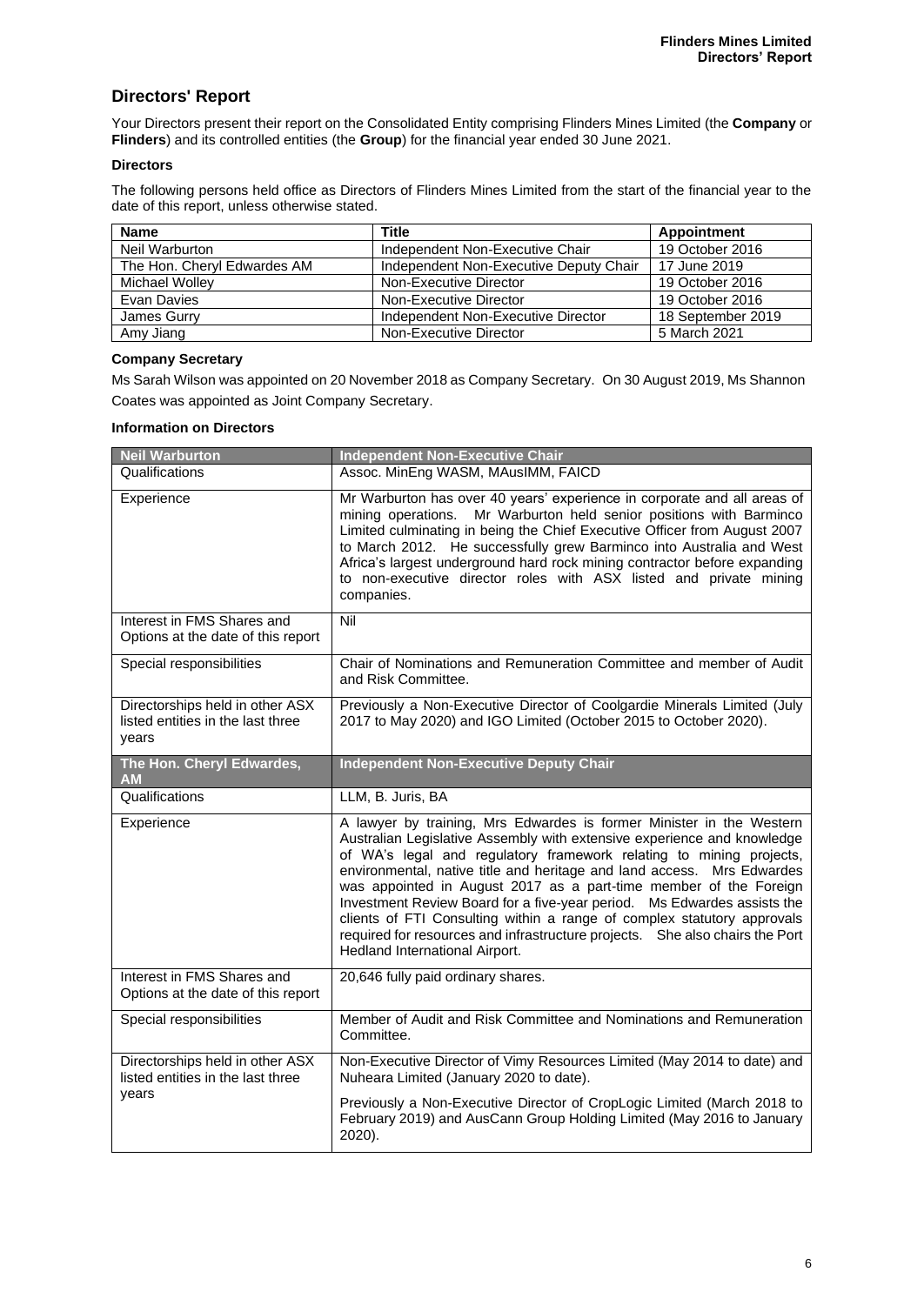| <b>Michael Wolley</b>                                                         | <b>Non-Executive Director</b>                                                                                                                                                                                                                                                                                                                                                                                                                                                                                                     |
|-------------------------------------------------------------------------------|-----------------------------------------------------------------------------------------------------------------------------------------------------------------------------------------------------------------------------------------------------------------------------------------------------------------------------------------------------------------------------------------------------------------------------------------------------------------------------------------------------------------------------------|
| Qualifications                                                                | BE (Chemical and Materials, 1 <sup>st</sup> Class Hons), MMan                                                                                                                                                                                                                                                                                                                                                                                                                                                                     |
| Experience                                                                    | Mr Wolley had a 15-year career with Mobil Oil Australia Pty Ltd in a range<br>of roles including engineering, operations, strategic planning and business<br>development. Mr Wolley was previously Chief Operating Officer for Lynas<br>Corporation and is currently Vice President Minerals for the Todd<br>Corporation. Mr Wolley is a nominee Director of the Company's largest<br>shareholder, TIO (NZ) Limited.                                                                                                              |
| Interest in FMS Shares and<br>Options at the date of this report              | Nil                                                                                                                                                                                                                                                                                                                                                                                                                                                                                                                               |
| Special responsibilities                                                      | Member of Nominations and Remuneration Committee and Audit and Risk<br>Committee.                                                                                                                                                                                                                                                                                                                                                                                                                                                 |
| Directorships held in other ASX<br>listed entities in the last three<br>years | Previously a Non-Executive Director of Wolf Minerals Limited (June 2013 to<br>October 2018).                                                                                                                                                                                                                                                                                                                                                                                                                                      |
| <b>Evan Davies</b>                                                            | <b>Non-Executive Director</b>                                                                                                                                                                                                                                                                                                                                                                                                                                                                                                     |
| Qualifications                                                                | BTP, MSc, MPhil                                                                                                                                                                                                                                                                                                                                                                                                                                                                                                                   |
| Experience                                                                    | Mr Davies has previously held leadership roles in Rainbow Corporation and<br>Brierley Properties Group (New Zealand). Mr Davies was Managing<br>Director of Sky City Entertainment Group (New Zealand) from 1996 to 2007,<br>which he grew from a single site to have business operations through New<br>Zealand and Australia.                                                                                                                                                                                                   |
|                                                                               | Mr Davies has been Managing Director of Todd Properties Group since<br>2008. Mr Davies is a nominee Director of the Company's largest<br>shareholder, TIO (NZ) Limited                                                                                                                                                                                                                                                                                                                                                            |
| Interest in FMS Shares and<br>Options at the date of this report              | Nil                                                                                                                                                                                                                                                                                                                                                                                                                                                                                                                               |
| Special responsibilities                                                      | Member of Nominations and Remuneration Committee and Audit and Risk<br>Committee.                                                                                                                                                                                                                                                                                                                                                                                                                                                 |
| Directorships held in other ASX<br>listed entities in the last three<br>years | Nil                                                                                                                                                                                                                                                                                                                                                                                                                                                                                                                               |
| <b>James Gurry</b>                                                            | <b>Independent Non-Executive Director</b>                                                                                                                                                                                                                                                                                                                                                                                                                                                                                         |
| Qualifications                                                                | B.Com (Hons), CA, GAICD                                                                                                                                                                                                                                                                                                                                                                                                                                                                                                           |
| Experience                                                                    | Mr Gurry is a leading equity analyst with extensive research experience in<br>the iron ore sector. His most recent role was as Director $-$ Corporate &<br>Investment Bank, and Head of Natural Resources Equity Research with<br>Deutsche Bank Equities Australia, and previous roles have included equity<br>research with Credit Suisse Equities in both Sydney and London where he<br>was Head of Mining Company Research. He started his career in the<br>Transaction Advisory Services Division of Ernst & Young, Melbourne |
| Interest in FMS Shares and<br>Options at the date of this report              | 45,493 fully paid ordinary shares.                                                                                                                                                                                                                                                                                                                                                                                                                                                                                                |
| Special responsibilities                                                      | Chair of Audit and Risk Committee and member of Nominations and<br>Remuneration Committee.                                                                                                                                                                                                                                                                                                                                                                                                                                        |
| Directorships held in other ASX<br>listed entities in the last three<br>years | Nil                                                                                                                                                                                                                                                                                                                                                                                                                                                                                                                               |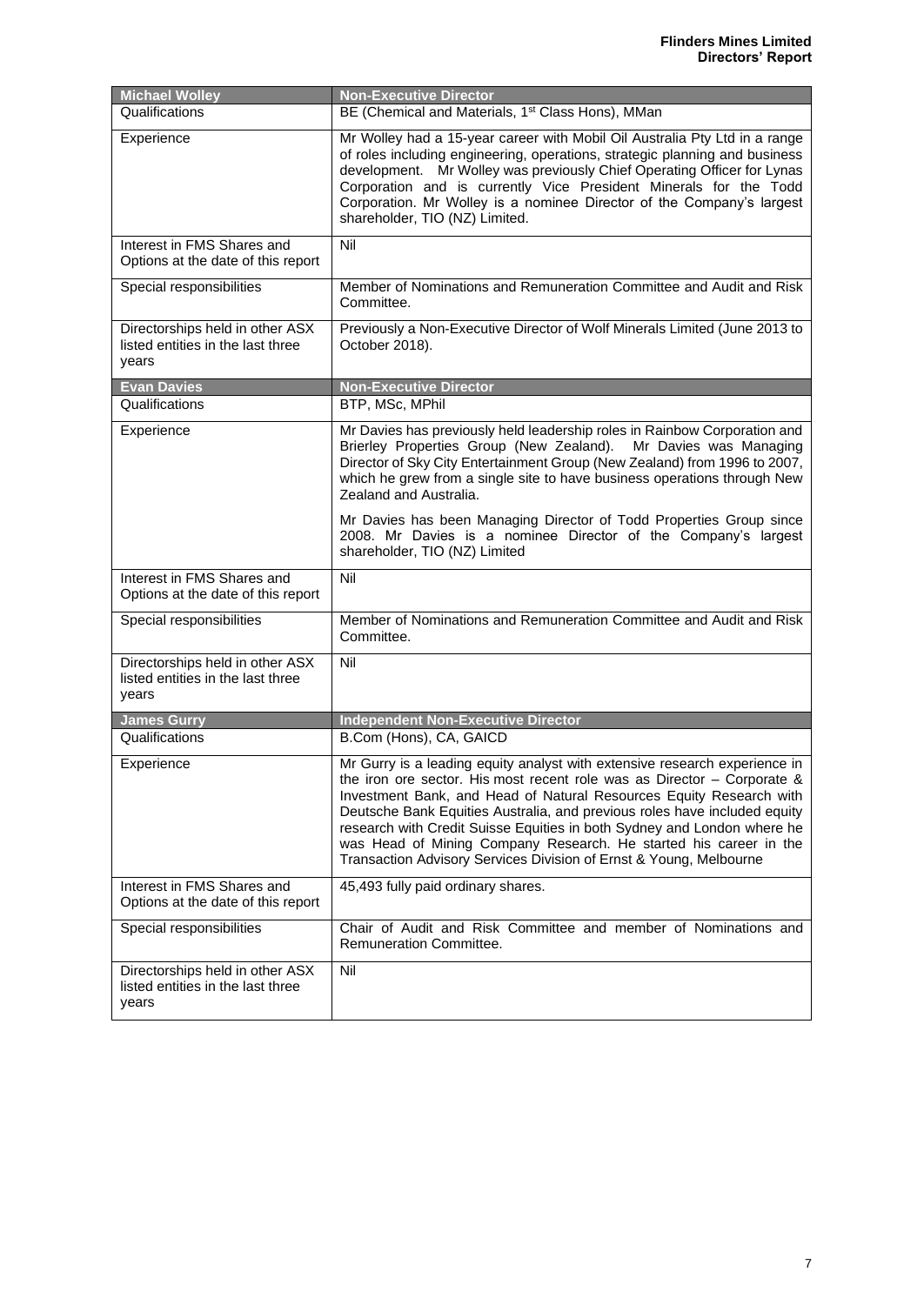| <b>Amy Jiang</b>                                                              | <b>Non-Executive Director</b>                                                                                                                                                                                                                                                                                                                                                                                                                                                                                          |
|-------------------------------------------------------------------------------|------------------------------------------------------------------------------------------------------------------------------------------------------------------------------------------------------------------------------------------------------------------------------------------------------------------------------------------------------------------------------------------------------------------------------------------------------------------------------------------------------------------------|
| Qualifications                                                                | B.Arts, GAICD and GIA (Affiliated)                                                                                                                                                                                                                                                                                                                                                                                                                                                                                     |
| Experience                                                                    | Ms Jiang has more than 13 years' experience in management and corporate<br>governance within the mining and resources sector.                                                                                                                                                                                                                                                                                                                                                                                          |
|                                                                               | Ms Jiang is currently company secretary and executive manager and<br>nominee director of OCJ Investment (Australia) Pty Ltd, the second largest<br>shareholder of Flinders Mines Limited.                                                                                                                                                                                                                                                                                                                              |
|                                                                               | Ms Jiang is a member and graduate of the Australia Institute of Company<br>Directors and an affiliate member of the Governance Institute of Australia.<br>She holds a Bachelor of Arts (Management and Performance Studies) from<br>The University of Sydney and is currently in her final year of a Juris Doctor<br>at The University of Sydney. In addition, Ms Jiang is currently completing a<br>Graduate Diploma of Applied Corporate Governance and Risk Management<br>at the Governance Institute of Australia. |
| Interest in FMS Shares and<br>Options at the date of this report              | Nil                                                                                                                                                                                                                                                                                                                                                                                                                                                                                                                    |
| Special responsibilities                                                      | Member of Audit and Risk Committee and Nominations and Remuneration<br>Committee.                                                                                                                                                                                                                                                                                                                                                                                                                                      |
| Directorships held in other ASX<br>listed entities in the last three<br>vears | Nil                                                                                                                                                                                                                                                                                                                                                                                                                                                                                                                    |
| <b>Shannon Coates</b>                                                         | <b>Joint Company Secretary</b>                                                                                                                                                                                                                                                                                                                                                                                                                                                                                         |
| Qualifications                                                                | LLB, BA(Jur), GAICD, GIA                                                                                                                                                                                                                                                                                                                                                                                                                                                                                               |
| Experience                                                                    | Ms Coates is a non-executive director and Chartered Secretary. She is a<br>qualified lawyer and has over 20 years' experience in corporate law and<br>compliance. Ms Coates is currently Managing Director of Evolution<br>Corporate Services, a boutique corporate advisory firm providing company<br>secretarial and corporate advisory support to boards and various<br>committees across a variety of industries including resources, oil and gas,<br>manufacturing and technology.                                |
| <b>Sarah Wilson</b>                                                           | <b>Joint Company Secretary</b>                                                                                                                                                                                                                                                                                                                                                                                                                                                                                         |
| Experience                                                                    | Ms Wilson is a Corporate Advisor with Evolution Corporate Services Pty Ltd<br>and has over 10 years' experience in company secretarial, corporate<br>advisory and corporate governance roles, which have included the provision<br>of company secretarial services to a number of resource companies. Ms<br>Wilson holds a Certificate in Governance Practice and is a Certified Member<br>of the Governance Institute of Australia.                                                                                   |

#### **Meeting of Directors**

The numbers of meetings of the Company's Board of Directors and of each Board committee held during the year ended 30 June 2021, and the numbers of meetings attended by each Director were:

|                      | <b>Board</b> |    | Audit & Risk<br>Committee |                | Nominations &<br><b>Remuneration</b><br>Committee |   |
|----------------------|--------------|----|---------------------------|----------------|---------------------------------------------------|---|
|                      | A            | B  | A                         | B              | A                                                 | B |
| N Warburton          | 17           | 16 | 2                         | $\mathcal{P}$  |                                                   |   |
| C Edwardes           | 17           | 16 | っ                         | 2              |                                                   |   |
| M Wolley             | 17           | 17 | 2                         | 2              |                                                   |   |
| E Davies             | 17           | 15 | $\mathcal{P}$             |                |                                                   |   |
| J Gurry              | 17           | 17 | $\mathfrak{p}$            | $\mathfrak{p}$ |                                                   |   |
| A Jiang <sup>1</sup> | 4            |    | 0                         | 1 <sup>2</sup> |                                                   |   |

A = Number of meetings held during the time the Director held office or was a member of the committee during the year.

B = Number of meetings attended.

<sup>1</sup> Miss Jiang was appointed on 5 March 2021.

<sup>2</sup> Miss Jiang attended one Audit & Risk Committee meeting by invitation, prior to her appointment to the Committee.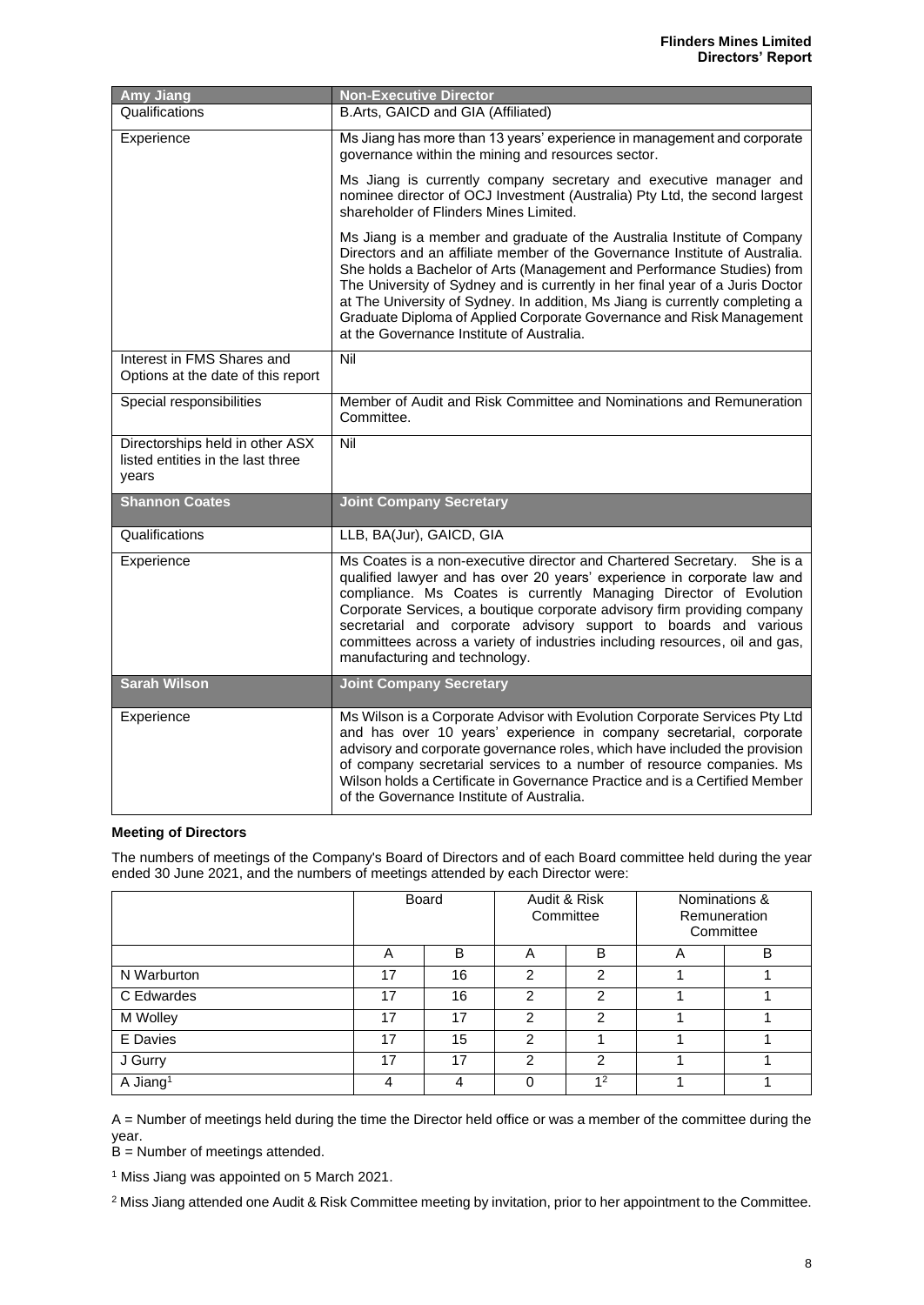#### **Principal Activities**

The Group's principal continuing activities during the year consisted of governance and oversight of the Pilbara Iron Ore Project (PIOP) in Western Australia which is the subject of a Farm-In Agreement with BBI Group Pty Ltd (**BBIG**) and discussions commenced with BBIG in relation to a potential ownership restructuring opportunity of the infrastructure associated with the PIOP integrated project.

Mineral exploration also continued on the Group's Canegrass Project in Western Australia.

There were no significant changes in the nature of the activities of the Group during the year other than as stated above.

#### **Dividends**

No dividends have been declared or paid during the financial year (2020: \$nil).

#### **Operating Results and Financial Position**

The net result of operations for the financial year was a loss of \$3.482 million (2020: loss of \$8.086 million).

#### **Review of Operations**

#### **Corporate**

#### *Director and Management Changes*

On 5 March 2021, Ms Amy Jiang was appointed as a Non-executive Director of the Company as a nominee of the Company's second largest shareholder, OCJ Investment (Australia) Pty Ltd (**OCJ**). Ms Jiang is Company Secretary and Executive Manager of OCJ.

#### *PIOP Farm-In Transaction*

On 4 September 2020, the Company announced that all conditions precedent to the Farm-In Agreement with BBIG had been completed and that BBIG would be able to continue advancing the feasibility studies for the development of the Company's PIOP and perform its other obligations under the Farm-IN Agreement for its initial 10% voting interest in the incorporated joint venture vehicle, PIOP Mine Co NL. The Company retains 100% economic ownership of PIOP Mine Co NL until a final investment decision is made under the Farm-In Agreement.

Following completion of the Farm-In Agreement, BBIH Pty Limited (**BBIH**), a wholly owned subsidiary of BBIG, was appointed Manager of the PIOP.

The Company's independent Directors remain as Directors of PIOP Mine Co NL along with a nominee from BBIG.

#### *NBIO Proposal from BBIG*

On 14 December 2020, the Company announced that it had received a non-binding indicative offer (**NBIO**) from BBIG in relation to a potential ownership restructuring opportunity of the infrastructure associated with the Company's PIOP.

BBIG approached the Company to commence a discussion about a potential transaction that would result in the Group retaining 100% ownership of the PIOP as well as 100% of BBIG's port and rail infrastructure assets. BBIG has proposed that the development of the BBIG infrastructure and the PIOP mine as an integrated project within one corporate group would better facilitate financing of the project development.

On 15 January 2021, the Company announced that it had entered into a Funding Agreement with BBIG, whereby BBIG had agreed to provide funding support of up to \$1.0 million to the Company for third party costs incurred by the Company in progressing discussions with BBIG on the NBIO.

The funding is only repayable if an agreement is executed by 31 December 2021 and subsequently completed, with payment due on the latter of the completion date and 31 December 2021.

On 9 June 2021, the Company announced that an advance to the predicted shortfall amount under the Farm-In Agreement had been agreed with BBIG, resulting in the Company receiving \$2.0 million. Under the terms of the Farm-In Agreement, BBIG must spend \$15.0 million each year and if those funds are not spent, it must contribute the difference to the Company.

In September 2021, the Company received notification from BBIG that there was a further shortfall of \$5.486 million to the minimum annual expenditure of \$15.0 million required under the Farm-In Agreement. Under the terms of the Farm-In Agreement, this \$5.486 million is to be remitted to Flinders, with the expectation the funds will be received in November 2021.

The Company also held initial preliminary discussions with BBIG on a staged development approach that would accommodate a potential trucking operation prior to rail using the existing Farm-In Agreement framework.

#### *Share Consolidation*

On 27 November 2020, the Company completed a 1 for 25 share consolidation as approved by shareholders at its Annual General Meeting on 20 November 2020.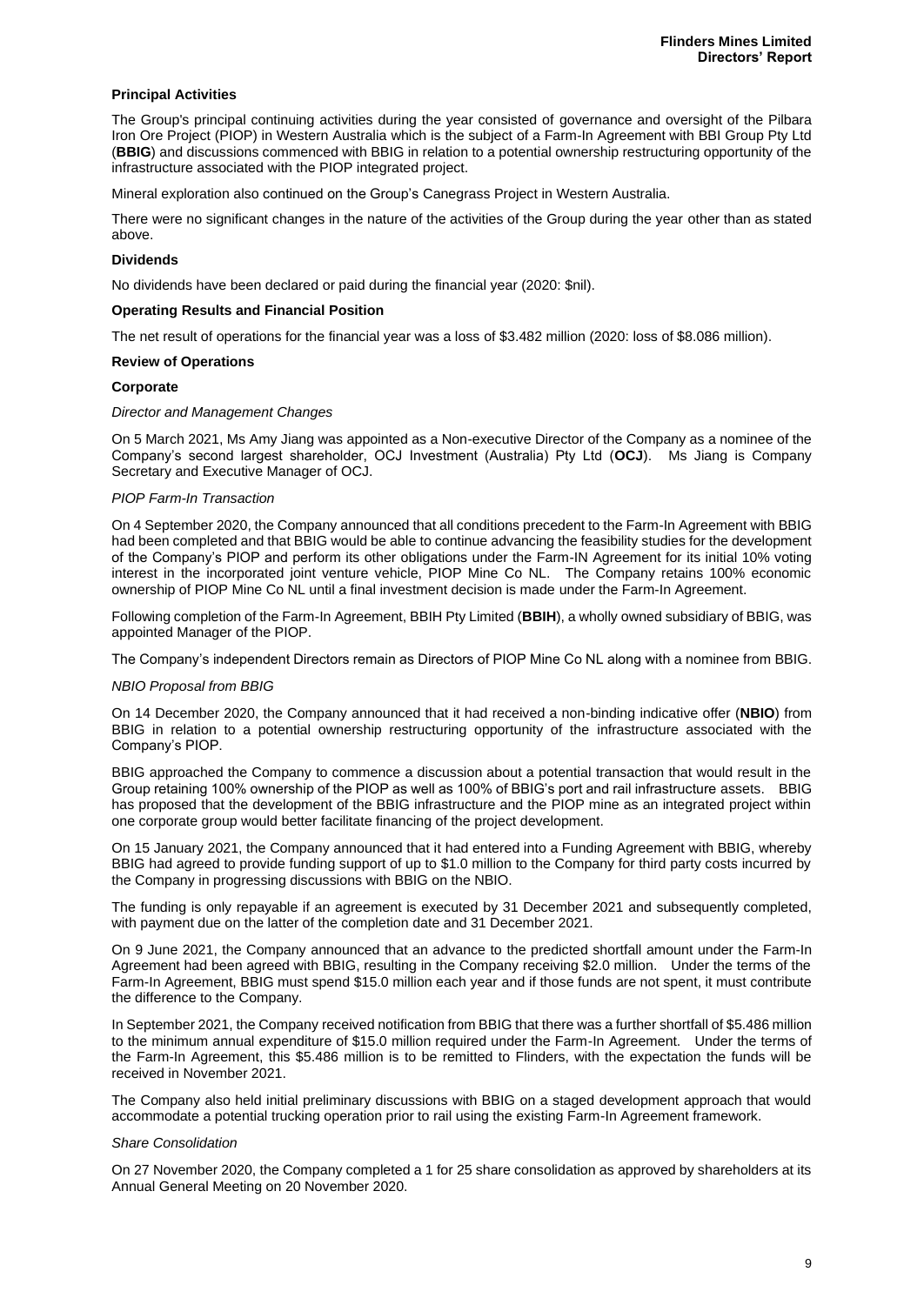#### **Pilbara Iron Ore Project, Western Australia**

BBIH, as Manager of the Company's PIOP, continued to progress the development of the PIOP integrated project pursuant to the Farm-In Agreement, that was completed with BBIG in the September 2020 quarter.

BBIH carried out a range of activities associated with the advancement of the PIOP Feasibility Study including:

- The first phase of Blacksmith rehabilitation (capping of existing open holes) was completed. Water dipping and monitoring activities were also conducted to capture essential monitoring data. Site familiarisation activities were undertaken by members of the team to gain a better understanding of the PIOP areas including mining, heritage and environmental risks.
- The Department of Mines Industry Regulation and Safety (DMIRS) have provided final approval for the consolidated programme of works (POW) that agglomerates some 20 pre-existing POWs with outstanding rehabilitation obligations, all relating to the PIOP tenements.
- The award of contracts and safe mobilisation of contractors for the Blacksmith camp upgrade and rehabilitation programme will be a major focus area for July and August.

Key activities planned for next period include:

- The Blacksmith rehabilitation programme is anticipated to commence in mid-August upon completion of camp upgrade works. A scope of work has been issued to civil contracting companies with a request for quotation. Civil contractors will be engaged to execute this work with selection and prequalification anticipated for late July.
- Review and approval of the Camp and Rehabilitation contractors Health, Safety and Environmental Management Systems (HSEMS) will commence pending issue of all signed contracts and PO's. Contractors are only permitted to mobilise once compliance to the BBI HSEMS has been achieved.

#### **Canegrass, Western Australia**

The Company engaged CSA Global Pty Ltd to design and execute an exploration programme that included both soil sampling and a drilling programme.

#### *Soil sampling programme*

A soil geochemical sampling programme was completed within E58/520, E58/521 and E58/522, which included several rock samples of potentially gold bearing quarts float and selected soil samples and rock samples within E58/236 and E58/282. The soil sampling within E58/520 and E58/522 targeted potentially gold bearing structural trends south of the Honeypot gold prospect. The soil sampling within E58/521 was designed to test for possible platinum group metals across the interpreted contact between the upper and middle units of the Windimurra Igneous Complex.

#### *Drill programme*

Ten RCP drill holes over E58/232 and E58/282 were completed, which were designed to infill and test for shallower higher-grade vanadium-titanium magnetite (VTM) zones within the Mineral Resource VTM mineralisation. Results of the programme were announced to the ASX on 21 January 2021.

#### **COVID-19 Pandemic Response**

In March 2020, the COVID-19 outbreak was declared a pandemic by the World Health Organisation. At the date of this report, the pandemic, together with the various Government measures so far introduced, have not significantly affected the Company itself, as outlined below.

The Company has implemented controls as necessary to protect the health and safety of its workforce and their families while ensuring a safe environment to allow activities to continue.

The Company's COVID-19 response protocols reinforce and operate concurrently with public health advice to include:

- social distancing protocols;
- suspension of large indoor gatherings;
- cancellation of all non-essential travel;
- flexible and remote working plans for employees;
- self-isolation following international travel, development of symptoms, or interaction with a confirmed case of COVID; and
- increased focus on cleaning and sanitation.

No adjustments have been made to the Group's result as at 30 June 2021 for the impacts of COVID-19. However, the scale and duration of possible future Government measures, and their impact on the Company's activities, necessarily remains uncertain.

#### **Likely Developments and Business Strategies**

The likely developments of the Group and the expected results of those developments are as follows:

- Continuation of the BBIH managed feasibility study on the PIOP; and
- Continue active exploration activity at the Group's Canegrass tenements in Western Australia.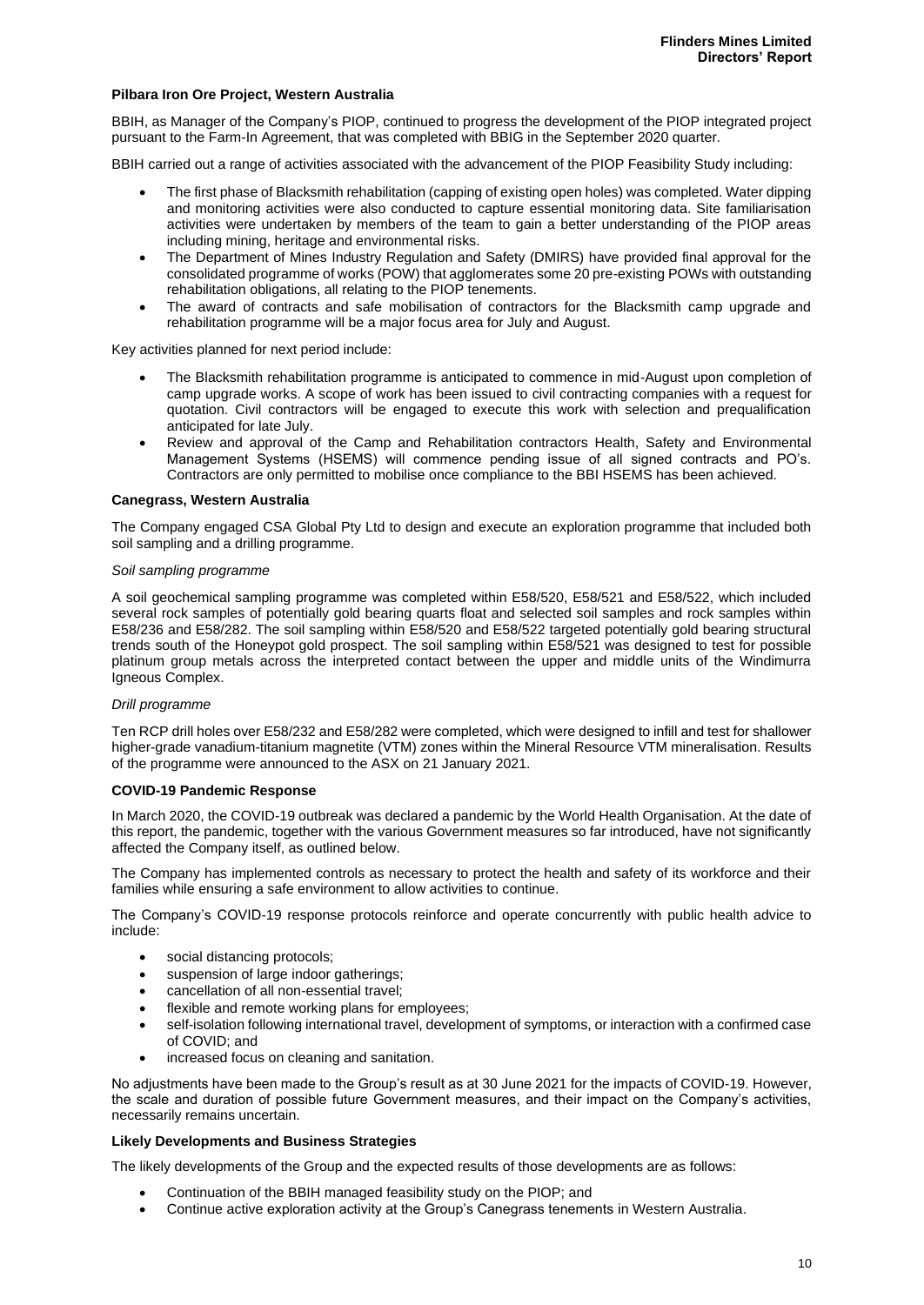#### **Events Subsequent to the End of the Reporting Period**

In September 2021, the Company received notification from BBIG that there was a further shortfall to the advance of \$2.000 million received in June 2021, of \$5.486 million to the minimum annual expenditure of \$15.0 million required under the Farm-In Agreement. Under the terms of the Farm-In Agreement, this \$5.486 million is to be remitted to Flinders, with the expectation the funds will be received in November 2021.

No other matter or circumstance has arisen since 30 June 2021 that has significantly affected, or may significantly affect the Group's operations, the results of those operations, or the Group's state of affairs in future financial years.

#### **Environmental Regulation**

The Group's operations are subject to significant environmental regulation under both Commonwealth and relevant State legislation in relation to the discharge of hazardous waste and materials arising from any exploration or mining activities and development conducted by the Group on any of its tenements. Subject to ongoing rehabilitation, the Group believes it has complied with all environmental obligations.

#### **Heritage and Community Relations**

The Company recognises the importance of establishing relationships with the Traditional Owners that are based on trust and mutual advantage and are respectful of the needs and concerns of the communities located within the regions in which it operates. The Company has agreements in place with the Traditional Owners and is committed to building strong relationships by:

- Being open and transparent in its communications;
- Improving cross-cultural awareness through training and education:
- Developing community relations management procedures that include business alliances;
- Being sensitive to the values and heritage issues of the local communities; and
- Being a good neighbour.

#### **Audited Remuneration Report**

#### **Remuneration Report**

This report sets out the remuneration arrangements in place for Directors and senior management of the Company and the Group in accordance with the requirements of the *Corporations Act 2001* and its regulations. For the purposes of the report, Key Management Personnel (**KMP**) of the Group are defined as those persons having authority and responsibility for planning, directing and controlling the major activities of the Company and the Group, directly or indirectly, including any Director (whether Executive or otherwise) of the Company.

#### **Key Management Personnel Covered in this Report**

The names and positions of the KMP of the Company and the Group during the financial year were:

| Independent Non-Executive Chair                 |
|-------------------------------------------------|
| Independent Non-Executive Deputy Chair          |
| Non-Executive Director                          |
| Non-Executive Director                          |
| Independent Non-Executive Director              |
| Non-Executive Director (appointed 5 March 2021) |
| General Manager                                 |
|                                                 |

#### **Remuneration Governance**

The Nominations and Remuneration Committee is a sub-committee of the Board. It is primarily responsible for making recommendations and assisting the Board to:

- ensure that it is of an effective composition, size and commitment to adequately discharge its responsibilities and duties;
- independently ensure that the Company adopts and complies with remuneration policies that attract, retain and motivate high calibre executives and Directors to encourage enhanced performance by the Company; and
- motivate Directors and management to pursue the long-term growth and success of the Company within an appropriate framework.

#### **Use of Remuneration Consultants**

No remuneration consultants were engaged in the year ending 30 June 2021.

#### **Executive Remuneration Policy and Framework**

The Group's policy for determining the nature and amounts of emoluments of senior executives is as follows:

In determining executive remuneration, the Board aims to ensure that remuneration practices are:

- competitive and reasonable, enabling the Company to attract and retain key talent; and
- aligned to the Company's strategic and business objectives and the creation of shareholder value.

The remuneration of the Company's General Manager, Dr Whitehead, is determined by the Directors as part of the terms and conditions of his employment which are subject to review from time to time. The employment conditions for Dr Whitehead's role were formalised in a Contractor Agreement.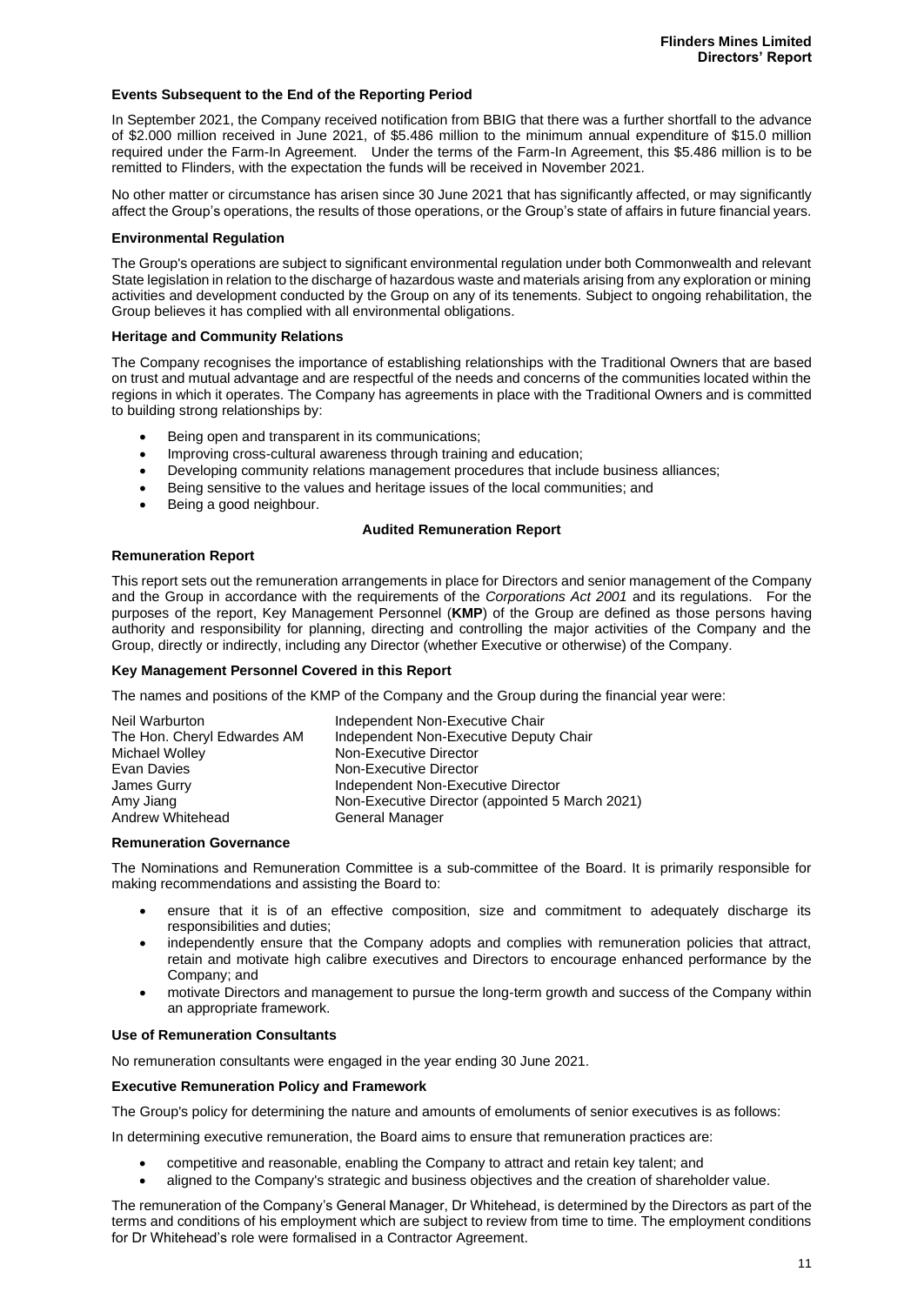Dr Whitehead's term commenced on 17 June 2020 and the Contractors Agreement details the consulting fee per day, a maximum number of days per week during which the services are to be performed, term of the agreement and notice period.

#### **Terms of Employment**

Dr Whitehead's terms of employment as General Manager was formalised in a Contractor Agreement and contained the following material terms:

| <b>Name</b> | <b>Compensation</b> | Notice Period and Term                                                                                                                                 |
|-------------|---------------------|--------------------------------------------------------------------------------------------------------------------------------------------------------|
| A Whitehead | per week)           | \$6,000 per week (4 days   Term to 16 September 2022, with a further 3 month<br>extension at the election of the Company.<br>Notice period of 30 days. |

#### **Non-Executive Directors Remuneration Policy**

Non-Executive Directors receive a Directors fee and are eligible for fees for extra exertion and consulting services, at the discretion of the full Board. Fees provided to Non-Executive Directors are inclusive of superannuation and salary sacrifice, if applicable.

Fees are reviewed annually by the Board's Nominations and Remuneration Committee considering comparable roles and market data provided by an independent remuneration adviser.

Non-Executive Directors fees are determined within an aggregate Directors' fee pool limit, which is periodically recommended for approval by shareholders. The maximum currently stands at \$750,000 per rolling 12-month period and was approved by shareholders at the Annual General Meeting on 6 November 2009. The Board may apportion any amount up to this maximum amount amongst the Non-Executive Directors as it determines. Directors are also entitled to be paid reasonable travel, accommodation and other expenses incurred in performing their duties as Directors.

Non-Executive Directors do not participate in schemes designed for remuneration of executives, nor do they receive options or bonus payments and are not provided with retirement benefits other than salary sacrifice and statutory superannuation.

For the year ended 30 June 2021, the Board resolved to reduce the Director fees paid to the Non-Executive Chairperson from \$188,000 to \$100,000 per annum and Non-Executive Directors from \$119,000 to \$70,000 per annum.

During the year ended 30 June 2020, Messrs Warburton, Gurry and Ms Edwardes and Ms Coates were paid additional fees as detailed in the table below in relation to the considerable additional time committed by the independent Non-Executive Directors during the PIOP infrastructure review process, BBIG transaction negotiations and associated meetings.

#### **Details of Remuneration**

The following tables show details of the remuneration received by the Directors and KMP of the Group for the current and previous financial year.

| 2021                                    | <b>Salary &amp; Service</b><br><b>Contract</b> | <b>Superannuation</b>    | <b>Total</b> |  |
|-----------------------------------------|------------------------------------------------|--------------------------|--------------|--|
|                                         | \$                                             | \$                       | \$           |  |
| <b>Non-Executive Directors</b>          |                                                |                          |              |  |
| N Warburton $3$                         | 107,500                                        | -                        | 107,500      |  |
| C Edwardes $3$                          | 77,563                                         | 7,437                    | 85,000       |  |
| M Wollev <sup>1</sup>                   | 70,000                                         |                          | 70,000       |  |
| $E$ Davies <sup>1</sup>                 | 70,000                                         | $\overline{\phantom{0}}$ | 70,000       |  |
| J Gurry <sup>3</sup>                    | 70.745                                         | 6,755                    | 77,500       |  |
| A Jiang <sup>2</sup>                    | 20,653                                         | 1,962                    | 22,615       |  |
| <b>Subtotal Non-Executive Directors</b> | 416,461                                        | 16,154                   | 432,615      |  |
| <b>Other KMP</b>                        |                                                |                          |              |  |
| A Whitehead                             | 247,500                                        |                          | 247,500      |  |
| <b>Total</b>                            | 663.961                                        | 16.154                   | 680,115      |  |

<sup>1</sup> Messrs Wolley and Davies Non-Executive Director Fees are paid directly to the Company's major shareholder, TIO.

<sup>2</sup>Ms Jiang was appointed on 5 March 2021.

<sup>3</sup>The Independent Non-Executive Directors are remunerated by the Company in relation to their non-executive directorships of PIOP Mine Co NL, a wholly owned subsidiary of the Company. As Chair of PIOP Mine Co NL, Ms Edwardes' remuneration is \$5,000 per meeting and Messrs Warburton and Gurry is \$2,500 per meeting. There has been 3 PIOP Mine Co NL meetings held in the year ending 30 June 2021.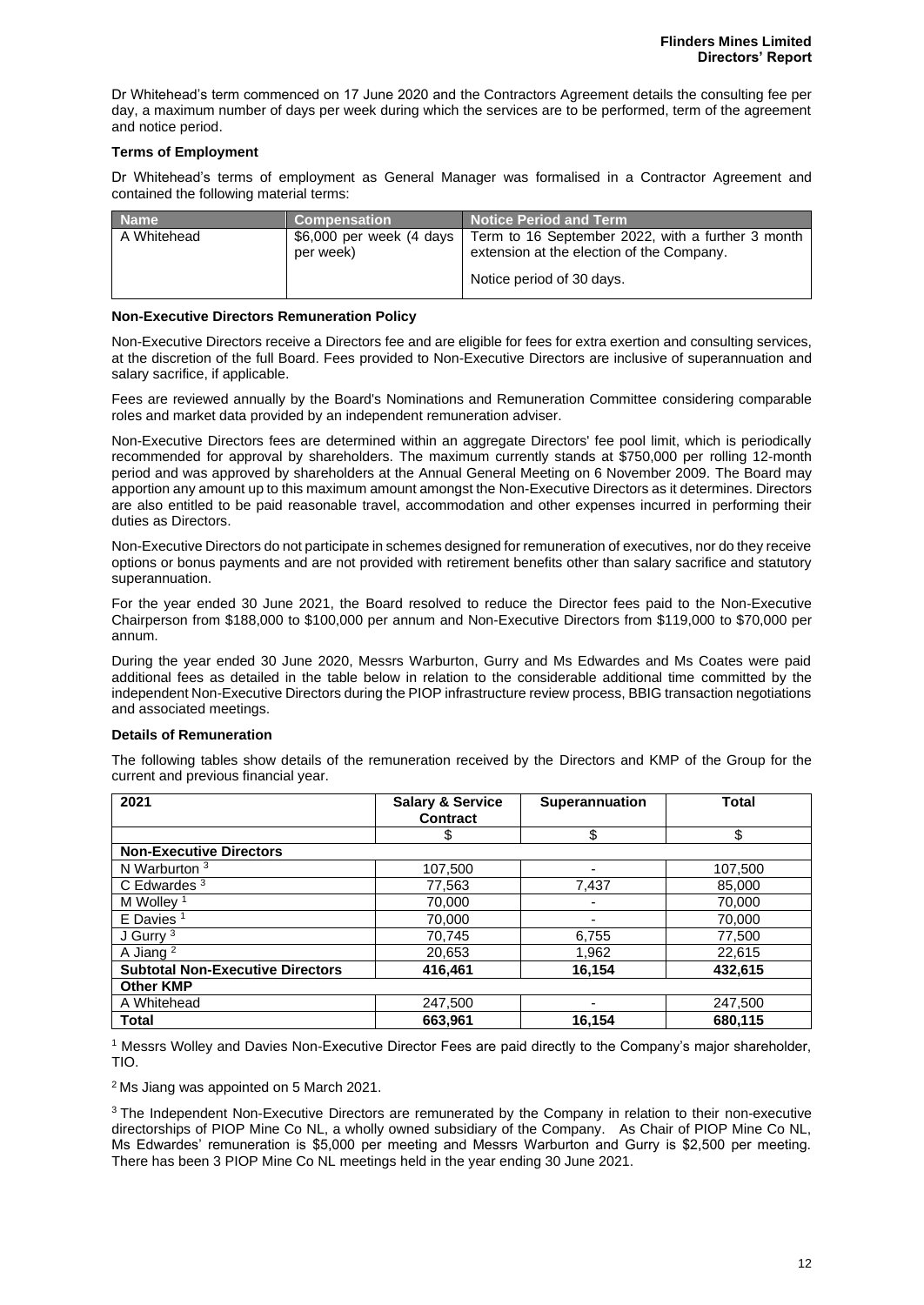| 2020                                                         | Salary &<br><b>Service</b><br>Contract | <b>Additional</b><br>Fees $2$ | <b>PIOP</b><br><b>Infrastructure</b><br><b>Committee</b><br><b>Chair Fee</b> | <b>Success</b><br>Fee $3$ | Super-<br>annuation | Total     |
|--------------------------------------------------------------|----------------------------------------|-------------------------------|------------------------------------------------------------------------------|---------------------------|---------------------|-----------|
|                                                              | \$                                     | \$                            | \$                                                                           | \$                        | \$                  | \$        |
| <b>Non-Executive Directors</b>                               |                                        |                               |                                                                              |                           |                     |           |
| N Warburton                                                  | 188,000                                | 45,000                        |                                                                              | ۰                         |                     | 233,000   |
| C Edwardes                                                   | 108,676                                | 60,000                        | 50,000                                                                       | ۰                         | 10,324              | 229,000   |
| M Wollev <sup>1</sup>                                        | 119.000                                | -                             |                                                                              | $\blacksquare$            |                     | 119,000   |
| $E$ Davies $1$                                               | 119,000                                | ۰                             | -                                                                            | ۰                         |                     | 119,000   |
| J Gurry                                                      | 86,523                                 | 30,000                        |                                                                              |                           | 8,220               | 124,743   |
| S Coates <sup>4</sup>                                        | 43,331                                 | 37,000                        |                                                                              | -                         | 4,116               | 84,447    |
| <b>Subtotal Non-</b><br><b>Executive</b><br><b>Directors</b> | 664,530                                | 172,000                       | 50,000                                                                       | $\blacksquare$            | 22,660              | 909,190   |
| <b>Other KMP</b>                                             |                                        |                               |                                                                              |                           |                     |           |
| D McAdam                                                     | 942,500                                | ٠                             |                                                                              | 200,000                   | ٠                   | 1,142,500 |
| A Whitehead <sup>5</sup>                                     | 6,000                                  | ٠                             |                                                                              |                           |                     | 6,000     |
| <b>Subtotal Other</b><br><b>KMP</b>                          | 948,500                                |                               |                                                                              | 200,000                   |                     | 1,148,500 |
| <b>Total</b>                                                 | 1,613,030                              | 172,000                       | 50,000                                                                       | 200,000                   | 22,660              | 2,057,690 |

<sup>1</sup> Messrs Wolley and Davies Non-Executive Director Fees are paid directly to the Company's major shareholder, TIO.

<sup>2</sup> These additional fees are noted in the Non-Executive Director Remuneration Policy section and are excluded from the maximum aggregate Director fee pool of \$750,000 per rolling 12-months.

<sup>3</sup> Mr McAdam was paid a success fee as a result of the successful outcome of the General Meeting held in March 2020 as noted in the Executive Remuneration Policy and Framework section.

<sup>4</sup> Ms Coates resigned on 25 November 2019.

<sup>5</sup> Dr Whitehead was appointed on 17 June 2020.

No remuneration is linked to performance and no share-based payments were received/granted or exercised/lapsed during the years ended 30 June 2021.

#### **Share holdings**

| <b>Name</b> | Held at 1 July<br>2020    | <b>Granted</b><br>as<br>compensation | On exercise of<br>options/rights | <b>Other Changes</b> | Held at 30 June<br>2021 |
|-------------|---------------------------|--------------------------------------|----------------------------------|----------------------|-------------------------|
| N Warburton |                           |                                      |                                  |                      |                         |
| C Edwardes  | 20,646                    |                                      |                                  |                      | 20,646                  |
| M Wolley    |                           |                                      |                                  |                      |                         |
| E Davies    |                           |                                      |                                  |                      |                         |
| J Gurry     | 40,493                    |                                      |                                  | 5,000                | 45.493                  |
| A Jiang     |                           |                                      |                                  |                      |                         |
| A Whitehead |                           |                                      |                                  |                      |                         |
| <b>Name</b> | Held at 1<br>July<br>2019 | <b>Granted</b><br>as<br>compensation | On exercise of<br>options/rights | <b>Other Changes</b> | Held at 30 June<br>2020 |
| N Warburton |                           |                                      |                                  |                      |                         |
| C Edwardes  |                           |                                      |                                  | 20,646               | 20,646                  |
| M Wolley    |                           |                                      |                                  |                      |                         |
| E Davies    |                           |                                      |                                  |                      |                         |
| J Gurry     |                           |                                      |                                  | 40,493               | 40,493                  |
| S Coates    |                           |                                      |                                  |                      |                         |
| D McAdam    |                           |                                      |                                  |                      |                         |
| A Whitehead |                           |                                      |                                  |                      |                         |

On 27 November 2020, the Company completed a 1 for 25 share consolidation as approved by shareholders at its Annual General Meeting on 20 November 2020. The holdings in the above table have been adjusted to reflect this.

Other changes refer to sales/purchases on market and participation in entitlement offers.

There were no shares granted during the reporting period as compensation (2020: nil).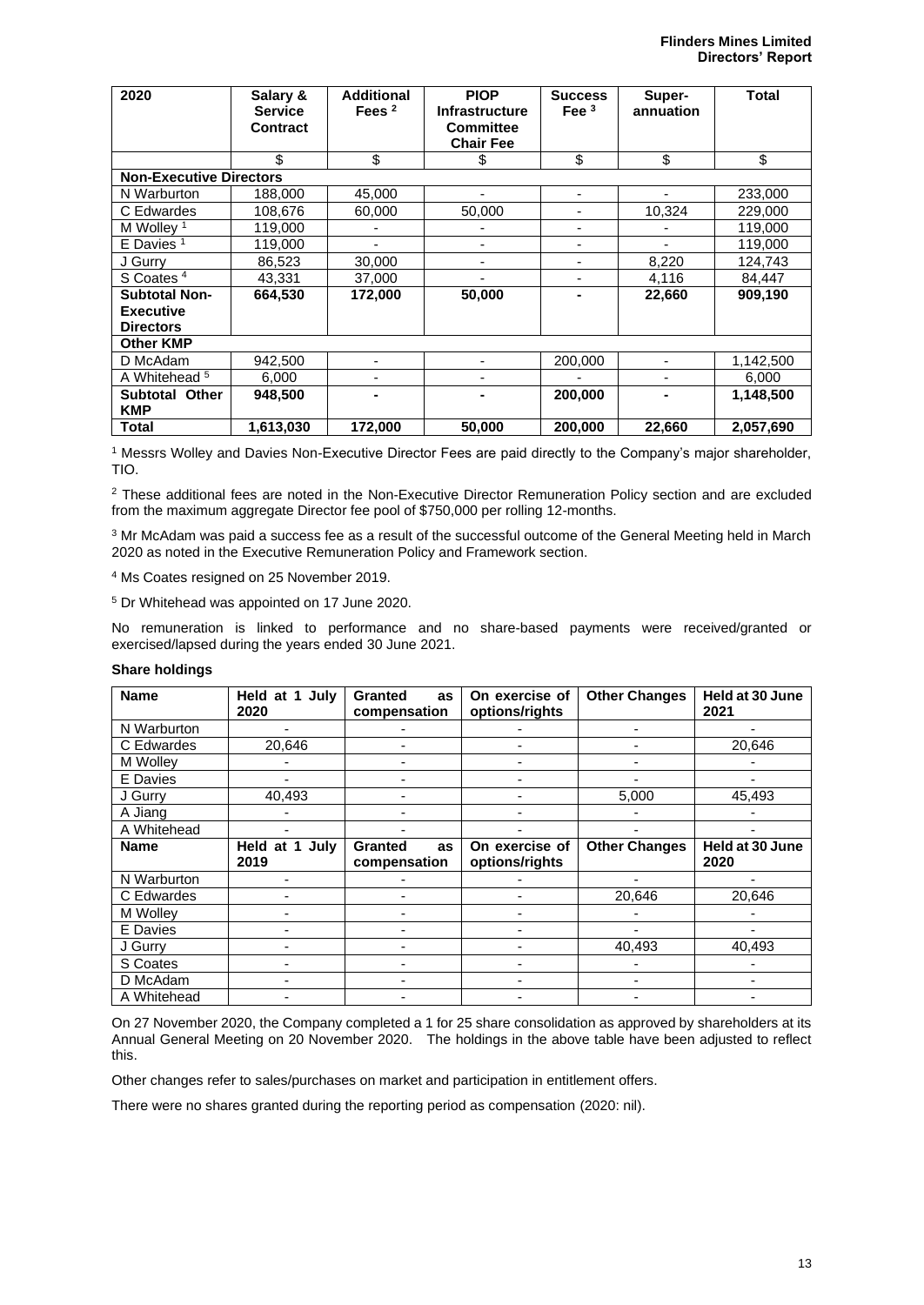#### **Other Transactions with KMP and their Related Parties**

During the year ended 30 June 2021, the Company paid Director fees to TIO, its major shareholder, for Director services provided by Messrs Wolley and Davies. The total value of these services was \$140,000 (2020: \$238,000).

During the year ended 30 June 2021, the Company received a \$1m loan from BBI Group Pty Ltd (BBIG), a subsidiary of the Company's major shareholder, to provide support for third party costs incurred by the Company in progressing discussions with BBIG in relation to the potential ownership restructuring opportunity of the infrastructure associated with the Group's Pilbara Iron Ore Project. The funding is only repayable if a transactions results from the discussions and subsequently completes on the later of the completion date and 31 December 2021. As at 30 June 2021, these discussions are continuing.

During the year ended 30 June 2021, the Company received an advance of \$2.0 million in relation to the expected shortfall to the minimum annual expenditure of \$15.0 million required under the Farm-In Agreement with BBIG.

As at 30 June 2021, the Company has an unsecured \$3.000 million loan with PIO Mines Pty Ltd, a subsidiary of the Company's major shareholder TIO NZ Limited, repayable on 30 June 2022. Interest is capitalised annually at a rate of BBSW plus a 2% margin. The value of interest capitalised at 30 June 2021 is \$187,911 (2020: \$122,409).

The above transactions are all entered into at arm's length terms.

#### **Voting and comments made at the Company's 2020 Annual General Meeting**

At the Company's 2020 Annual General Meeting (AGM), there were no comments or queries on the remuneration report. However, 29.62% of shareholders voted against the remuneration report resulting in a strike. At the 2019 AGM, 31.89% of votes were cast against the remuneration report, resulting in a second strike. At this Shareholder's Meeting, the Company included a contingent resolution to hold another general meeting within 90 days (Spill Meeting) if a second strike occurred. 64.45% of Shareholders voted against a Spill Meeting. In the year ending 30 June 2021, the Board resolved to reduce the fees paid to the Non-Executive Chairperson from \$188,000 to \$100,000 per annum and Non-Executive Directors from \$119,000 to \$70,000 per annum.

#### **End of the Audited Remuneration Repot**.

#### **Options Granted over Unissued Shares**

There are no unissued ordinary shares of Flinders Mines Limited under option at the date of this report.

#### **Non- Audit Services**

No non-audit services were provided by the Company's auditor, KPMG.

#### **Auditor's independence declaration**

A copy of the auditor's independence declaration as required under section 307C of the *Corporations Act 2001* is set out on the following page.

#### **Indemnification of Auditors**

The Company has not indemnified its auditors, KPMG.

#### **Indemnification and Insurance of Officers**

The Company has taken out an insurance policy insuring Directors and Officers of the Company against any liability arising from a claim bought by a third party against the Company or its current or former Directors or Officers and against liabilities for costs and expense incurred by them in defending any legal proceedings arising out of their conduct while acting in their capacity as a Director or Officer of the Company, other than conduct involving a wilful breach of duty in relation to the Company.

The Company indemnifies each of the Directors and Officers of the Company. Under its Constitution, the Company will indemnify those Directors or Officers against any claim or for any expenses or costs which may arise as a result of work performed in their respective capacities as Directors or Officers of the Company or any related entities.

#### **Rounding**

The amounts contained in the financial report have been rounded to the nearest \$1,000 (unless otherwise stated) pursuant to the option available to the Company under ASIC Legislative Instrument 2016/191. The Company is an entity to which this class order applies.

This report is made in accordance with a resolution of Directors.

S. F. Klerk

Neil Warburton Independent Non-Executive Chair

Perth, Western Australia 30 September 2021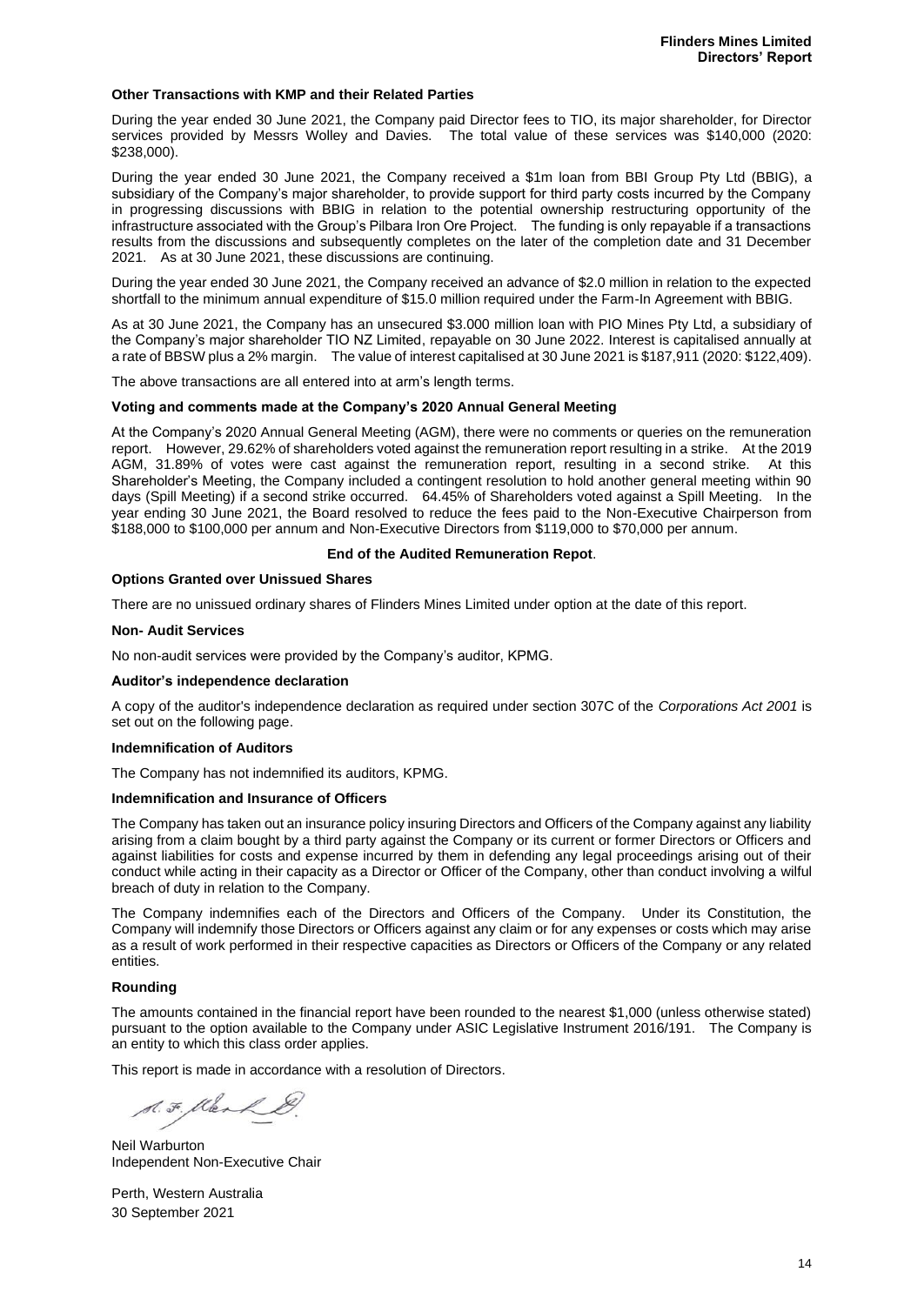

# Lead Auditor's Independence Declaration under Section 307C of the Corporations Act 2001

# To the Directors of Flinders Mines Limited

I declare that, to the best of my knowledge and belief, in relation to the audit of Flinders Mines Limited for the financial year ended 30 June 2021 there have been:

- i. no contraventions of the auditor independence requirements as set out in the Corporations Act 2001 in relation to the audit; and
- ii. no contraventions of any applicable code of professional conduct in relation to the audit.

 $KPMG$ .

KPMG R Gambitta Partner

Perth

30 September 2021

KPMG, an Australian partnership and a member firm of the KPMG global organisation of independent member firms affiliated with KPMG International Limited, a private English company limited by guarantee. All rights reserved. The KPMG name and logo are trademarks used under license by the independent member firms of the KPMG global organisation. Liability limited by a scheme approved under Professional Standards Legislation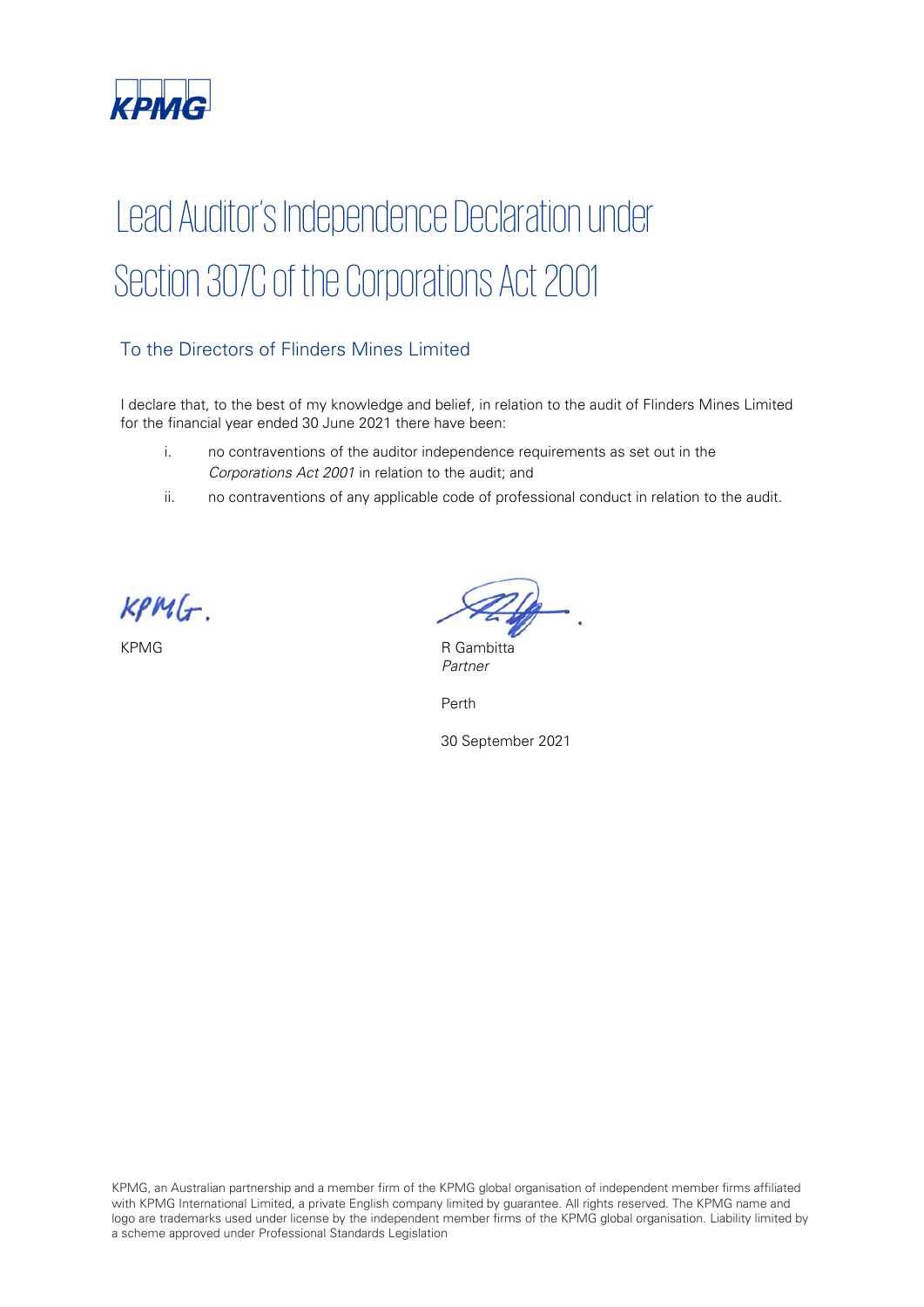**Flinders Mines Limited Consolidated Statement of Profit or Loss and Other Comprehensive Income For the year ended 30 June 2021**

|                                                                                 | <b>Notes</b> | 2021<br>\$'000 | 2020<br>\$'000 |
|---------------------------------------------------------------------------------|--------------|----------------|----------------|
| Finance income                                                                  | 5            | 9              | 17             |
| Other income                                                                    | 5            | 76             | 29             |
| Administrative & other expenses                                                 | 5            | (3,501)        | (7, 873)       |
| Finance costs                                                                   | 5            | (66)           | (211)          |
| Loss before income tax                                                          |              | (3, 482)       | (8,038)        |
| Income tax expense                                                              | 6            |                | (48)           |
| Loss for the year                                                               |              | (3, 482)       | (8,086)        |
| Items that may be reclassified to profit or loss:<br>Other comprehensive income |              |                |                |
| Other comprehensive loss for the year<br>attributable to owners of the Company  |              | (3, 482)       | (8,086)        |

| Loss per share attributable to ordinary | Cents   | Cents   |
|-----------------------------------------|---------|---------|
| equity holders:                         |         |         |
| Basic and diluted loss per share        | (2.062) | (4.932) |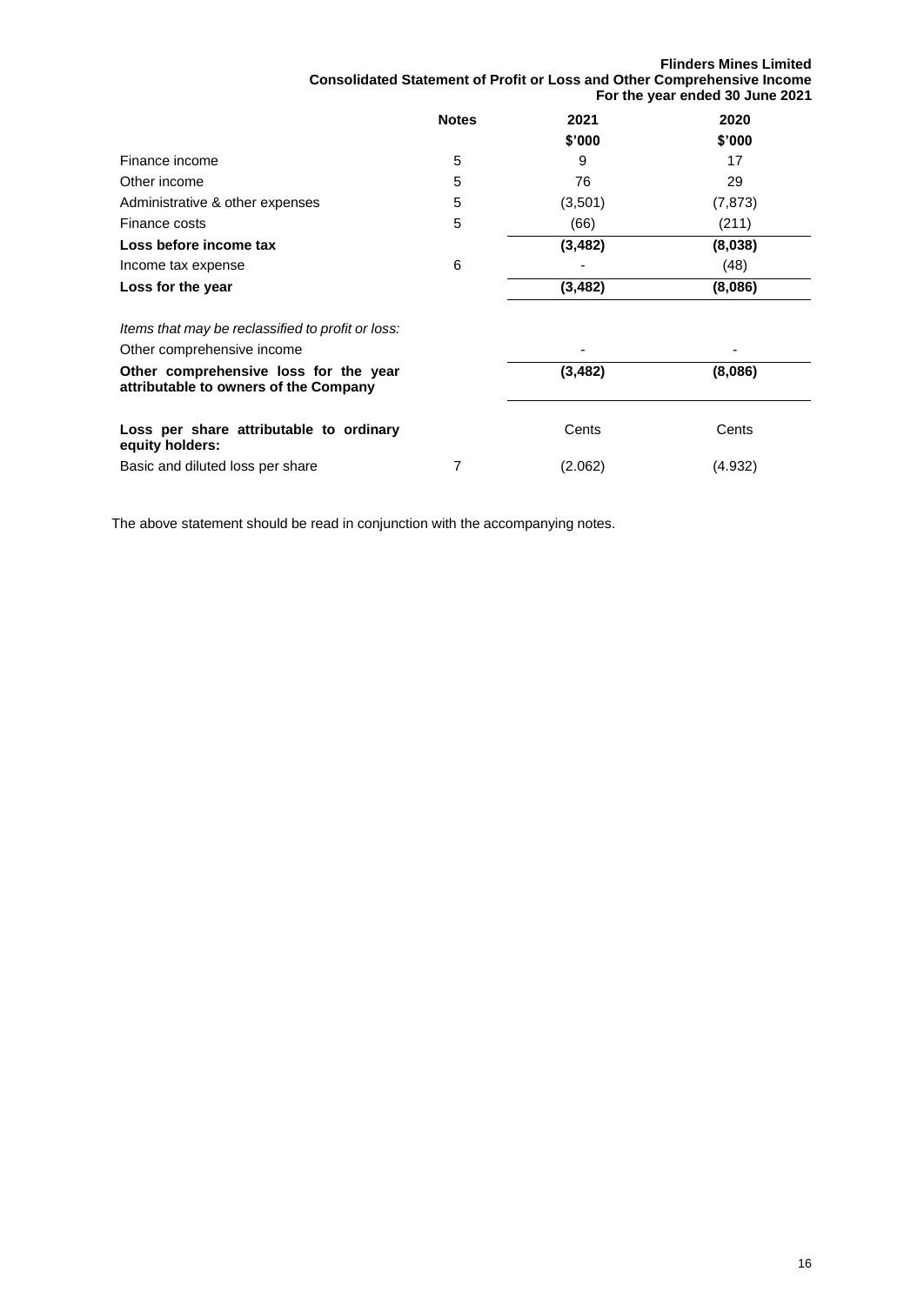|                                      |                   | <b>Flinders Mines Limited</b><br><b>Consolidated Statement of Financial Position</b><br>As at 30 June 2021 |                |
|--------------------------------------|-------------------|------------------------------------------------------------------------------------------------------------|----------------|
|                                      | <b>Notes</b>      | 2021                                                                                                       | 2020           |
|                                      |                   | \$'000                                                                                                     | \$'000         |
| <b>Current assets</b>                |                   |                                                                                                            |                |
| Cash and cash equivalents            | 8                 | 2,938                                                                                                      | 4,101          |
| Restricted cash                      | 9                 | 747                                                                                                        |                |
| Trade and other receivables          |                   | 40                                                                                                         | 47             |
| Other current assets                 | 10                | 7,452                                                                                                      | 405            |
| <b>Total current assets</b>          |                   | 11,177                                                                                                     | 4,553          |
| <b>Non-current assets</b>            |                   |                                                                                                            |                |
| Exploration and evaluation           | 11                | 73,761                                                                                                     | 64,982         |
| <b>Total non-current assets</b>      |                   | 73,761                                                                                                     | 64,982         |
| <b>Total assets</b>                  |                   | 84,938                                                                                                     | 69,535         |
| <b>Current liabilities</b>           |                   |                                                                                                            |                |
| Trade and other payables             | $12 \overline{ }$ | 1,336                                                                                                      | 502            |
| Loans and borrowings                 | 13                | 3,188                                                                                                      | $\blacksquare$ |
| Provisions                           | 14                | 1,553                                                                                                      | 85             |
| <b>Total current liabilities</b>     |                   | 6,077                                                                                                      | 587            |
| <b>Non-current liabilities</b>       |                   |                                                                                                            |                |
| Loans and borrowings                 | 13                |                                                                                                            | 3,122          |
| Provisions                           | 14                | 2,182                                                                                                      | 665            |
| <b>Total non-current liabilities</b> |                   | $\overline{2,}182$                                                                                         | 3,787          |
| <b>Total liabilities</b>             |                   | 8,259                                                                                                      | 4,374          |
| <b>Net assets</b>                    |                   | 76,679                                                                                                     | 65,161         |
| <b>Equity</b>                        |                   |                                                                                                            |                |
| Contributed equity                   | 15                | 160,694                                                                                                    | 160,694        |
| <b>PIOP Class B Reserve</b>          | 16                | 15,000                                                                                                     | $\blacksquare$ |
| <b>Accumulated losses</b>            |                   | (99, 015)                                                                                                  | (95, 533)      |
| <b>Total equity</b>                  |                   | 76,679                                                                                                     | 65,161         |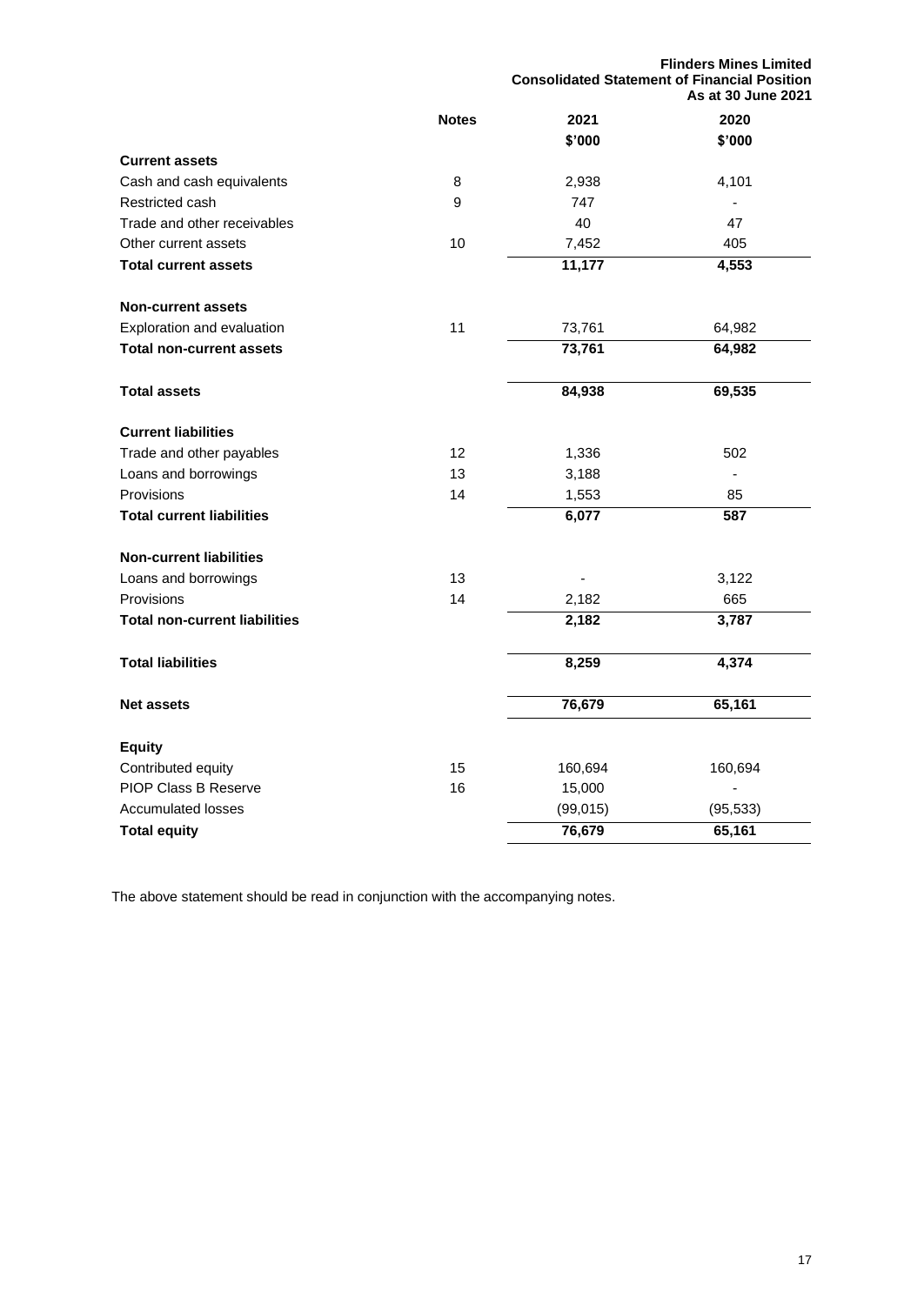#### **Flinders Mines Limited Consolidated Statement of Changes in Equity For the year ended 30 June 2021**

|                                                          | <b>Contributed</b><br>equity | <b>PIOP Class B</b><br>Reserve | <b>Accumulated</b><br>losses | <b>Total equity</b> |
|----------------------------------------------------------|------------------------------|--------------------------------|------------------------------|---------------------|
|                                                          | \$'000                       | \$'000                         | \$'000                       | \$'000              |
| Balance at 1 July 2019                                   | 147,064                      |                                | (87, 447)                    | 59,617              |
| Loss for the year                                        |                              |                                | (8,086)                      | (8,086)             |
| Total comprehensive loss for the<br>year                 |                              |                                | (8,086)                      | (8,086)             |
| Transactions with owners in their<br>capacity as owners: |                              |                                |                              |                     |
| Contributions of equity, net of costs                    | 13,630                       |                                |                              | 13,630              |
| Balance as at 30 June 2020                               | 160,694                      |                                | (95, 533)                    | 65,161              |
| Loss for the year                                        |                              |                                | (3, 482)                     | (3, 482)            |
| Total comprehensive loss for the<br>year                 |                              |                                | (3, 482)                     | (3, 482)            |
| Transactions with owners in their<br>capacity as owners: |                              |                                |                              |                     |
| Issue of PIOP B Class Shares                             |                              | 15,000                         |                              | 15,000              |
| Contributions of equity, net of costs                    |                              |                                |                              |                     |
| Balance as at 30 June 2021                               | 160,694                      | 15,000                         | (99, 015)                    | 76,679              |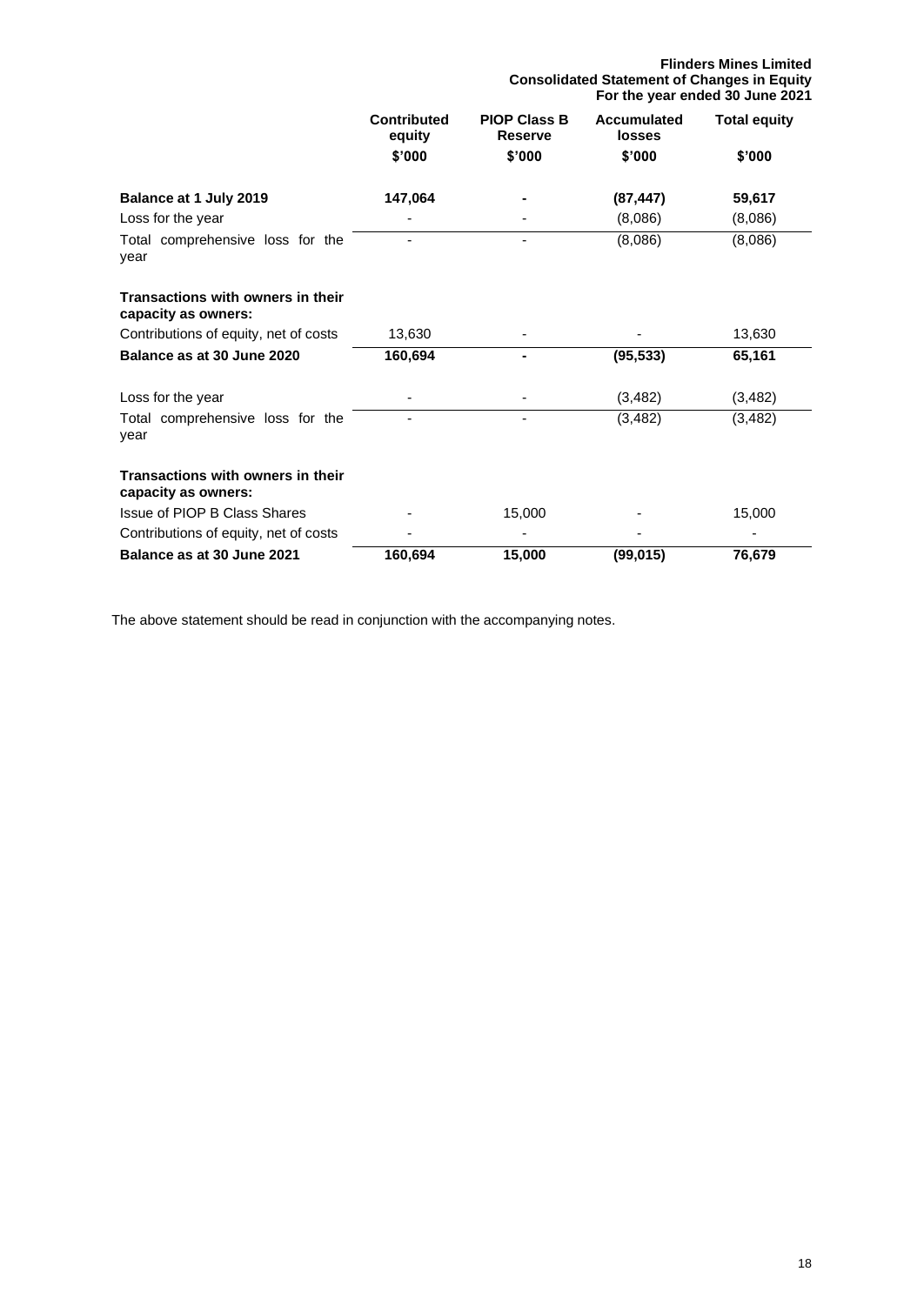| <b>Notes</b><br>2020<br>2021<br>\$'000<br>\$'000<br>Cash flows from operating activities<br>Payments to suppliers and employees<br>(3,701)<br>(7,868)<br>(120)<br>Interest expense<br>9<br>Interest received<br>17<br>(3,692)<br>Net cash outflow from operating activities<br>8<br>(7, 971)<br>Cash flows from investing activities<br>Payments for exploration activities<br>(5,647)<br>(3,209)<br>(5,647)<br>(3, 209)<br>Net cash outflow from investing activities<br>Cash flows from financing activities<br>Proceeds from issues of shares<br>13,743<br><b>Transaction costs</b><br>(162)<br>Proceeds from issues of PIOP Mine Co NL<br>7,923<br>Class B Shares<br>7,000<br>Proceeds from borrowings<br>1,000<br>(7,000)<br>Repayment of borrowings<br>Net cash inflow from financing activities<br>8,923<br>13,581<br>Net increase (decrease) in cash and cash<br>(416)<br>2,401<br>equivalents<br>1,700<br>Cash and cash equivalents at the beginning<br>4,101<br>of the year<br>4,101<br>3,685<br>Cash and cash equivalents at the end of<br>8<br>the year $1$ |  | <b>Flinders Mines Limited</b><br><b>Consolidated Statement of Cash Flows</b><br>For the year ended 30 June 2021 |  |  |
|-------------------------------------------------------------------------------------------------------------------------------------------------------------------------------------------------------------------------------------------------------------------------------------------------------------------------------------------------------------------------------------------------------------------------------------------------------------------------------------------------------------------------------------------------------------------------------------------------------------------------------------------------------------------------------------------------------------------------------------------------------------------------------------------------------------------------------------------------------------------------------------------------------------------------------------------------------------------------------------------------------------------------------------------------------------------------|--|-----------------------------------------------------------------------------------------------------------------|--|--|
|                                                                                                                                                                                                                                                                                                                                                                                                                                                                                                                                                                                                                                                                                                                                                                                                                                                                                                                                                                                                                                                                         |  |                                                                                                                 |  |  |
|                                                                                                                                                                                                                                                                                                                                                                                                                                                                                                                                                                                                                                                                                                                                                                                                                                                                                                                                                                                                                                                                         |  |                                                                                                                 |  |  |
|                                                                                                                                                                                                                                                                                                                                                                                                                                                                                                                                                                                                                                                                                                                                                                                                                                                                                                                                                                                                                                                                         |  |                                                                                                                 |  |  |
|                                                                                                                                                                                                                                                                                                                                                                                                                                                                                                                                                                                                                                                                                                                                                                                                                                                                                                                                                                                                                                                                         |  |                                                                                                                 |  |  |
|                                                                                                                                                                                                                                                                                                                                                                                                                                                                                                                                                                                                                                                                                                                                                                                                                                                                                                                                                                                                                                                                         |  |                                                                                                                 |  |  |
|                                                                                                                                                                                                                                                                                                                                                                                                                                                                                                                                                                                                                                                                                                                                                                                                                                                                                                                                                                                                                                                                         |  |                                                                                                                 |  |  |
|                                                                                                                                                                                                                                                                                                                                                                                                                                                                                                                                                                                                                                                                                                                                                                                                                                                                                                                                                                                                                                                                         |  |                                                                                                                 |  |  |
|                                                                                                                                                                                                                                                                                                                                                                                                                                                                                                                                                                                                                                                                                                                                                                                                                                                                                                                                                                                                                                                                         |  |                                                                                                                 |  |  |
|                                                                                                                                                                                                                                                                                                                                                                                                                                                                                                                                                                                                                                                                                                                                                                                                                                                                                                                                                                                                                                                                         |  |                                                                                                                 |  |  |
|                                                                                                                                                                                                                                                                                                                                                                                                                                                                                                                                                                                                                                                                                                                                                                                                                                                                                                                                                                                                                                                                         |  |                                                                                                                 |  |  |
|                                                                                                                                                                                                                                                                                                                                                                                                                                                                                                                                                                                                                                                                                                                                                                                                                                                                                                                                                                                                                                                                         |  |                                                                                                                 |  |  |
|                                                                                                                                                                                                                                                                                                                                                                                                                                                                                                                                                                                                                                                                                                                                                                                                                                                                                                                                                                                                                                                                         |  |                                                                                                                 |  |  |
|                                                                                                                                                                                                                                                                                                                                                                                                                                                                                                                                                                                                                                                                                                                                                                                                                                                                                                                                                                                                                                                                         |  |                                                                                                                 |  |  |
|                                                                                                                                                                                                                                                                                                                                                                                                                                                                                                                                                                                                                                                                                                                                                                                                                                                                                                                                                                                                                                                                         |  |                                                                                                                 |  |  |
|                                                                                                                                                                                                                                                                                                                                                                                                                                                                                                                                                                                                                                                                                                                                                                                                                                                                                                                                                                                                                                                                         |  |                                                                                                                 |  |  |
|                                                                                                                                                                                                                                                                                                                                                                                                                                                                                                                                                                                                                                                                                                                                                                                                                                                                                                                                                                                                                                                                         |  |                                                                                                                 |  |  |
|                                                                                                                                                                                                                                                                                                                                                                                                                                                                                                                                                                                                                                                                                                                                                                                                                                                                                                                                                                                                                                                                         |  |                                                                                                                 |  |  |
|                                                                                                                                                                                                                                                                                                                                                                                                                                                                                                                                                                                                                                                                                                                                                                                                                                                                                                                                                                                                                                                                         |  |                                                                                                                 |  |  |
|                                                                                                                                                                                                                                                                                                                                                                                                                                                                                                                                                                                                                                                                                                                                                                                                                                                                                                                                                                                                                                                                         |  |                                                                                                                 |  |  |
|                                                                                                                                                                                                                                                                                                                                                                                                                                                                                                                                                                                                                                                                                                                                                                                                                                                                                                                                                                                                                                                                         |  |                                                                                                                 |  |  |

<sup>1</sup>This amount includes \$0.747 million of cash held by PIOP Mine Co NL which is the incorporated Joint Venture vehicle under which the Farm-In Agreement with BBI Group Pty Ltd operates. This cash is only available for use to progress the feasibility study of the Pilbara Iron Ore Project. Refer to Note 9.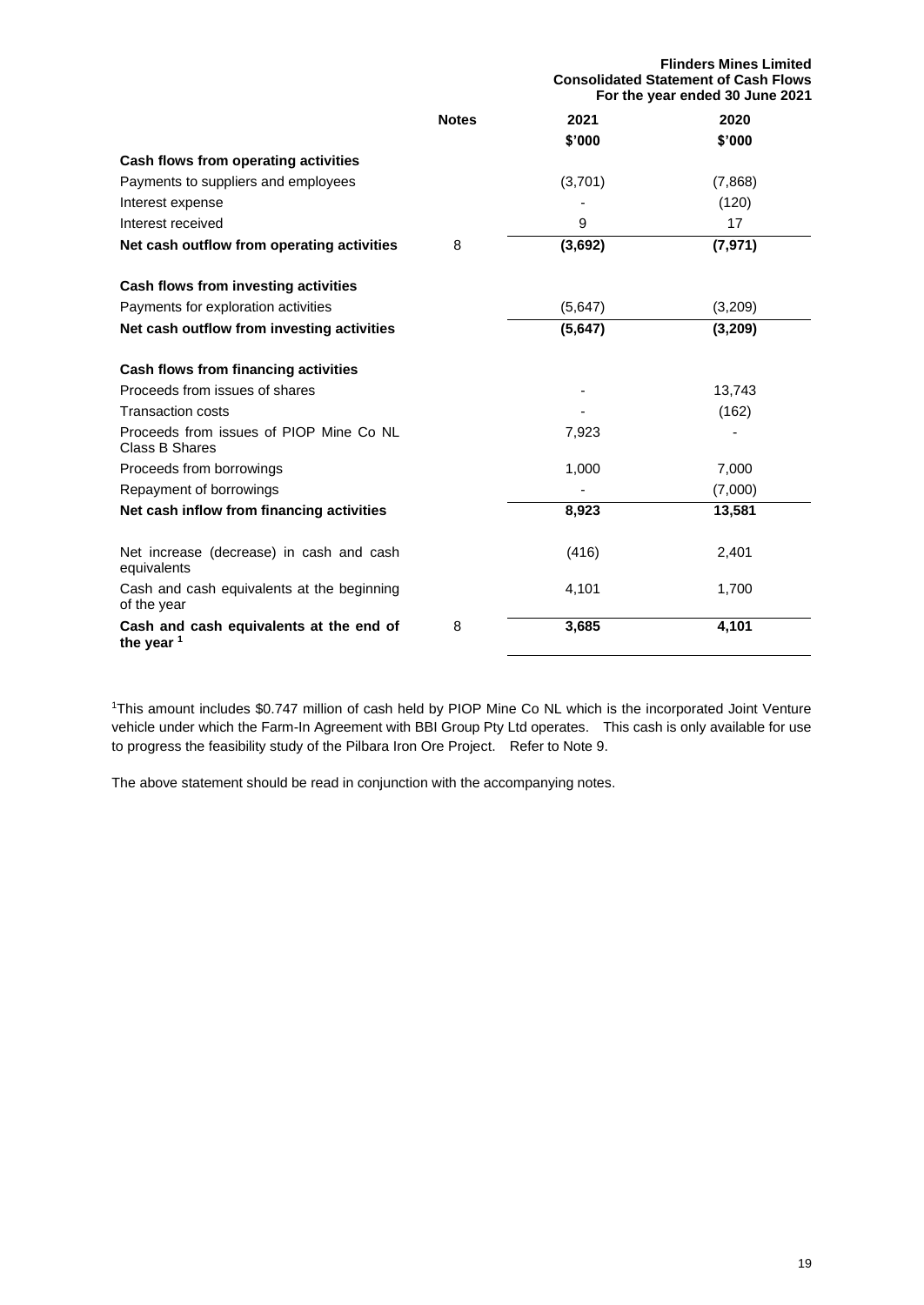#### **1 Corporate information**

The consolidated financial report of Flinders Mines Limited for the year ended 30 June 2021 was authorised for issue in accordance with a resolution of the Directors on 30 September 2021. The Board of Directors has the power to amend the consolidated financial statements after issue.

Flinders Mines Limited (the 'Company' or 'Flinders') is a for-profit company limited by shares whose shares are publicly traded on the Australian Securities Exchange. The Company and its subsidiaries were incorporated and domiciled in Australia. The registered office and principal place of business of the Company is 45 Ventnor Avenue, West Perth, WA 6005.

The amounts contained in the financial report have been rounded to the nearest \$1,000 (unless otherwise stated) pursuant to the option available to the Company under ASIC Instrument 2016/191. The Company is an entity to which this Instrument applies.

#### **2 Reporting entity**

The Consolidated Financial Statements comprise of the Company and its subsidiaries, (together referred to as the 'Consolidated Entity' or the 'Group').

#### **3 Basis of preparation**

The Consolidated Financial Statements are general purpose financial statements which have been prepared in accordance with Australian Accounting Standards and Interpretations issued by the Australian Accounting Standards Board and the *Corporations Act 2001*. The Consolidated Financial Statements also comply with International Financial Reporting Standards as issued by the International Accounting Standards Board.

These financial statements have been prepared under the historical cost convention except for certain financial assets and liabilities which are required to be measured at fair value.

#### **a) Basis of consolidation**

Subsidiaries are all entities over which the Group has control. The Group controls an entity when the Group is exposed to, or has rights to, variable returns from its involvement with the entity and could affect those returns through its power to direct the activities of the entity. Subsidiaries are fully consolidated from the date on which control is transferred to the Group. They are deconsolidated from the date that control ceases.

The acquisition method of accounting is used to account for business combinations by the Group.

Intercompany transactions, balances and unrealised gains on transactions between Group companies are eliminated. Unrealised losses are also eliminated unless the transaction provides evidence of an impairment of the transferred asset. Accounting policies of subsidiaries have been changed where necessary to ensure consistency with the policies adopted by the Group.

#### **b) Goods and services tax ('GST')**

Revenues, expenses and assets are recognised net of the amount of GST except:

- when the GST incurred on a purchase of goods and services is not recoverable from the taxation authority, in which case the GST is recognised as part of the cost of acquisition of the asset or as part of the expense item as applicable; and
- receivables and payables, which are stated with the amount of GST included.

The net amount of GST recoverable from, or payable to, the taxation authority is included as part of receivables or payables in the statement of financial position.

Cash flows are included in the statement of cash flows on a net basis and the GST component of cash flows arising from investing and financing activities, which is recoverable from, or payable to, the taxation authority are classified as operating cash flows. Commitments and contingencies are disclosed net of the amount of GST recoverable from, or payable to, the taxation authority.

#### **c) Comparatives**

When required by Accounting Standards, comparative figures have been adjusted to conform to changes in presentation for the current financial year.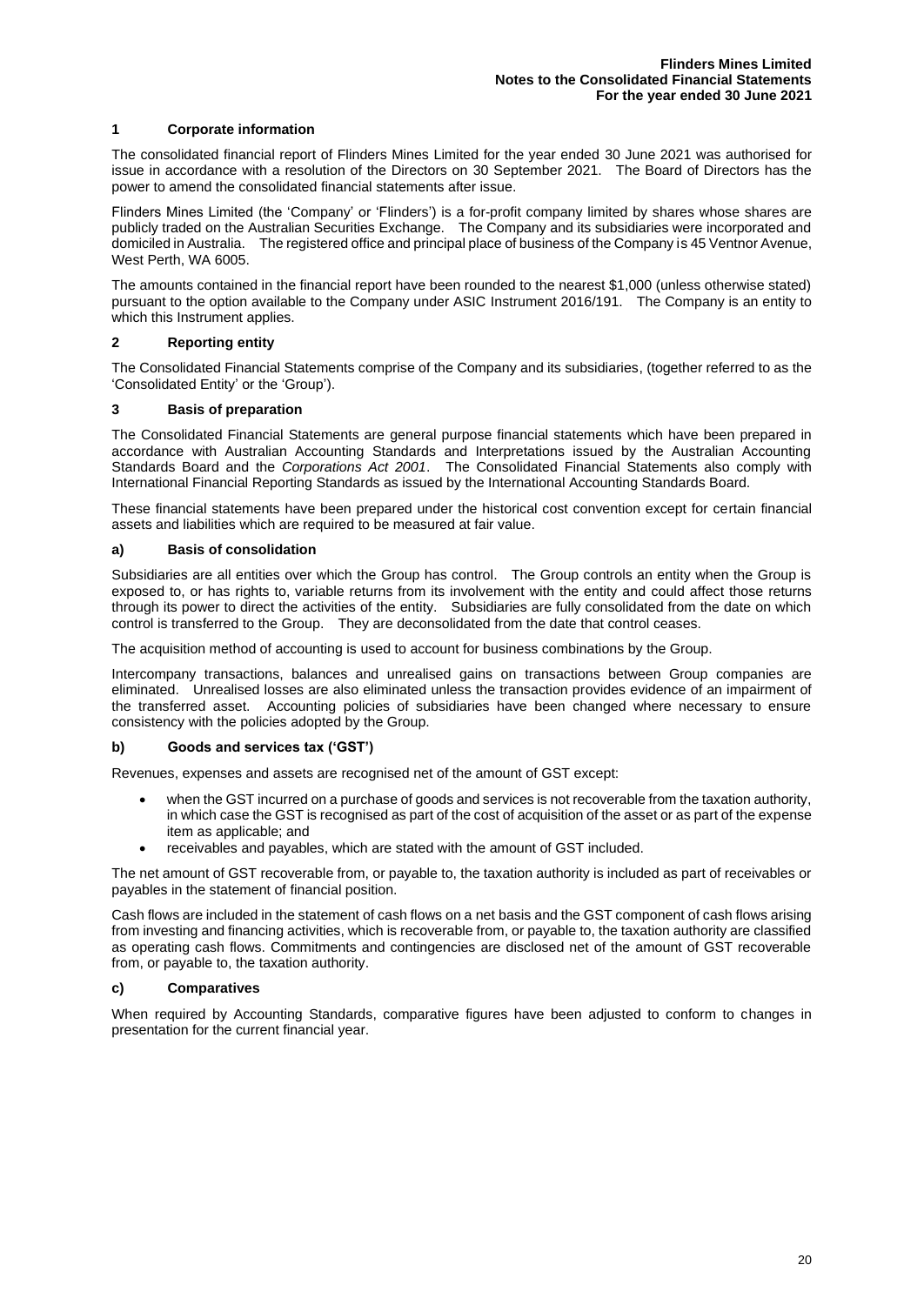#### **4 Segment information**

#### **Identification of reportable segments**

Management has determined the operating segments based on the reports reviewed and used by the Board of Directors (the chief operating decision maker) that are used to make strategic decisions. The Group is managed primarily based on geographical area of interest, since the diversification of Group operations inherently has notably different risk profiles and performance assessment criteria. Operating segments are therefore determined on the same basis.

Reportable segments disclosed are based on aggregating operating segments where the segments are considered to have similar economic characteristics and are also similar with respect to the following:

- external regulatory requirements
- geographical and geological styles

#### **Operations**

The Group has exploration operations in iron ore mineralisation, gold and base metals. The costs associated with the Pilbara Iron Ore Project are reported on in the Pilbara Iron Ore segment and the costs associated with Canegrass gold and base metals are reported in the Canegrass segment.

#### **Accounting policies developed**

Unless stated otherwise, all amounts reported to the Board of Directors as chief decision maker with respect to operating segments are determined in accordance with accounting policies that are consistent to those adopted in the Consolidated Financial Statements of the Group.

| 2021                      | <b>Pilbara Iron Ore</b><br>\$'000 | <b>Canegrass</b><br>\$'000 | Total<br>\$'000 |
|---------------------------|-----------------------------------|----------------------------|-----------------|
| Segment result            |                                   |                            |                 |
| Capital expenditure       | 9,243                             | 283                        | 9,526           |
| Total segment assets      | 72.271                            | 2,237                      | 74,508          |
| Total segment liabilities | 3,770                             | $\overline{\phantom{0}}$   | 3,770           |
| 2020                      |                                   |                            |                 |
| Segment result            |                                   |                            |                 |
| Capital expenditure       | 2,387                             | 719                        | 3,106           |
| Total segment assets      | 63,028                            | 1.954                      | 64,982          |
| Total segment liabilities | 823                               | 12                         | 835             |

A reconciliation of segment loss to operating loss before income tax is provided as follows:

|                                   | 2021                     | 2020     |
|-----------------------------------|--------------------------|----------|
|                                   | \$'000                   | \$'000   |
| <b>Total segment loss</b>         | $\overline{\phantom{0}}$ | ٠        |
| Finance income                    | 9                        | 17       |
| Other income                      | 76                       | 29       |
| Administrative and other expenses | (3,501)                  | (7, 873) |
| Finance cost                      | (66)                     | (211)    |
| Loss before income tax            | (3, 482)                 | (8,038)  |

Reportable segments' assets are reconciled to total assets as follows:

|                             | 2021   | 2020   |
|-----------------------------|--------|--------|
|                             | \$'000 | \$'000 |
| <b>Segment assets</b>       | 74.508 | 64.982 |
| Unallocated:                |        |        |
| Cash and cash equivalents   | 2,938  | 4,101  |
| Trade and other receivables | 40     | 47     |
| Other current assets        | 7.452  | 405    |
| <b>Total assets</b>         | 84.938 | 69,535 |

Reportable segments' liabilities are reconciled to total liabilities as follows:

|                            | 2021<br>\$'000 | 2020<br>\$'000 |
|----------------------------|----------------|----------------|
| <b>Segment liabilities</b> | 3.770          | 835            |
| Unallocated:               |                |                |
| Trade and other payables   | 1.301          | 417            |
| Loans and borrowings       | 3,188          | 3.122          |
| <b>Total liabilities</b>   | 8,259          | 4.374          |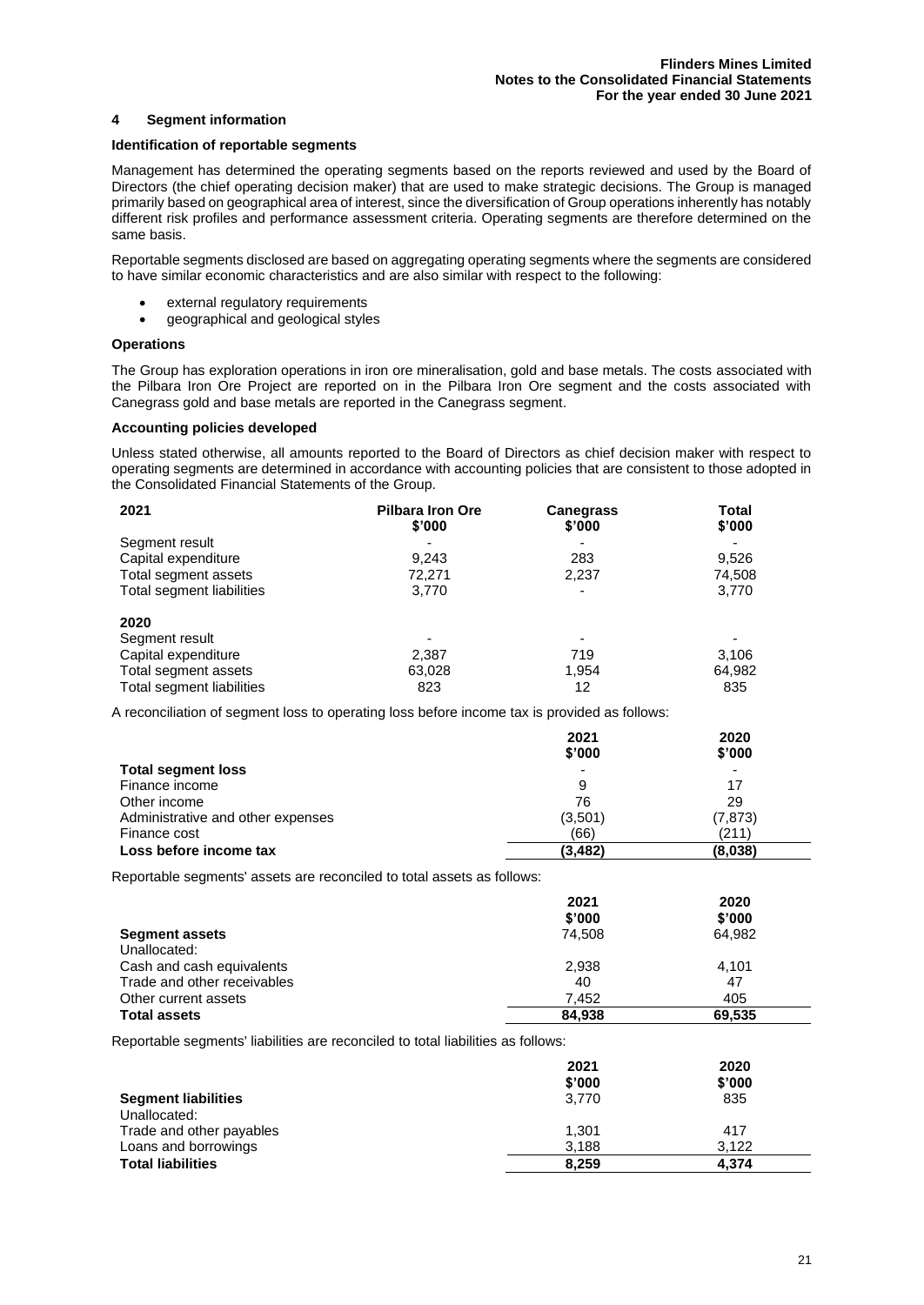#### **5 Income and expenses**

|                                            | 2021<br>\$'000 | 2020<br>\$'000 |
|--------------------------------------------|----------------|----------------|
| <b>Finance revenue</b>                     |                |                |
| Interest received                          | 9              | 17             |
| Other income                               |                |                |
| Other income                               | 76             | 29             |
| <b>Administrative expenses</b>             |                |                |
| Compliance                                 | (215)          | (245)          |
| Insurance                                  | (509)          | (351)          |
| Consultants                                | (1, 317)       | (4, 139)       |
| Administration costs                       | (125)          | (389)          |
| Salary and Wages (including Director Fees) | (438)          | (953)          |
| Legal costs                                | (852)          | (1,736)        |
| Occupancy costs                            | (30)           | (44)           |
| Other                                      | (15)           | (16)           |
|                                            | (3,501)        | (7,873)        |
| <b>Finance expense</b>                     |                |                |
| Interest expense                           | (65)           | (210)          |
| Bank fees                                  | (1)            | (1)            |
|                                            | (66)           | (211)          |

#### **6 Income tax expense**

The prima facie income tax expense on pre-tax accounting losses from continuing operations reconciles to the income tax expense in the financial statements as follows:

|                                                                                                        | 2021<br>\$'000     | 2020<br>\$'000      |
|--------------------------------------------------------------------------------------------------------|--------------------|---------------------|
| Loss from continuing operations before income tax<br>Tax at the Australian tax rate of 30% (2020: 30%) | (3,482)<br>(1,045) | (8,038)<br>(2, 412) |
| Tax effect of amounts which are not deductible (taxable) in<br>calculating taxable income:             |                    |                     |
| Other non-allowable items                                                                              | (18)               | (9)                 |
| Temporary differences not bought to account                                                            | 1,063              | 2,469               |
| Tax expense                                                                                            |                    | 48                  |

The tax rate used in the above reconciliation is the corporate tax rate of 30% payable by Australian corporate entities on taxable profits under Australian Tax Law. There has been no change in this tax rate since the previous reporting period.

The Group has DTAs arising in Australia of \$22.940 million (2020: \$23.484 million) that are available for offset against future taxable profits of the companies in which the losses arose.

A deferred tax asset ('DTA') on the timing differences has not been recognised as they do not meet the recognition criteria as outlined in below. A DTA has not been recognised in respect of tax losses either as realisation of the benefit is not regarded as probable.

The taxation benefits will only be obtained if:

- a) the Consolidated Entity derives future assessable income of a nature and of an amount sufficient to enable the benefit from the deduction for the loss to be realised;
- b) the Consolidated Entity continues to comply with the conditions for deductibility imposed by law; and
- c) no changes in tax legislation adversely affect the consolidated entity in realising the benefits from the deductions for the loss.

The income tax expense or benefit for the period is the tax payable on the current period's taxable income based on the applicable income tax rate for each jurisdiction adjusted by changes in deferred tax assets and liabilities attributable to temporary differences and to unused tax losses.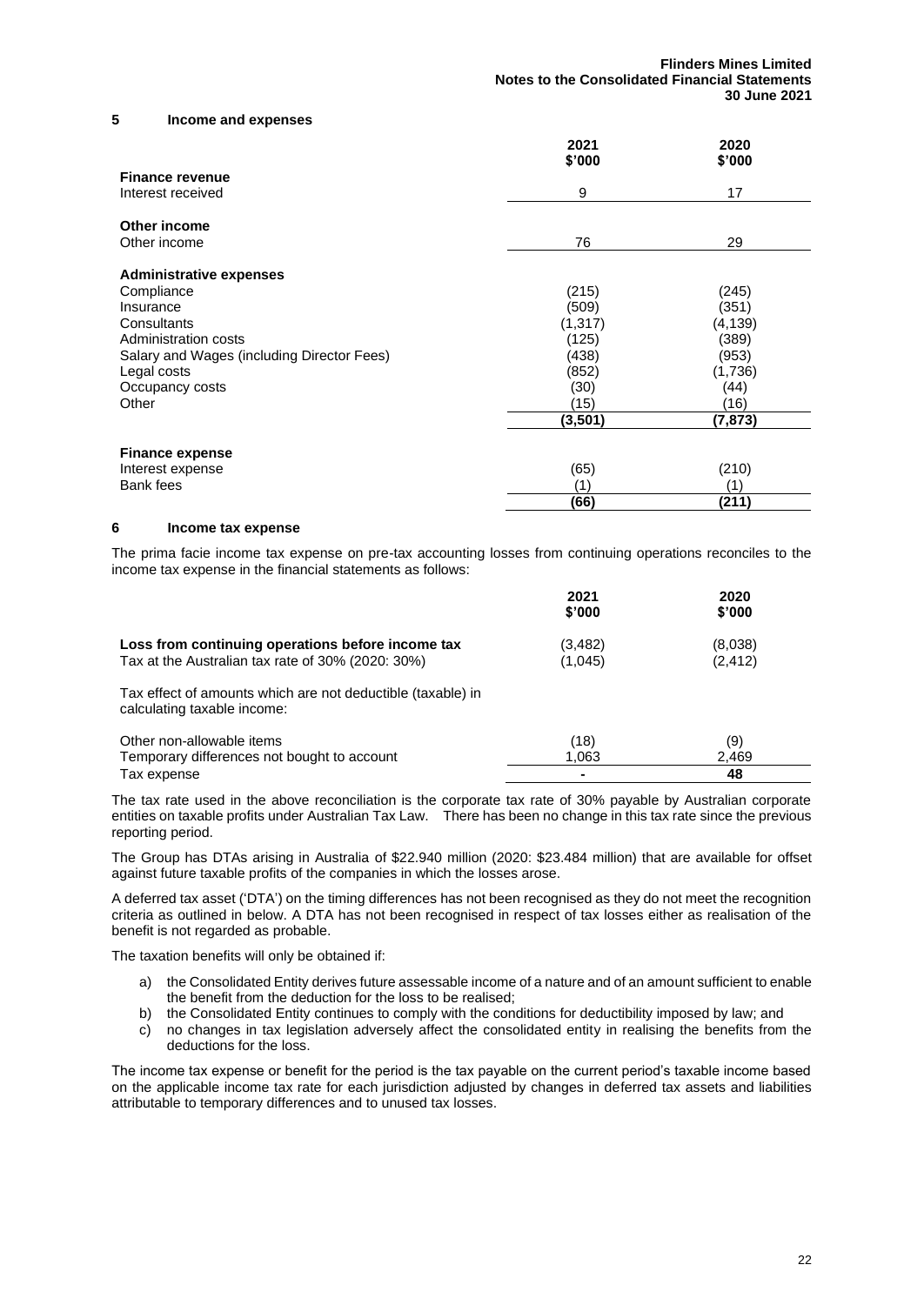#### **6 Income tax expense (continued)**

Deferred income tax is provided in full, using the liability method, on temporary differences arising between the tax bases of assets and liabilities and their carrying amounts in the consolidated financial statements. However, the deferred income tax is not accounted for if it arises from initial recognition of an asset or liability in a transaction other than a business combination that at the time of the transaction affects neither accounting nor taxable profit nor loss. Deferred income tax is determined using tax rates (and laws) that have been enacted or substantially enacted by the reporting date and are expected to apply when the related deferred income tax asset is realised or the deferred income tax liability is settled.

Deferred tax assets are recognised for deductible temporary differences and unused tax losses only if it is probable that future taxable amounts will be available to utilise those temporary differences or losses.

Deferred tax liabilities and assets are not recognised for temporary differences between the carrying amount and tax bases of investments in controlled entities where the Parent entity is able to control the timing of the reversal of the temporary differences and it is probable that the differences will not reverse in the foreseeable future.

Deferred tax assets and liabilities are offset when there is a legally enforceable right to offset current tax assets and liabilities and when the deferred tax balances relate to the same taxation authority. Current tax assets and tax liabilities are offset where the entity has a legally enforceable right to offset and intends either to settle on a net basis, or to realise the asset and settle the liability simultaneously.

Current and deferred tax balances attributable to amounts recognised directly in equity are also recognised directly in equity.

#### **Tax Consolidation**

The Company and its wholly owned Australian resident entities have formed a tax-consolidated group with effect from 1 July 2018 and are therefore taxed as a single entity from that date. The head entity within the tax consolidated group is Flinders Mines Limited. \$120.510 million in carry forward revenue tax losses were transferred into the tax-consolidated group at formation. The Company has assessed that these losses are able to be carried forward under the Continuity of Ownership test as at 30 June 2021.

The head entity, in conjunction with other members of the tax-consolidated group, have entered into a tax funding arrangement which sets out the funding obligations of members of the tax-consolidated group in respect of tax amounts. Any current tax liabilities (or assets) and deferred tax assets arising from unused tax losses of the subsidiaries are assumed by the head entity and are recognised by the Company as intercompany receivables (or payables). Contributions to fund the current tax liabilities are payable as per the tax funding arrangement and reflect the timing of the head entity's obligation to make payments for tax liabilities to the relevant tax authorities.

The head entity in conjunction with other members of the tax-consolidated group has also entered into a tax sharing agreement. The tax sharing agreement provides for the determination of the allocation of income tax liabilities between the entities should the head entity default on its tax payment obligations. No amounts have been recognised in the financial statements in respect of this agreement as payment of any amounts under the tax sharing agreement is considered remote.

#### **7 Loss per share**

|                                                                                         | 2021<br>\$'000        | 2020<br>\$'000        |
|-----------------------------------------------------------------------------------------|-----------------------|-----------------------|
| Loss used in calculating basic and diluted loss per share                               | (3, 482)              | (8,086)               |
| Loss used in calculating basic and diluted loss per share<br>from continuing operations | (3, 482)              | (8.086)               |
|                                                                                         | 2021<br><b>Number</b> | 2020<br><b>Number</b> |
| Weighted average number of ordinary shares used in the                                  |                       |                       |
| calculation of basic and diluted loss per share <sup>1</sup>                            | 168.848.577           | 163.953.085           |

<sup>1</sup> On 27 November 2020, the Company completed a 1 for 25 share consolidation as approved by shareholders at its Annual General Meeting on 20 November 2020. The comparative information has been adjusted to reflect this.

Basic earnings/loss per share is determined by dividing net profit or loss after income tax attributable to members of the Company, excluding any costs of servicing equity other than ordinary shares, by the weighted average number of ordinary shares outstanding during the financial year.

Diluted earnings per share adjusts the figures used in the determination of basic earnings/loss per share to take into account the after income tax effect of interest and other financing costs associated with dilutive potential ordinary shares by the weighted average number of shares assumed to have been issued for no consideration in relation to potential ordinary shares.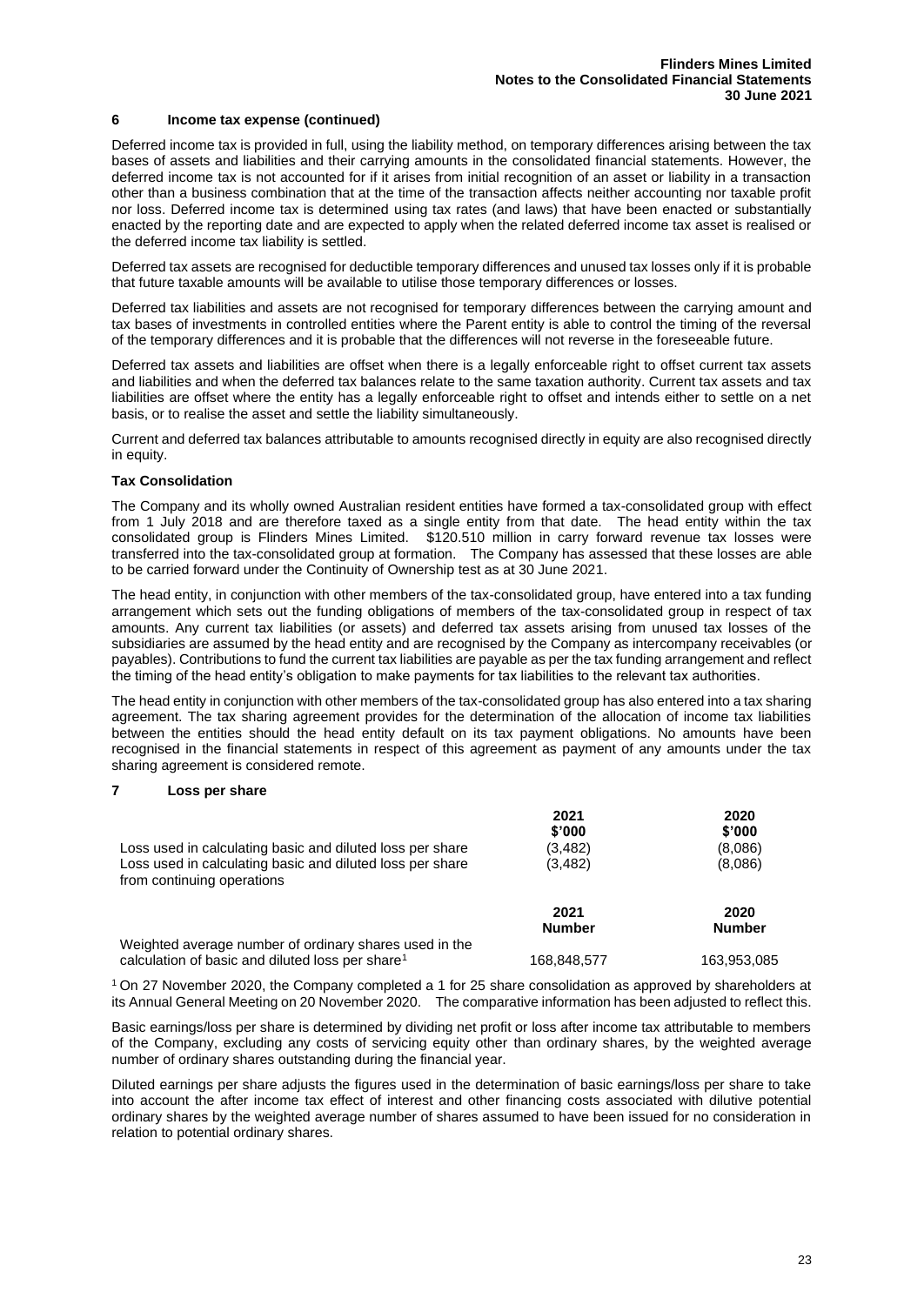#### **8 Cash and cash equivalents**

|                          | 2021   | 2020   |
|--------------------------|--------|--------|
|                          | \$'000 | \$'000 |
| Cash at bank and in hand | 2,908  | 4,071  |
| Term deposits            | 30     | 30     |
|                          | 2,938  | 4.101  |

Cash and short-term deposits comprise of cash at bank and in hand and short-term deposits with an original maturity of three months or less.

#### **Reconciliation of loss for the year to net cash flows from operations:**

|                                                 | 2021<br>\$'000 | 2020<br>\$'000 |
|-------------------------------------------------|----------------|----------------|
| Loss for the year                               | (3, 482)       | (8,086)        |
| Other income                                    |                | (29)           |
| Interest expenses (net of paid part)            | 65             | 90             |
| Income tax expense                              | -              | 48             |
| Changes in operating assets and liabilities     |                |                |
| Decrease in trade and other receivables         | 7              | 36             |
| (Increase)/decrease in other assets             | (116)          | (26)           |
| (Decrease)/increase in trade and other payables | (166)          | (4)            |
| Net cash flows from operating activities        | (3,692)        | (7, 971)       |
| 9<br><b>Restricted cash</b>                     |                |                |
|                                                 | 2021           | 2020           |
|                                                 | \$'000         | \$'000         |
| Cash at bank and in hand                        | 747            |                |
|                                                 | 747            |                |

Restricted cash relates to cash held by PIOP Mine Co NL which is the incorporated Joint Venture vehicle under which the Farm-In Agreement with BBI Group Pty Ltd operates. This cash is only available for use to progress the feasibility study of the Pilbara Iron Ore Project.

#### **10 Other current assets**

|                                   | 2021   | 2020                     |
|-----------------------------------|--------|--------------------------|
|                                   | \$'000 | \$'000                   |
| Other current assets <sup>1</sup> | 375    | 405                      |
| Receivable from BBIG <sup>2</sup> | 7.077  | $\overline{\phantom{0}}$ |
|                                   | 7.452  | 405                      |

<sup>1</sup> Other current assets represent the prepaid portion of the Group's corporate insurances.

<sup>2</sup> A receivable has been recognised in relation to the minimum annual expenditure required under the Farm-In Agreement with BBI Group Pty Ltd of \$15.0 million offset by the actual expenditure incurred on the feasibility study under the Farm-In Agreement.

#### **11 Exploration and evaluation expenditure**

|                                     | 2021   | 2020   |
|-------------------------------------|--------|--------|
|                                     | \$'000 | \$'000 |
| Opening balance                     | 64.982 | 61.126 |
| Expenditure incurred                | 5.754  | 3.122  |
| Recognition of rehabilitation asset | 3.041  | 750    |
| Exploration expenditure expensed    | (16)   | (16)   |
| Closing balance                     | 73.761 | 64.982 |

The ultimate recoupment of costs carried forward for areas of interest in the exploration and evaluation phases is dependent upon the successful development and commercial exploitation, or sale, of the respective areas of interest. For areas which do not meet the criteria of the accounting policy, those amounts are charged to the Consolidated Statement of Comprehensive Income. During the years ending 30 June 2021 and 30 June 2020 expenditure relating to depreciation and tenement administrative services was written off.

Exploration and evaluation costs related to an area of interest are written off as incurred except they may be carried forward as an item in the consolidated statement of financial position where the rights of tenure of an area are current and one of the following conditions is met:

- the costs are expected to be recouped through successful development and exploitation of the area of interest, or alternatively, by its sale; and
- exploration and/or evaluation activities in the area of interest have not at the end of each reporting period reached a stage which permits a reasonable assessment of the existence or otherwise of economically recoverable reserves, and active and significant operations in, or in relation to, the area of interest are continuing.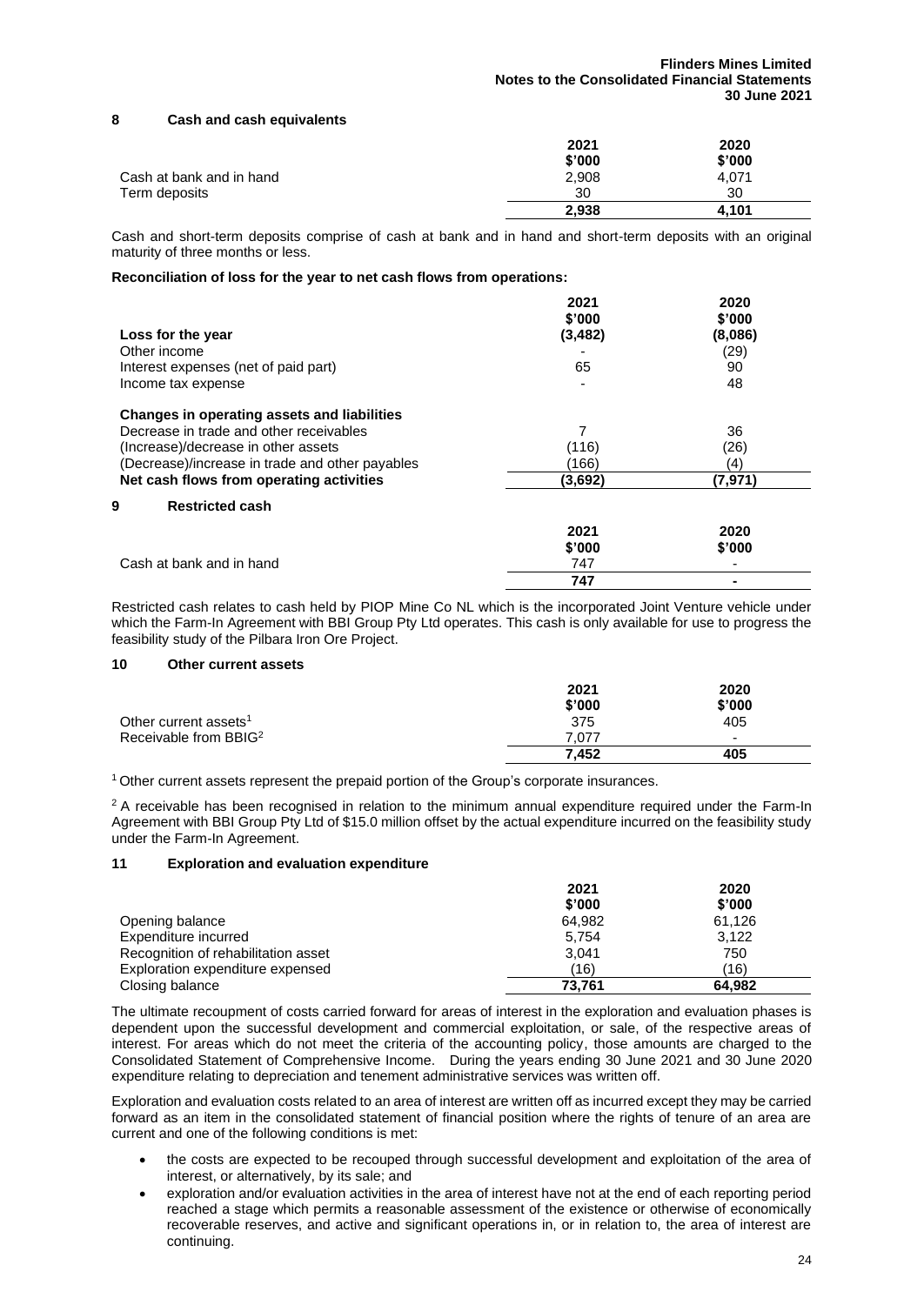#### **11 Exploration and evaluation expenditure (continued)**

Capitalised costs include costs directly related to exploration and evaluation activities in the relevant area of interest. General and administrative costs are allocated to an exploration or evaluation asset only to the extent that those costs can be related directly to operational activities in the area of interest to which the asset relates.

Capitalised exploration and evaluation expenditure is written off where the above conditions are no longer satisfied.

Exploration and evaluation expenditure incurred subsequent to the acquisition in respect of an exploration asset acquired is accounted for in accordance with the policy outlined above.

All capitalised exploration and evaluation expenditure is assessed for impairment if facts and circumstances indicate that an impairment may exist. Exploration and evaluation assets are also tested for impairment once commercial reserves are found, before the assets are transferred to development properties.

#### **12 Trade and other payables**

|                                     | 2021<br>\$'000 | 2020<br>\$'000           |
|-------------------------------------|----------------|--------------------------|
| Trade and other payables            | 300            | 502                      |
| Joint Venture payables <sup>1</sup> | 36             | -                        |
| BBIG Advance <sup>2</sup>           | 1.000          | $\overline{\phantom{a}}$ |
|                                     | 1.386          | 502                      |

<sup>1</sup> Joint Venture payables relates to amounts owing by PIOP Mine Co NL which is the incorporated Joint Venture vehicle under which the Farm-In Agreement with BBI Group Pty Ltd operates.

<sup>2</sup> Represents funding that BBI Group Pty Ltd (BBIG) provided to support up to \$1.0 million of third party costs incurred by the Company in progressing discussions with BBIG in relation to the potential ownership restructuring opportunity of the infrastructure associated with the Pilbara Iron Ore Project. The funding is only repayable if an agreement is executed by 31 December 2021 and subsequently completed, with payment due on the latter of the completion date and 31 December 2021. At 30 June 2021, these discussions are continuing.

These amounts represent liabilities for goods and services provided to the Group prior to the end of financial year which are unpaid. The amounts are unsecured, non-interest bearing and are usually paid within 30 days of recognition.

Trade and other payables are presented as current liabilities unless payment is not due within 12 months from the reporting date. They are recognised initially at their fair value and subsequently measured at amortised cost using the effective interest method.

#### **13 Loans and Borrowings**

|                  | 2021<br>\$'000           | 2020<br>\$'000           |
|------------------|--------------------------|--------------------------|
| Current Loan     | 3,188                    | $\overline{\phantom{0}}$ |
| Non-current Loan | $\overline{\phantom{0}}$ | 3.122                    |
|                  | 3,188                    | 3,122                    |

The Company has an unsecured loan facility of \$3.000 million with PIO Mines Pty Ltd ("Loan Facility"), a subsidiary of its major shareholder, TIO (NZ) Limited.

The key terms of the Loan Facility are as follows:

- Interest on the Loan Facility is capitalised annually at a rate of BBSW plus a 2% margin; and • A repayment date of 30 June 2022.
- As at 30 June 2021, the Loan Facility is fully drawn.

Accrued interest at 30 June 2021 has been capitalised to the loan totalling \$0.188 million (2020: \$0.122 million).

Borrowings are initially recognised at fair value, net of transaction costs incurred. Borrowings are subsequently measured at amortised cost. Any difference between the proceeds (net of transaction costs) and the redemption amount is recognised in profit or loss over the period of the borrowings using the effective interest method. Fees paid on the establishment of loan facilities are recognised as transaction costs of the loan to the extent that it is probable that some or all of the facility will be drawn down.

Borrowings are classified as current liabilities unless the Group has an unconditional right to defer settlement of the liability for at least 12 months after the reporting period.

#### **14 Provisions**

|                                      | 2021<br>\$'000 | 2020<br>\$'000 |
|--------------------------------------|----------------|----------------|
| Current Rehabilitation provision     | 1,553          | 85             |
| Non-Current Rehabilitation provision | 2.182          | 665            |
|                                      | 3,735          | 750            |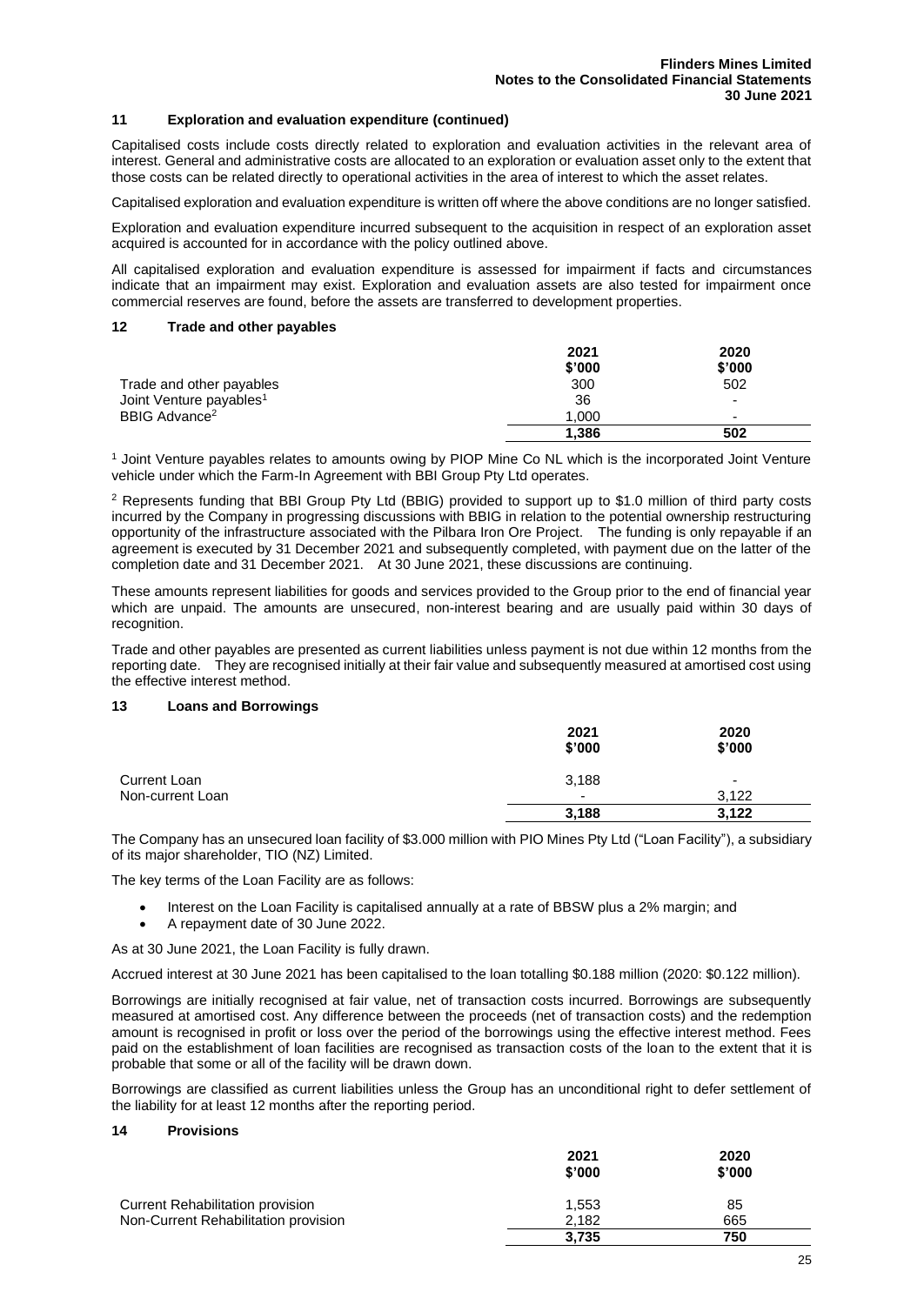#### **14 Provisions (continued)**

|                      | 2021<br>\$'000 | 2020<br>\$'000 |
|----------------------|----------------|----------------|
| Opening balance      | 750            | -              |
| Expenditure incurred | (56)           | -              |
| Changes in estimates | 3.041          | 750            |
| Closing balance      | 3,735          | 750            |

#### **Rehabilitation provision**

A provision is recognised if, as a result of a past event, the Group has a present legal or constructive obligation that can be measured reliably, and it is probable that an outflow of economic benefits will be required to settle the obligation. Provisions are determined by discounting the expected future cash flows at a pre-tax rate that reflects current market assessments of the time value of money and the risks specific to the liability.

A provision is made for the estimated cost of rehabilitation relating to areas disturbed during exploration activities, such as drill holes, collars and track creation, undertaken at the PIOP up to reporting date but not yet rehabilitated. Provision has been made in full for all disturbed areas at the reporting date based on current estimates of costs to rehabilitate such areas, discounted to their present value based on expected future cash flows. The estimated cost of rehabilitation includes the current cost of re-contouring, topsoiling and revegetation, employing legislative requirements. Changes in estimates are dealt with on a prospective basis as they arise.

Uncertainty exists as to the amount of rehabilitation obligations which will be incurred due to the impact of changes in environmental legislation. The provision is recognised as a non-current liability with a corresponding asset included in property, plant and equipment.

At each reporting date the rehabilitation liability is re-measured in line with changes in discount rates and timing or amount of costs to be incurred. Changes in the liability relating to rehabilitation of mine infrastructure and dismantling obligations are added to or deducted from the related asset, other than the unwinding of the discount which is recognised as finance costs in profit or loss as it occurs.

If the change in liability results in a decrease in the liability that exceeds the carrying amount of the asset, the asset is written down to nil and the excess is recognised immediately in the income statement. If the change in the liability results in an addition to the cost of the asset, the recoverability of the new carrying amount is considered. Where there is an indication that the new carrying amount is not fully recoverable, an impairment test is performed with the write-down recognised in profit or loss in the period in which it occurs.

#### **15 Contributed equity**

Issued share capital is recognised at the fair value of the consideration received by the Company. Any transaction costs arising on the issue of ordinary shares are recognised, net of tax, directly in equity as a reduction of the share proceeds received.

|                                                                                | Number of shares | \$'000          |
|--------------------------------------------------------------------------------|------------------|-----------------|
| <b>Issued shares:</b><br>As at 1 July 2019                                     | 3,485,170,081    | 147,064         |
| Shares issued pursuant to a non-renounceable rights issue<br>Share issue costs | 736,015,800      | 13,743<br>(113) |
| As at 30 June 2020                                                             | 4,221,185,881    | 160,694         |
| Share consolidation (25:1)                                                     | (4.052.337.304)  | -               |
| As at 30 June 2021                                                             | 168,848,577      | 160,694         |

#### **Ordinary shares**

On 27 November 2020, the Company completed a 1 for 25 share consolidation as approved by shareholders at its Annual General Meeting on 20 November 2020.

On 28 April 2020, the Company completed a pro-rata non-renounceable entitlement offer at \$0.025 cents per share, raising approximately \$8.697 million (before costs).

On 25 June 2020, the Company completed a second pro-rata non-renounceable entitlement offer at \$0.013 cents per share, raising approximately \$5.045 million (before costs).

Ordinary shares entitle the holder to participate in dividends and the proceeds on winding up of the Company in proportion to the number of and amounts paid on the shares held.

On a show of hands every holder of ordinary shares present at a meeting in person or by proxy, is entitled to one vote, and upon a poll each share is entitled to one vote.

Ordinary shares have no par value and the Company does not have a limited amount of authorised capital.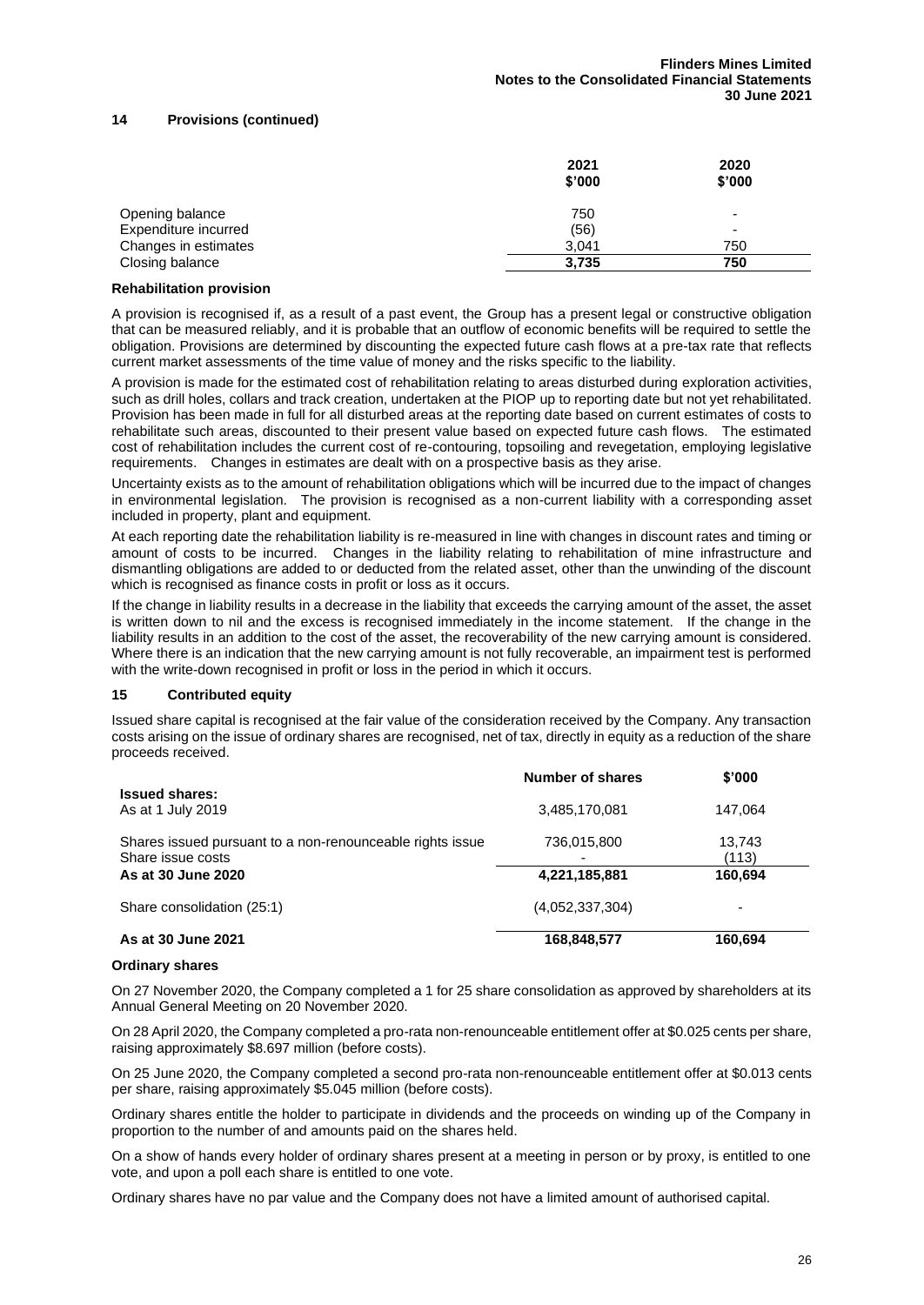#### **15 Contributed equity (continued)**

#### **Capital risk management**

The Group's debt and capital includes ordinary share capital and debt. There are no externally imposed capital requirements.

Management effectively manages the Group's capital by assessing the Group's financial risks and adjusting its capital structure in response to changes in these risks and in the market. These responses include the management of debt levels, distributions to shareholders and share issues.

There have been no changes in the strategy adopted by management to control the capital of the Group since the prior year. This strategy is to ensure that the Group is able to fund its future activities.

#### **16 Reserves**

The PIOP Class B Reserve represents the minimum annual expenditure required under the Farm-In Agreement with BBI Group Pty Ltd.

#### **17 Financial risk management**

The Group's activities expose it to a variety of financial risks: interest rate risk; credit risk and liquidity risk. The Group's overall risk management program focuses on the unpredictability of financial markets and seeks to minimise potential adverse effects on the financial performance of the Group.

Risk management is carried out by management under policies approved by the Board of Directors. Management identifies, evaluates and hedges financial risks in close co-operation with the Group's operating units. The Board provides principles for overall risk management, as well as policies covering specific areas, such as interest rate risk, credit risk, and use of financial instruments and investment of excess liquidity where appropriate.

The Group's financial instruments consist mainly of deposits with banks, accounts receivable and payable and loans to related parties.

#### **Interest rate risk**

The Group's exposure to market risk for changes in interest rates arise from variable interest rate exposure on cash, fixed deposits and interest-bearing liabilities.

The Group's policy is to manage its exposure to interest rate risk by holding cash in short-term, fixed rate and variable rate deposits with reputable high credit quality financial institutions. With interest bearing liabilities, consideration is also given to the potential renewal of existing positions, alternative financing and the mix of fixed and variable interest rates.

The following table summarises the financial assets and liabilities of the Group, together with the effective interest rates as at the balance date.

| 2021                              |                                     |          | Fixed interest maturing in: |           |                             | Average interest rates |              |
|-----------------------------------|-------------------------------------|----------|-----------------------------|-----------|-----------------------------|------------------------|--------------|
|                                   | <b>Floating</b><br>interest<br>rate | < 1 year | $1 - 5$ years               | > 5 years | Non-<br>interest<br>bearing | <b>Floating</b>        | <b>Fixed</b> |
|                                   | \$'000                              | \$'000   | \$'000                      | \$'000    | \$'000                      | $\frac{0}{0}$          | %            |
| Cash and<br>cash                  | 3,655                               | 30       |                             |           |                             | 0.1%                   | 0.27%        |
| equivalents <sup>1</sup>          |                                     |          |                             |           |                             |                        |              |
| Trade and<br>other<br>receivables |                                     |          |                             |           | 40                          |                        |              |
| Trade and<br>other payables       |                                     |          |                             |           | 1,336                       |                        |              |
| Loans and<br>borrowings           |                                     | 3.188    |                             |           | $\blacksquare$              | 2.07%                  |              |

| 2020                              |                                     | Fixed interest maturing in: |            |           |                             | Average interest rates |              |
|-----------------------------------|-------------------------------------|-----------------------------|------------|-----------|-----------------------------|------------------------|--------------|
|                                   | <b>Floating</b><br>interest<br>rate | < 1 year                    | 5<br>years | > 5 years | Non-<br>interest<br>bearing | <b>Floating</b>        | <b>Fixed</b> |
|                                   | \$'000                              | \$'000                      | \$'000     | \$'000    | \$'000                      | %                      | %            |
| Cash and cash<br>equivalents      | 4.071                               | 30                          |            |           |                             | 0.45%                  | 0.91%        |
| Trade and<br>other<br>receivables |                                     |                             |            |           | 47                          |                        |              |
| Trade and<br>other payables       |                                     |                             |            |           | 503                         |                        |              |
| Loans and<br>borrowings           |                                     |                             | 3,122      |           |                             | 2.54%                  |              |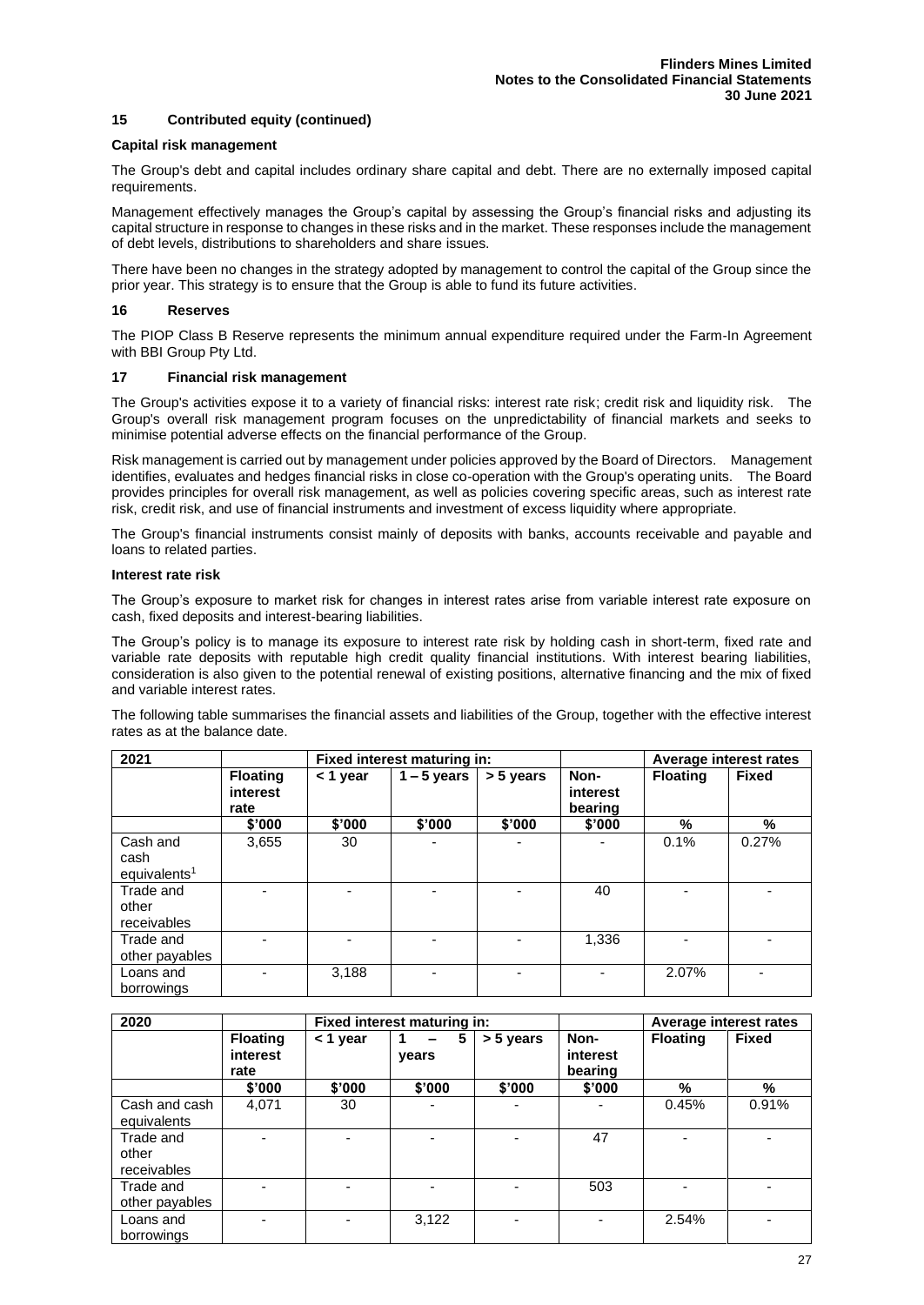#### **17 Financial risk management (continued)**

1 Includes restricted cash of \$0.747 million which relates to cash held by PIOP Mine Co NL, which is the incorporated Joint Venture vehicle under which the Farm-In Agreement with BBI Group Pty Ltd operates. This cash is only available for use to progress the feasibility study of the Pilbara Iron Ore Project.

As at 30 June 2021, a movement of 1% in interest rates, with all other variables being held constant, results in an immaterial movement in post-tax loss and equity.

The movements in loss after income tax are due to higher/lower interest costs from fixed and variable rate debt and cash balances during the relevant year. Reasonably possible movements in interest rates were determined based on observations of historical movements in the past two years.

The net exposure at balance date is representative of what the Group was and is expecting to be exposed to in the next twelve months from balance date.

#### **Credit risk**

Credit risk arises from the financial assets of the Group, and its exposure to credit risk arises from potential default of the counter party, with a maximum exposure equal to the carrying amount of the instruments. The Group's exposure to credit risk is minimal and results only from its exposure in cash and cash equivalents and trade receivables.

#### **Liquidity risk**

The Group's objective is to ensure sufficient liquid funds are available to meet the Group's financial commitments in a timely and cost-effective manner.

The Group's treasury function continually reviews the Group's liquidity position including cash flow forecasts to determine the forecast liquidity position and maintain appropriate liquidity levels.

| 2021                                   | < 1 year | $1 - 5$ years | <b>Total</b> |
|----------------------------------------|----------|---------------|--------------|
|                                        | \$'000   | \$'000        | \$'000       |
| Cash and cash equivalents <sup>1</sup> | 3,685    |               | 3,685        |
| Trade and other receivables            | 40       |               | 40           |
| Trade and other payables               | (1, 336) |               | (1, 336)     |
| Loans and borrowings                   | (3.188)  |               | (3,188)      |
| <b>Net outflow</b>                     | (799)    |               | (799)        |
|                                        |          |               |              |
| 2020                                   |          |               |              |
| Cash and cash equivalents              | 4.101    |               | 4.101        |
| Trade and other receivables            | 47       |               | 47           |
| Trade and other payables               | (503)    |               | (503)        |
| Loans and borrowings                   |          | (3, 122)      | (3, 122)     |
| <b>Net outflow</b>                     | 3,645    | (3, 122)      | 523          |

1 Includes restricted cash of \$0.747 million which relates to cash held by PIOP Mine Co NL, which is the incorporated Joint Venture vehicle under which the Farm-In Agreement with BBI Group Pty Ltd operates. This cash is only available for use to progress the feasibility study of the Pilbara Iron Ore Project.

#### **18 Subsidiaries**

The Consolidated Financial Statements include the financial statements of Flinders Mines Limited and the subsidiaries listed in the following table:

| Name of entity                          | Country of | incorporation Class of shares | <b>Equity holding %</b> |      |
|-----------------------------------------|------------|-------------------------------|-------------------------|------|
|                                         |            |                               | 2021                    | 2020 |
| <b>FME Exploration Services Pty Ltd</b> | Australia  | Ordinary                      | 100                     | 100  |
| <b>Flinders Canegrass Pty Ltd</b>       | Australia  | Ordinary                      | 100                     | 100  |
| Flinders Diamonds Pty Ltd               | Australia  | Ordinary                      | 100                     | 100  |
| Flinders Iron Pty Ltd                   | Australia  | Ordinary                      | 100                     | 100  |
| PIOP Mine Co NL 1                       | Australia  | Ordinary                      | 100                     | 100  |

<sup>1</sup> PIOP Mine Co NL was incorporated in Australia on 29 October 2019.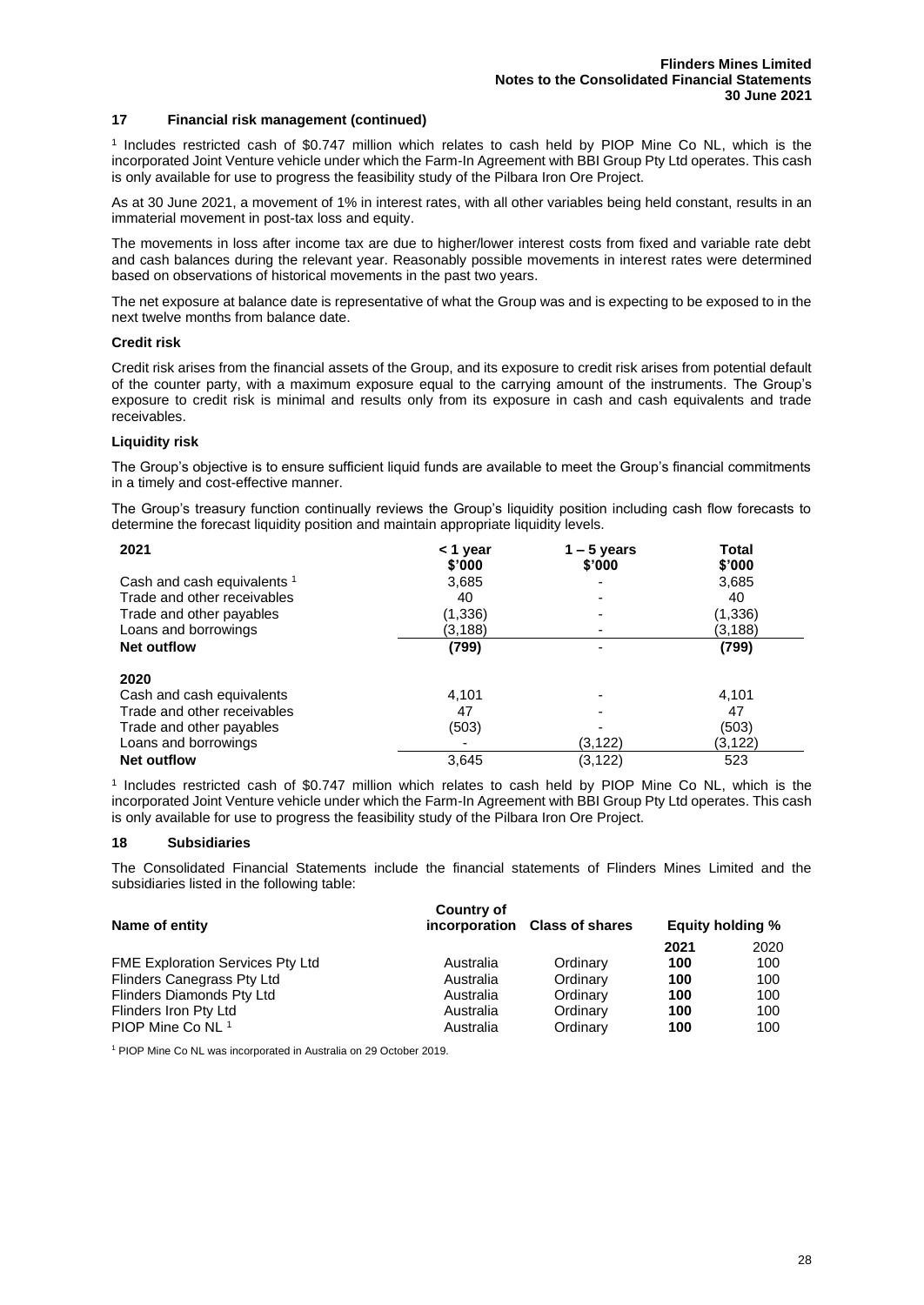#### **19 Parent entity information**

|                                       | 2021     | 2020     |
|---------------------------------------|----------|----------|
|                                       | \$'000   | \$'000   |
| Current assets                        | 12,500   | 4.523    |
| Non-current assets                    | 60,725   | 64,232   |
| Current liabilities                   | 4,492    | 503      |
| Non-current liabilities               |          | 3,122    |
| Issued capital                        | 160,645  | 160,645  |
| Reserves                              | 7.077    |          |
| Accumulated losses                    | (98,989) | (95,564) |
| <b>Total equity</b>                   | 68,733   | 65,129   |
| Loss for the year                     | (3, 473) | (8,046)  |
| Total comprehensive loss for the year | (3,473)  | (8,046)  |

The Company has no material contingent liabilities.

#### **20 Contingent assets and liabilities**

The Group had no contingent assets or liabilities at 30 June 2021 (2020: nil).

#### **21 Remuneration of auditors**

During the year the following fees were paid or payable for services provided by the auditor of the parent entity, its related practices and non-related audit firms:

|                                             | 2021                     | 2020                     |
|---------------------------------------------|--------------------------|--------------------------|
|                                             |                          |                          |
| Auditing and reviewing of financial reports | 86.439                   | 65.524                   |
| Taxation advice services                    | $\overline{\phantom{0}}$ | 185.861                  |
| Other assurance services                    | $\overline{\phantom{0}}$ | $\overline{\phantom{0}}$ |
|                                             | 86.439                   | 251.385                  |

The auditor of the parent entity for the year ended 30 June 2021 and 30 June 2020 is KPMG.

#### **22 Commitments**

#### **Exploration and evaluation expenditure commitments**

In order to maintain current rights of tenure to exploration tenements, the Group is required to meet the minimum expenditure requirements specified by various State and Territory Governments. These obligations are subject to renegotiation when application for a mining lease is made and at other times. These obligations are not provided for in this financial report.

The minimum level of exploration commitment expected in the year ending 30 June 2021 for the Group is approximately \$1.345 million (2020: \$1.331 million). These obligations are expected to be fulfilled in the normal course of operations.

#### **23 Related party transactions**

#### **Parent entity**

The Parent Entity within the Group is Flinders Mines Limited.

#### **Loans to subsidiaries**

Loans between entities in the wholly owned Group are non-interest bearing, unsecured and are payable upon reasonable notice having regard to the financial situation of the entity.

#### **Other transactions with related parties**

During the year ended 30 June 2021, the Company paid Director fees to TIO, its major shareholder, for Director services provided by Messrs Wolley and Davies. The total value of these services was \$140,000 (2020: \$238,000).

During the year ended 30 June 2021, the Company received a \$1m loan from BBI Group Pty Ltd (BBIG), a subsidiary of the Company's major shareholder, to provide support for third party costs incurred by the Company in progressing discussions with BBIG in relation to the potential ownership restructuring opportunity of the infrastructure associated with the Group's Pilbara Iron Ore Project. The funding is only repayable if a transactions results from the discussions and subsequently completes on the later of the completion date and 31 December 2021. As at 30 June 2021, these discussions are continuing.

During the year ended 30 June 2021, the Company received an advance of \$2.0 million in relation to the expected shortfall to the minimum annual expenditure of \$15.0 million required under the Farm-In Agreement with BBIG.

As at 30 June 2021, the Company has an unsecured \$3.000 million loan with PIO, repayable on 30 June 2022. Interest is capitalised annually at a rate of BBSW plus a 2% margin. The value of interest capitalised at 30 June 2021 is \$187,911 (2020: \$122,409).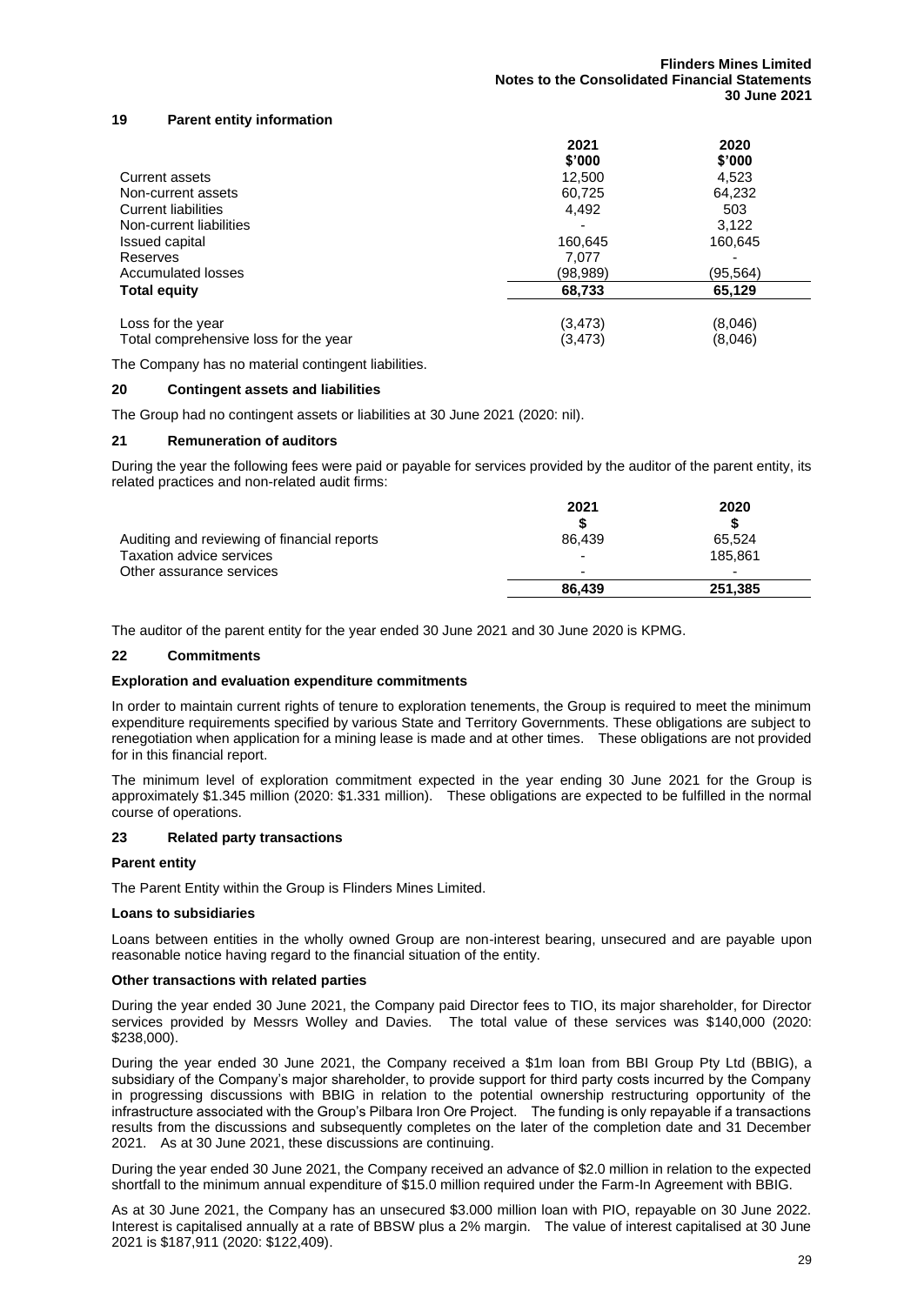#### **23 Related party transactions (continued)**

The above transactions are all entered into at arm's length terms.

#### **24 Key management personnel disclosures**

#### **Details of key management personnel**

The names and positions of the KMP of the Company and the Group during the financial year were:

| Neil Warburton         | Independent Non-Executive Chair        |
|------------------------|----------------------------------------|
| Cheryl Edwardes        | Independent Non-Executive Deputy Chair |
| Michael Wolley         | Non-Executive Director                 |
| Evan Davies            | Non-Executive Director                 |
| James Gurry            | Independent Non-Executive Director     |
| Amy Jiang <sup>1</sup> | Non-Executive Director                 |
| Andrew Whitehead       | General Manager                        |

<sup>1</sup> Ms Jiang was appointed on 5 March 2021.

#### **Compensation of key management personnel**

|                              | 2021    | 2020      |
|------------------------------|---------|-----------|
|                              |         |           |
| Short-term employee benefits | 663.961 | 2,035,030 |
| Post-employment benefits     | 16.154  | 22.660    |
|                              | 680.115 | 2,057,690 |

#### **25 Events occurring after the reporting period**

In September 2021, the Company received notification from BBIG that there was a further shortfall to the advance of \$2.000 million received in June 2021, of \$5.486 million to the minimum annual expenditure of \$15.0 million required under the Farm-In Agreement. Under the terms of the Farm-In Agreement, this \$5.486 million is to be remitted to Flinders, with the expectation the funds will be received in November 2021.

No other matter or circumstance has arisen since 30 June 2021 that has significantly affected, or may significantly affect the Group's operations, the results of those operations, or the Group's state of affairs in future financial years.

#### **26 Critical accounting estimates and assumptions**

The preparation of the consolidated financial statements requires management to make estimates and assumptions. These estimates and assumptions are continually evaluated and are based on historical experience and other factors, including expectations of future events that may have a financial impact on the Group and that are believed to be reasonable under the circumstances.

The Group makes estimates and assumptions concerning the future. The resulting accounting estimates will, by definition, seldom equal the related actual results. The estimates and assumptions that have a significant risk of causing a material adjustment to the carrying amounts of assets and liabilities within the next financial year are discussed below:

#### **Exploration and evaluation**

The future recoverability of capitalised exploration and evaluation expenditure is dependent on a number of factors, including whether the Group decides to exploit the related area of interest itself or, if not, whether it successfully recovers the related exploration and evaluation asset through sale.

Factors which could impact the future recoverability include the level of reserves and resources, future technological changes which could impact the cost of mining, future legal changes (including changes to environmental obligations) and changes to commodity prices.

To the extent that capitalised exploration and evaluation expenditure is determined not to be recoverable in the future, this will reduce profits and net assets in the period in which this determination is made.

In addition, exploration and evaluation expenditure is capitalised if rights to tenure of the area of interest are current and activities in the area of interest have not yet reached a stage which permits a reasonable assessment of the existence or otherwise of economically recoverable reserves. To the extent that is determined in the future that this capitalised expenditure should be written off, this will reduce profits and net assets in the period in which this determination is made.

#### **Rehabilitation**

The Group assesses rehabilitation liabilities annually. The provision recognised is based on an assessment of the estimated cost of closure and reclamation of the areas using internal information concerning environmental issues in the exploration area, together with input from various environmental consultants, discounted to present value. Significant estimation is required in determining the provision for site rehabilitation as there are many factors that may affect the timing and ultimate cost to rehabilitate sites where mining and/or exploration activities have previously taken place. These factors include future development/exploration activity, changes in the cost of goods and services required for restoration activity and changes to the legal and regulatory framework. These factors may result in future actual expenditure differing from the amounts currently provided.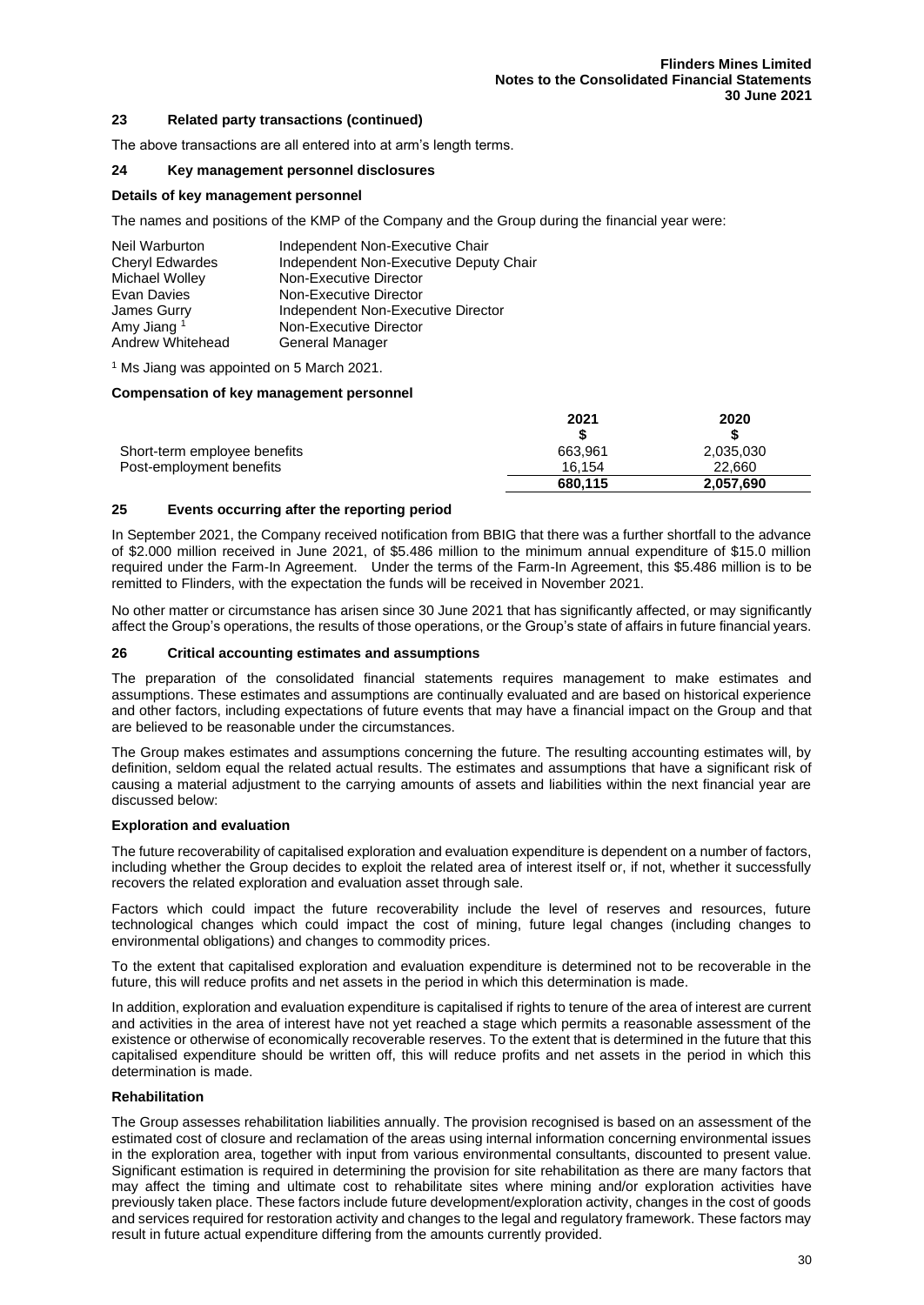#### **27 Changes in accounting policy**

In the year ended 30 June 2021, the directors have reviewed all the new and revised Standards and Interpretations issued by the AASB that are relevant to the Company and effective for the current annual reporting period.

As a result of this review, the directors have determined that there is no material impact of the new and revised Standards and Interpretations on the Company and, therefore, no material change is necessary to Group accounting policies.

#### **28 New accounting standards and interpretations**

Australian Accounting Standards and Interpretations that have recently been issued or amended but are not yet effective and have not been adopted by the Group for the period ended 30 June 2021 with relevant standards and interpretations outlined below.

a) AASB 2020-3 Amendments to Australian Accounting Standards – Annual Improvements 2018-2020 and Other Amendments (effective 1 July 2022)

The Group has considered the impact on its Consolidated Financial Statements and assessed that the effect of the new amendment will be minimal.

b) Classification of Liabilities as Current or Non-Current (effective 1 January 2023)

The Group has considered the impact on its Consolidated Financial Statements and assessed that the effect of the amendment will be minimal.

c) Disclosure of Accounting Policies – Amendments to IAS 1 and IFRS Practice Statement 2 (effective 1 January 2023)

The Group has considered the impact on its Consolidated Financial Statements and assessed that the effect of the amendment will be minimal.

d) Definition of Accounting Estimates – Amendments to IAS 8 (effective 1 January 2023)

The Group has considered the impact on its Consolidated Financial Statements and assessed that the effect of the amendment will be minimal.

There are no other standards that are not yet effective and that would be expected to have a material impact on the entity in the current or future reporting periods and on foreseeable future transactions.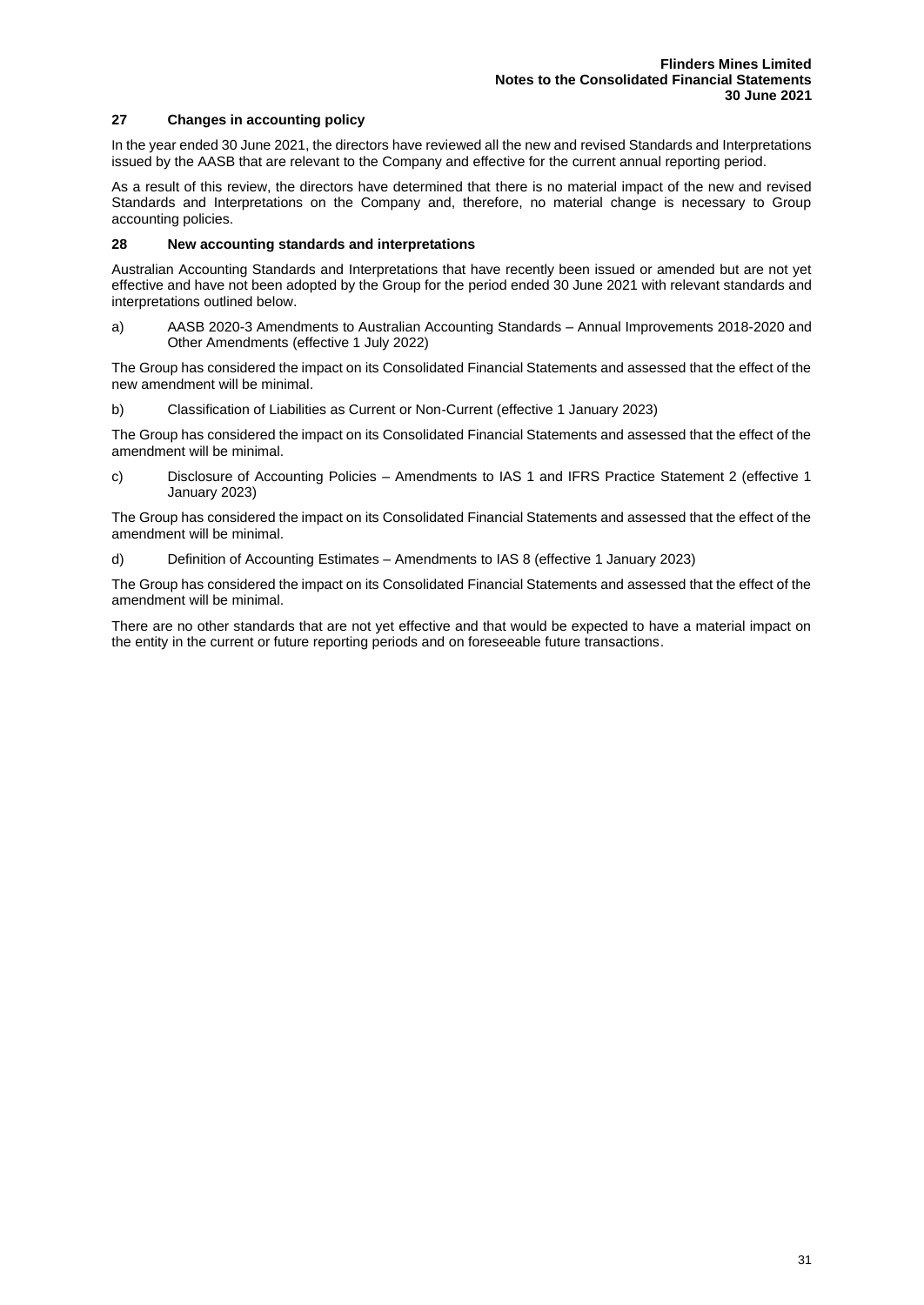In the Directors' opinion:

- (a) the Consolidated Financial Statements and notes and Remuneration Report are in accordance with the *Corporations Act 2001*, including:
	- (i) complying with Accounting Standards, the *Corporations Regulations 2001* and other mandatory professional reporting requirements, and
	- (ii) giving a true and fair view of the Consolidated Entity's financial position as at 30 June 2021 and of its performance for the year ended on that date, and
- (b) there are reasonable grounds to believe that the Company will be able to pay its debts as and when they become due and payable, and
- (c) the financial statements and notes thereto are in accordance with the International Financial Reporting Standards issued by the International Accounting Standards Board.

The Directors have been given the declarations as required by section 295A of the *Corporations Act 2001*.

This declaration is made in accordance with a resolution of Directors.

S.F. Klerk &.

Neil Warburton Independent Non-Executive Chair

Perth, Western Australia 30 September 2021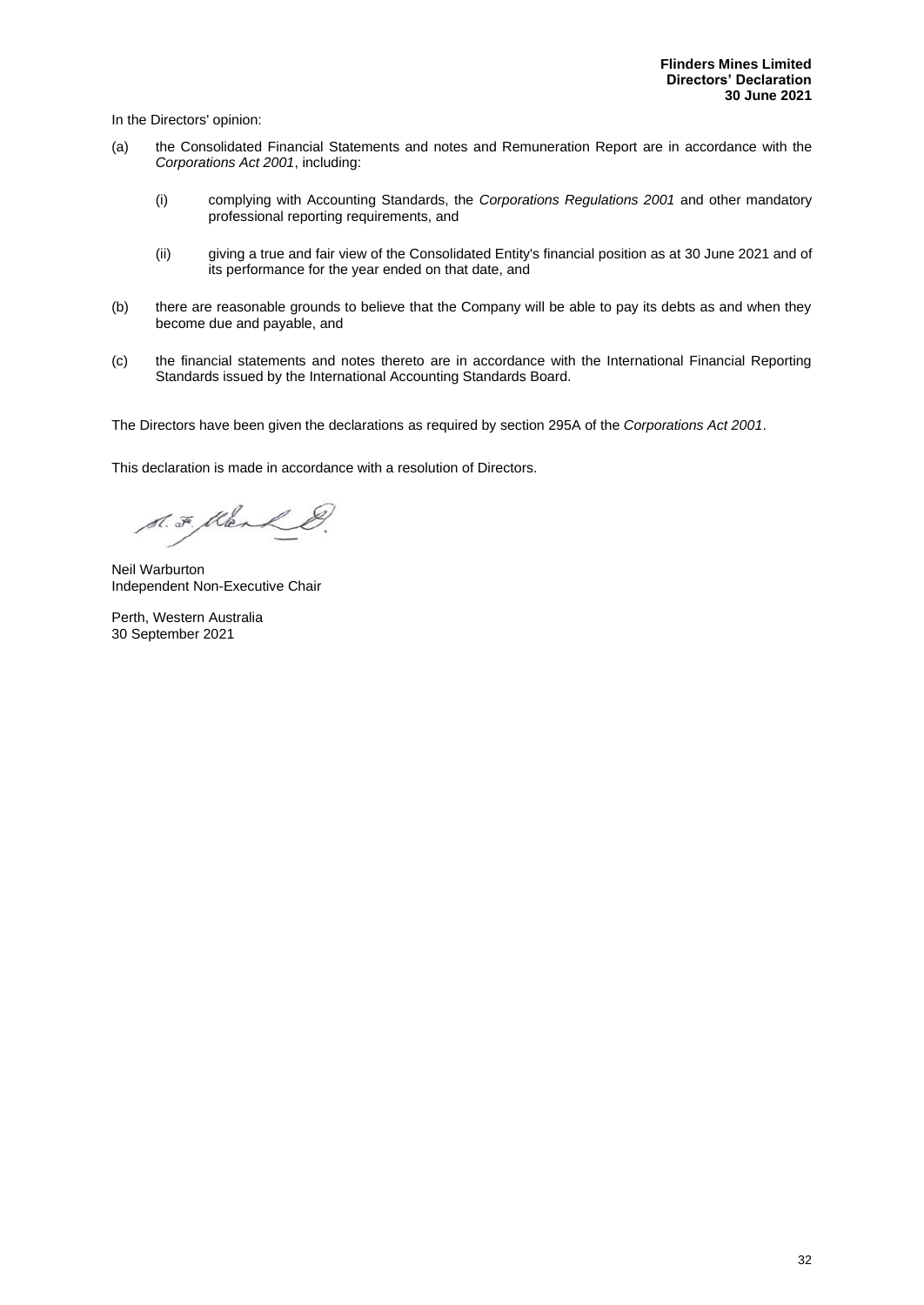

# Independent Auditor's Report

# To the shareholders of Flinders Mines Limited

## **Report on the audit of the Financial Report**

### **Opinion**

We have audited the **Financial Report** of Flinders Mines Limited (the Company).

In our opinion, the accompanying Financial Report of the Company is in accordance with the Corporations Act 2001, including:

- giving a true and fair view of the **Group's**  financial position as at 30 June 2021 and of its financial performance for the year ended on that date; and
- complying with Australian Accounting Standards and the Corporations Regulations 2001.

#### The **Financial Report** comprises

- Consolidated Statement of financial position as at 30 June 2021
- Consolidated Statement of profit or loss and other comprehensive income, Consolidated Statement of changes in equity, and Consolidated Statement of cash flows for the year then ended
- Notes including a summary of significant accounting policies
- Directors' Declaration.

The **Group** consists of the Company and the entities it controlled at the year-end or from time to time during the financial year.

#### **Basis for opinion**

We conducted our audit in accordance with Australian Auditing Standards. We believe that the audit evidence we have obtained is sufficient and appropriate to provide a basis for our opinion.

Our responsibilities under those standards are further described in the Auditor's responsibilities for the audit of the Financial Report section of our report.

We are independent of the Group in accordance with the Corporations Act 2001 and the ethical requirements of the Accounting Professional and Ethical Standards Board's APES 110 Code of Ethics for Professional Accountants (including Independence Standards) (the Code) that are relevant to our audit of the Financial Report in Australia. We have fulfilled our other ethical responsibilities in accordance with the Code.

We confirm that the independence declaration required by the Corporations Act 2001, which has been given to the Directors of Flinders Mines Limited, would be in the same terms if given to the Directors as at the time of this Auditor's Report.

#### **Key Audit Matters**

The **Key Audit Matters** we identified are:

- Capitalised Exploration and Evaluation
- Rehabilitation provision

**Key Audit Matters** are those matters that, in our professional judgement, were of most significance in our audit of the Financial Report of the current period.

These matters were addressed in the context of our audit of the Financial Report as a whole, and in forming our opinion thereon, and we do not provide a separate opinion on these matters.

KPMG, an Australian partnership and a member firm of the KPMG global organisation of independent member firms affiliated with KPMG International Limited, a private English company limited by guarantee. All rights reserved. The KPMG name and logo are trademarks used under license by the independent member firms of the KPMG global organisation. Liability limited by a scheme approved under Professional Standards Legislation.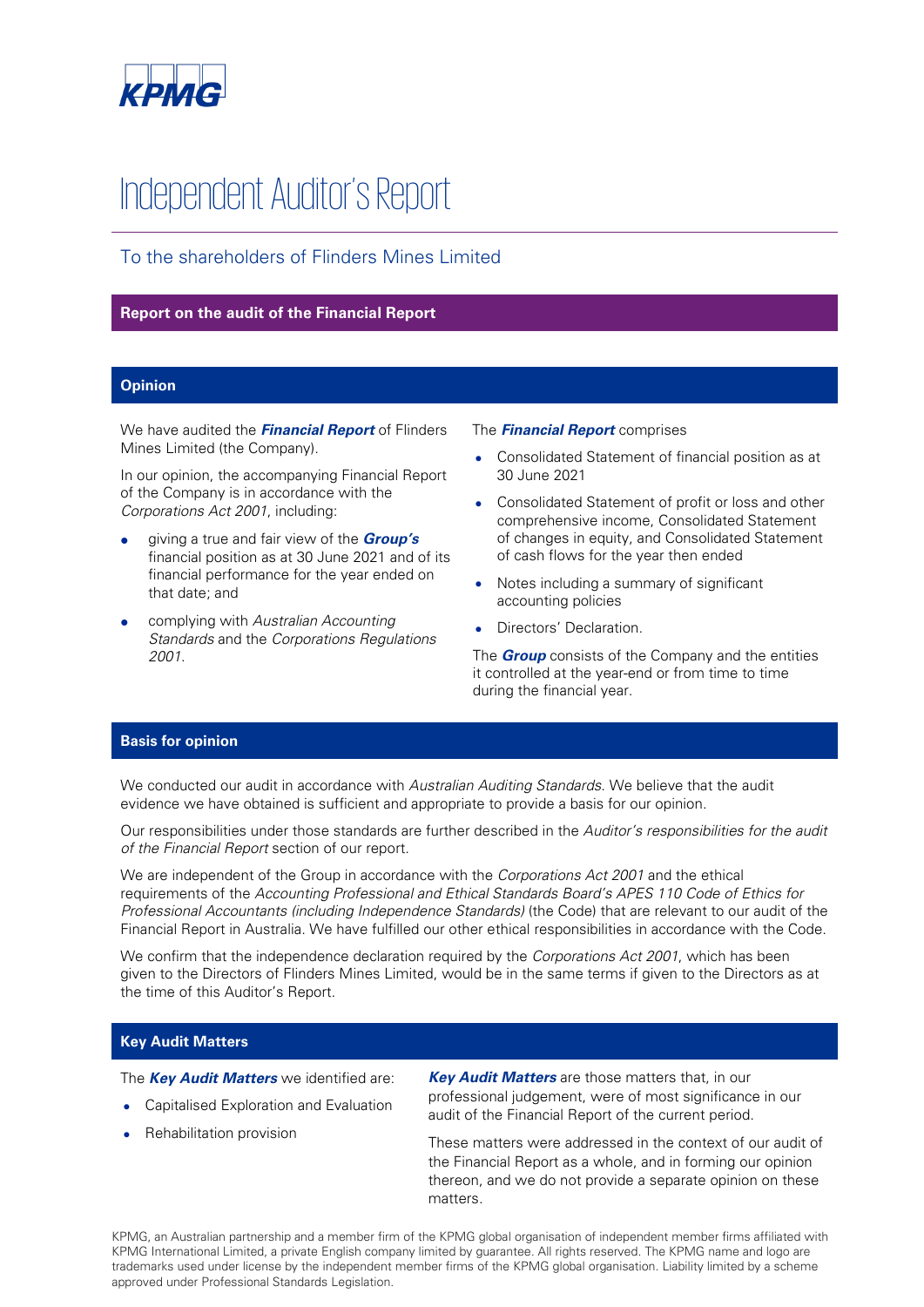

# **Capitalised Exploration and Evaluation \$73.761m**

Refer to Note 11 and Note 26 to the Financial Report

| How the matter was addressed in our audit                                                                                                                                                                                                                                                                                                                                                                                                                                                                                                                              |
|------------------------------------------------------------------------------------------------------------------------------------------------------------------------------------------------------------------------------------------------------------------------------------------------------------------------------------------------------------------------------------------------------------------------------------------------------------------------------------------------------------------------------------------------------------------------|
| Our procedures included:<br>Evaluating the Group's accounting policy to<br>$\bullet$<br>recognise exploration and evaluation assets<br>using the criteria in the accounting standard.                                                                                                                                                                                                                                                                                                                                                                                  |
| We assessed the Group's determination of its<br>$\bullet$<br>areas of interest for consistency with the<br>definition in the accounting standard. This<br>involved analysing the licenses in which the<br>Group holds an interest and the exploration<br>programmes planned for those for consistency<br>with documentation such as license related<br>technical conditions and planned work<br>programmes.<br>For each area of interest, we assessed the<br>$\bullet$                                                                                                 |
| Group's current rights to tenure by checking<br>the ownership of the relevant license to<br>government registries. We also tested for<br>compliance with conditions, such as minimum                                                                                                                                                                                                                                                                                                                                                                                   |
| expenditure requirements, on a sample of<br>licenses.                                                                                                                                                                                                                                                                                                                                                                                                                                                                                                                  |
| We tested the Group's additions to E&E for<br>the year by evaluating a sample of recorded<br>expenditure. We tested consistency to<br>underlying records, the capitalisation<br>requirements of the Group's accounting policy,<br>and the requirements of the accounting<br>standard.                                                                                                                                                                                                                                                                                  |
| We evaluated Group documents, such as<br>$\bullet$<br>minutes of Board meetings, for consistency<br>with their stated intentions for continuing E&E<br>in certain areas. We challenged this through<br>interviews with key operational and finance                                                                                                                                                                                                                                                                                                                     |
| personnel.<br>We obtained project and corporate budgets<br>identifying areas with existing funding and<br>those requiring alternate funding sources. We<br>compared this for consistency with areas with<br>E&E, for evidence of the ability to fund<br>continued activities.<br>We analysed the Group's determination of<br>$\bullet$<br>recoupment through successful development<br>and exploitation of the area by evaluating the<br>Group's documentation of planned future<br>activities including work programmes and<br>project budgets for a sample of areas. |
|                                                                                                                                                                                                                                                                                                                                                                                                                                                                                                                                                                        |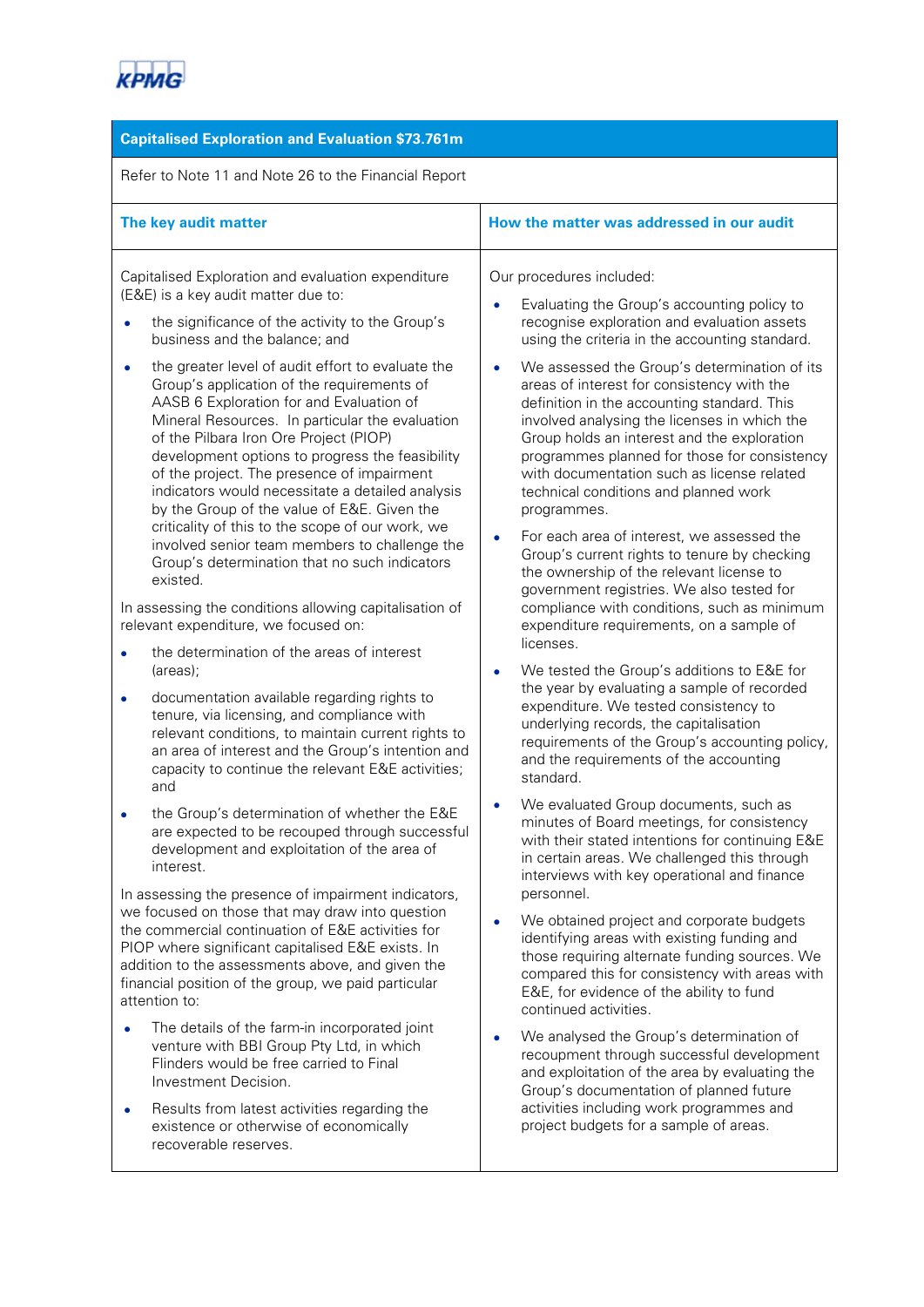

#### **Rehabilitation provision \$3.735m**

Refer to Note 14 and Note 26 to the Financial Report

| The key audit matter                                                                                                                                                                                                                                                                                                                                                                                                                                                                                                                                                                                                                                                                                                                                                                                                                                                                                                                                                                                                                                                                                   | How the matter was addressed in our audit                                                                                                                                                                                                                                                                                                                                                                                                                                                                                                                                                                                                                                                                                                                                                                                                                                                                                                                                                                                                                                                                                                                                                                                                                                                                    |
|--------------------------------------------------------------------------------------------------------------------------------------------------------------------------------------------------------------------------------------------------------------------------------------------------------------------------------------------------------------------------------------------------------------------------------------------------------------------------------------------------------------------------------------------------------------------------------------------------------------------------------------------------------------------------------------------------------------------------------------------------------------------------------------------------------------------------------------------------------------------------------------------------------------------------------------------------------------------------------------------------------------------------------------------------------------------------------------------------------|--------------------------------------------------------------------------------------------------------------------------------------------------------------------------------------------------------------------------------------------------------------------------------------------------------------------------------------------------------------------------------------------------------------------------------------------------------------------------------------------------------------------------------------------------------------------------------------------------------------------------------------------------------------------------------------------------------------------------------------------------------------------------------------------------------------------------------------------------------------------------------------------------------------------------------------------------------------------------------------------------------------------------------------------------------------------------------------------------------------------------------------------------------------------------------------------------------------------------------------------------------------------------------------------------------------|
| The rehabilitation provision is considered to be a key<br>audit matter. This is due to the:<br>inherent complexity in estimating future<br>environmental restoration and rehabilitation<br>costs and<br>significant audit effort for us in gathering<br>sufficient audit evidence thereon, particularly<br>those costs to be incurred several years in the<br>future.<br>The estimate of the provision is influenced by:<br>The complexity in current environmental and<br>regulatory requirements, and the impact to<br>completeness of the provision;<br>The expected environmental management<br>strategy of the Group and the nature of the<br>costs incorporated into the provision; and<br>The expected timing of expenditure which is<br>planned to occur several years into the future,<br>and the associated inflation and discounting of<br>costs in the present value calculation of the<br>provision.<br>The Group uses third party and internal experts when<br>assessing their obligations for restoration and<br>rehabilitation activities and associated estimates of<br>future costs. | Our procedures included:<br>Comparing the basis for recognition and<br>$\bullet$<br>measurement of the provisions for<br>consistency with environmental and regulatory<br>requirements and criteria in the accounting<br>standards;<br>Obtaining the Group's rehabilitation provision<br>calculation, and critically evaluated the<br>provision by:<br>obtaining the Group's latest third party<br>expert reports as well as internal and<br>external underlying documentation for their<br>determination of future required activities,<br>their timing and associated cost estimates;<br>assessing the planned timing of restoration<br>and rehabilitation activities through<br>comparison to exploration plans;<br>assessing the competence, scope and<br>objectivity of the Group's internal and<br>external experts used in the determination<br>of the provision estimate; and<br>comparing inflation rate and discount rate<br>assumptions in the Group's provision<br>determination to current market data.<br>including economic forecasts.<br>Evaluating the completeness of the provision<br>against the Group's analysis of each operating<br>location to identify where disturbance requires<br>rehabilitation or restoration and comparing to our<br>understanding of the Group's operations. |

## **Other Information**

Other Information is financial and non-financial information in Flinders Mines Limited's annual reporting which is provided in addition to the Financial Report and the Auditor's Report. The Directors are responsible for the Other Information.

Our opinion on the Financial Report does not cover the Other Information and, accordingly, we do not express an audit opinion or any form of assurance conclusion thereon, with the exception of the Remuneration Report and our related assurance opinion.

In connection with our audit of the Financial Report, our responsibility is to read the Other Information. In doing so, we consider whether the Other Information is materially inconsistent with the Financial Report or our knowledge obtained in the audit, or otherwise appears to be materially misstated.

We are required to report if we conclude that there is a material misstatement of this Other Information, and based on the work we have performed on the Other Information that we obtained prior to the date of this Auditor's Report we have nothing to report.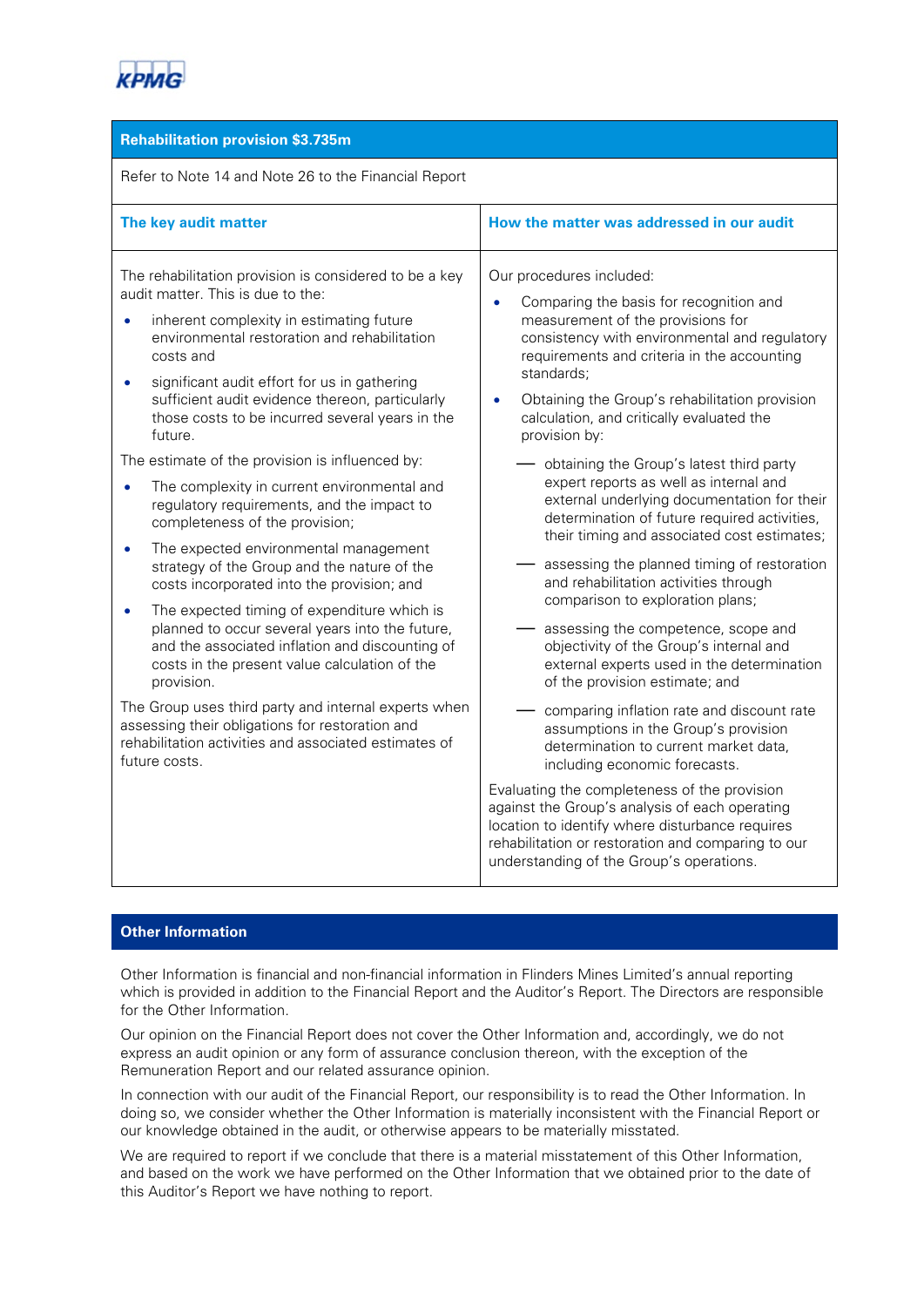

#### **Responsibilities of the Directors for the Financial Report**

The Directors are responsible for:

- preparing the Financial Report that gives a true and fair view in accordance with Australian Accounting Standards and the Corporations Act 2001;
- implementing necessary internal control to enable the preparation of a Financial Report that gives a true and fair view and is free from material misstatement, whether due to fraud or error; and
- assessing the Group and Company's ability to continue as a going concern and whether the use of the going concern basis of accounting is appropriate. This includes disclosing, as applicable, matters related to going concern and using the going concern basis of accounting unless they either intend to liquidate the Group and Company or to cease operations, or have no realistic alternative but to do so.

#### **Auditor's responsibilities for the audit of the Financial Report**

Our objective is:

- to obtain reasonable assurance about whether the Financial Report as a whole is free from material misstatement, whether due to fraud or error; and
- to issue an Auditor's Report that includes our opinion.

Reasonable assurance is a high level of assurance, but is not a guarantee that an audit conducted in accordance with Australian Auditing Standards will always detect a material misstatement when it exists.

Misstatements can arise from fraud or error. They are considered material if, individually or in the aggregate, they could reasonably be expected to influence the economic decisions of users taken on the basis of the Financial Report.

A further description of our responsibilities for the audit of the Financial Report is located at the Auditing and Assurance Standards Board website at: [https://www.auasb.gov.au/admin/file/content102/c3/ar1\\_2020.pdf](https://www.auasb.gov.au/admin/file/content102/c3/ar1_2020.pdf) This description forms part of our Auditor's Report.

#### **Report on the Remuneration Report**

#### **Opinion**

In our opinion, the Remuneration Report of Flinders Mines Limited for the year ended 30 June 2021 complies with Section 300A of the Corporations Act 2001.

#### **Directors' responsibilities**

The Directors of the Company are responsible for the preparation and presentation of the Remuneration Report in accordance with Section 300A of the Corporations Act 2001.

#### **Our responsibilities**

We have audited the Remuneration Report included in pages 11 to 14 of the Directors' report for the year ended 30 June 2021.

Our responsibility is to express an opinion on the Remuneration Report, based on our audit conducted in accordance with Australian Auditing Standards.

 $KPMG$ .

KPMG R Gambitta

Partner Perth 30 September 2021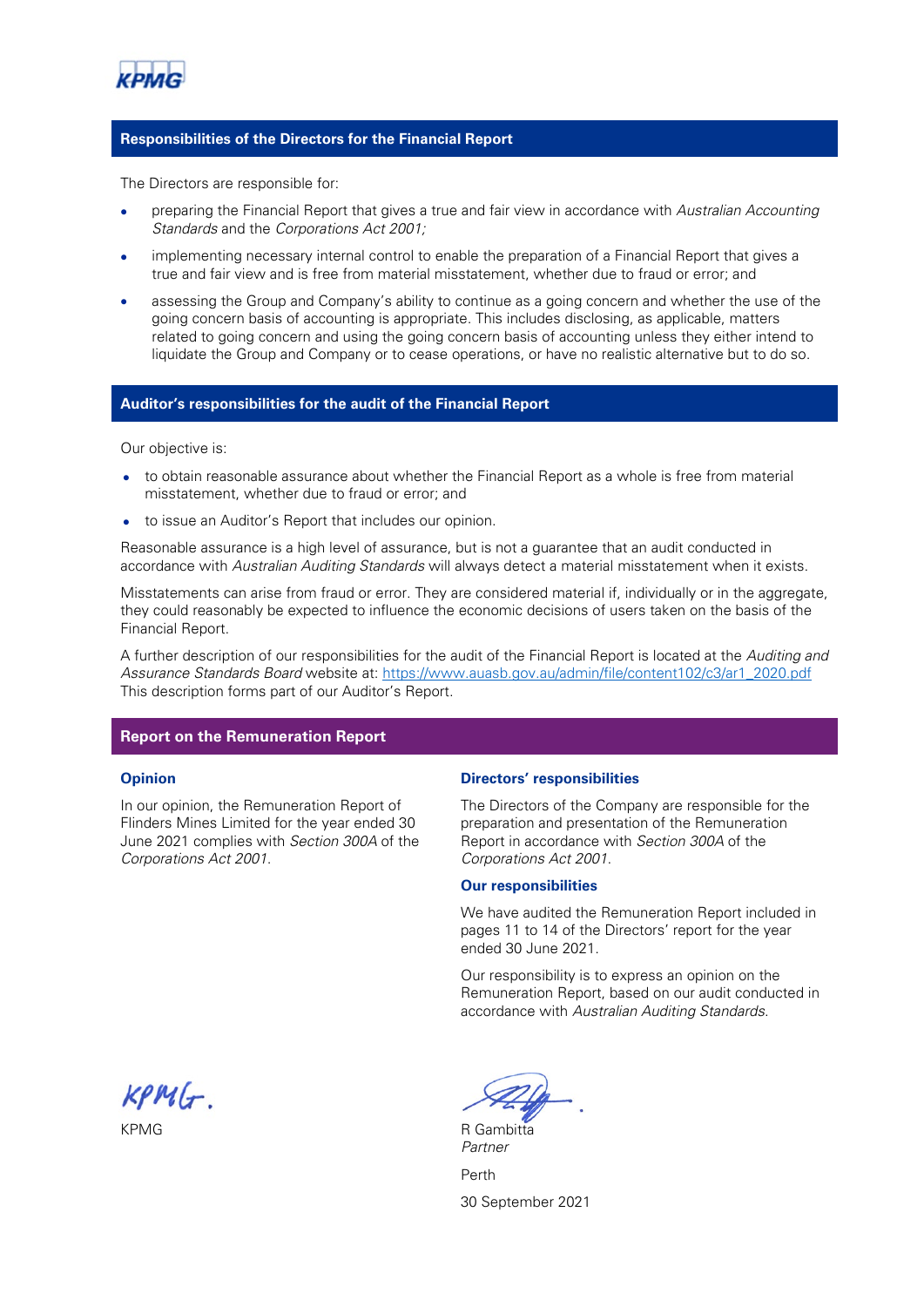Additional information required by the Australian Securities Exchange Limited and not shown elsewhere in this report is as follows. The information is current as at 31 August 2021.

#### **Issued Equity Capital**

|                   | Shares<br><b>Ordinary</b> |     |
|-------------------|---------------------------|-----|
| Number of holders | 3.882                     | Nil |
| Number on issue   | 168.848.577               | Nil |

#### **Voting Rights**

Voting rights, on a show of hands, are one vote for every registered holder of Ordinary Shares and on a poll, are one vote for each share held by registered holders of Ordinary Shares. Options do not carry any voting rights.

#### **Distribution of Holdings of Equity Securities**

| <b>Holding ranges</b> | <b>Number of Equity Security Holders</b> |              |  |
|-----------------------|------------------------------------------|--------------|--|
|                       | <b>Ordinary Shares</b>                   | <b>Units</b> |  |
| $-1.000$              | 2.171                                    | 790.458      |  |
| $1,001 - 5,000$       | 1.040                                    | 2,537,368    |  |
| $5,001 - 10,000$      | 281                                      | 2,036,375    |  |
| $10,001 - 100,000$    | 340                                      | 10,245,099   |  |
| 100,001 and over      | 50                                       | 153.239.277  |  |
| Total                 | 3.882                                    | 168,848,577  |  |

#### **Unmarketable Parcels**

The number of shareholders holding less than a marketable parcel (being 569 shares based on a share price of \$0.88 at 31 August 2021) was 1,645.

#### **Substantial Shareholders**

|                                                  | <b>Number of Ordinary</b> | Percentage (%) |
|--------------------------------------------------|---------------------------|----------------|
|                                                  | <b>Shares</b>             |                |
| TIO (NZ) Limited 1                               | 2.258.958.8694            | 58.93          |
| OCJ Investment (Australia) Pty Ltd <sup>2</sup>  | 670.604.9954              | 21.00          |
| Various Requisitioning Shareholders <sup>3</sup> | 210,302,4054              | 6.03           |

1. As lodged on ASX on 29 April 2020.

2. As lodged on ASX on 3 February 2017.

3. On 13 March 2019, various Shareholders lodged a Form 603 (Becoming a Substantial Shareholder Notice) with ASX disclosing an association pursuant to sections 12(2)(b) or (c) of the Corporations Act by reason of notices issued under sections 203D and 249D of the Corporations Act requiring the Company to call and arrange to hold a general meeting to consider resolutions to remove, as directors of the Company, Mr Neil Warburton, Mr Michael Wolley, Mr Evan Davies and any other persons appointed as directors of the Company prior to the requisitioned meeting, and to elect Mr Brendon Dunstan as a director of the Company. These resolutions were subsequently not carried at a general meeting of shareholders on 9 May 2019.

4. On a pre-consolidation basis. On 27 November 2020, the Company completed a consolidation of the Company's issued capital on the basis that every 25 shares be consolidated into 1.

#### **On Market Buy Back**

There is no current on-market buy-back.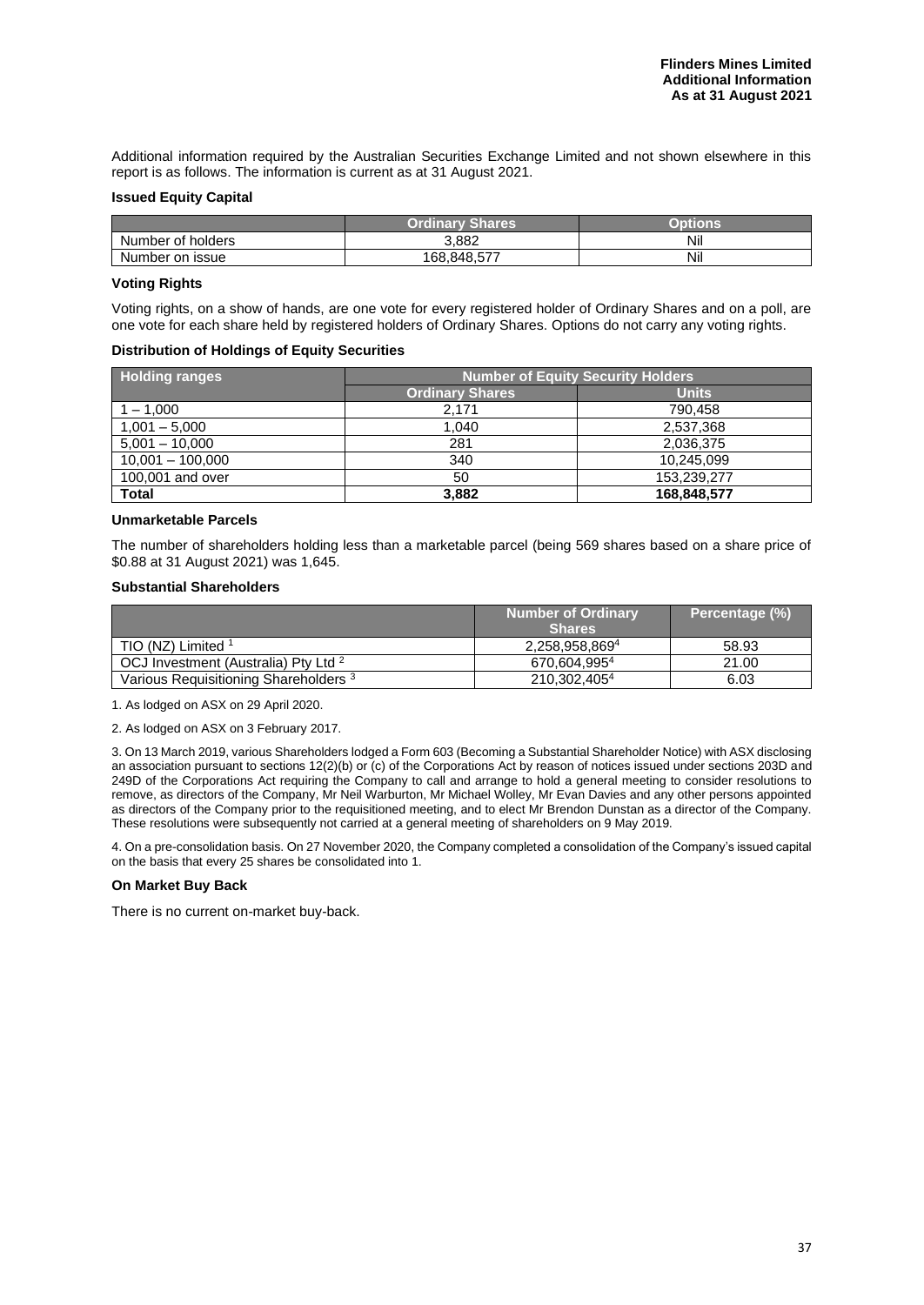#### **Top 20 Shareholders**

| <b>Rank</b>    | <b>Name</b>                                                                                 | <b>Number of</b><br><b>Ordinary Shares</b> | <b>Percentage</b><br>(%) |
|----------------|---------------------------------------------------------------------------------------------|--------------------------------------------|--------------------------|
| 1              | TIO (NZ) LIMITED                                                                            | 100,398,172                                | 59.46                    |
| $\overline{c}$ | OCJ INVESTMENT (AUSTRALIA) PTY LTD                                                          | 35,060,675                                 | 20.76                    |
| 3              | MR KENNETH MARTIN KEANE                                                                     | 2,710,618                                  | 1.61                     |
| $\overline{4}$ | CITICORP NOMINEES PTY LIMITED                                                               | 2,356,298                                  | 1.40                     |
| $\overline{5}$ | MR KENNETH MARTIN KEANE + MS SALLY MORTON<br>ROBERTS < KEANE SUPER FUND A/C>                | 1,076,108                                  | 0.64                     |
| 6              | <b>MR CHUNLEI OUYANG</b>                                                                    | 993,689                                    | 0.59                     |
| $\overline{7}$ | BNP PARIBAS NOMS PTY LTD <drp></drp>                                                        | 925,751                                    | 0.55                     |
| 8              | QUATTUOR REGIONIS PTY LTD <quattuor regionis<br="">A/C</quattuor>                           | 864,407                                    | 0.51                     |
| 9              | MR IAN DRUMMOND + MRS JANICE DRUMMOND <instil<br><b>ENTERPRISES S/F A/C&gt;</b></instil<br> | 719,000                                    | 0.43                     |
| 10             | VACHKODI PTY LTD <bep a="" c="" investment=""></bep>                                        | 600,000                                    | 0.36                     |
| 11             | MR BRENDON TONY DUNSTAN                                                                     | 483,750                                    | 0.29                     |
| 12             | DR ASHLEY MARTIN NEWLAND                                                                    | 460,000                                    | 0.27                     |
| 13             | HSBC CUSTODY NOMINEES (AUSTRALIA) LIMITED                                                   | 385,114                                    | 0.23                     |
| 14             | DR STUART CLARKE + MRS MARGARET IRENE CLARKE<br><macse a="" c="" fund="" super=""></macse>  | 305,689                                    | 0.18                     |
| 15             | MR SANOJ XAVIER & MRS MARIA XAVIER                                                          | 300,000                                    | 0.18                     |
| 16             | MR ALEXANDER ILIEVSKI                                                                       | 274,949                                    | 0.16                     |
| 17             | MR WAYNE RAYMOND KEARNEY + MRS ROBYN KEARNEY<br><kearney a="" c="" super=""></kearney>      | 270,919                                    | 0.16                     |
| 18             | MR WAYNE RAYMOND KEARNEY < W & R KEARNEY FAMILY<br>A/C                                      | 270,319                                    | 0.16                     |
| 19             | SOUTHERN SHELLFISH PTY LTD <superannuation<br>FUND A/C&gt;</superannuation<br>              | 229,858                                    | 0.14                     |
| 20             | MS NICOLE MAXIME BRUCE                                                                      | 206,055                                    | 0.12                     |
|                | <b>TOTAL</b>                                                                                | 148,891,371                                | 88.18                    |

#### **Corporate Governance**

The Company's 2021 Corporate Governance Statement is available for in the Corporate Governance section of the Company's website: [flindersmines.com/about-us/corporate-governance](http://flindersmines.com/about-us/corporate-governance)

This document is reviewed regularly to address any changes in governance practices and the law.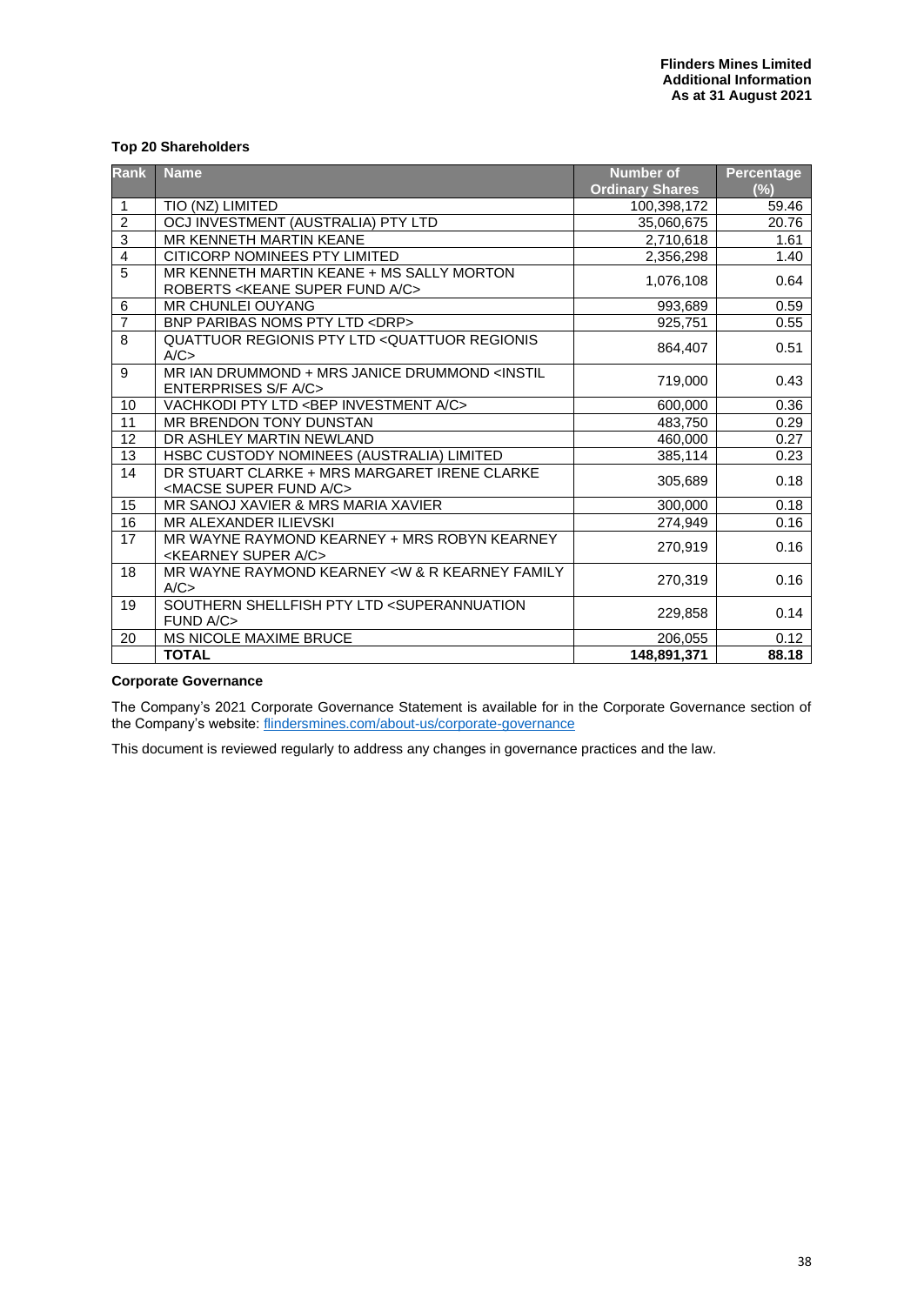#### **Flinders Mines Limited Interest in Mining Tenements As at 30 June 2021**

| The below table details the Group's interest in mining tenements as at 30 June 2021. |  |  |
|--------------------------------------------------------------------------------------|--|--|
|                                                                                      |  |  |

| Tenement | <b>Location</b>   | <b>Status</b> | <b>Registered Holder</b>   | Interest at 30 June<br>2021 |  |
|----------|-------------------|---------------|----------------------------|-----------------------------|--|
| R47/021  | Western Australia | Granted       | PIOP Mine Co NL            | 100%                        |  |
| E58/0232 | Western Australia | Granted       | Flinders Canegrass Pty Ltd | 100%                        |  |
| E58/0236 | Western Australia | Granted       | Flinders Canegrass Pty Ltd | 100%                        |  |
| E58/0282 | Western Australia | Granted       | Flinders Canegrass Pty Ltd | 100%                        |  |
| E58/0520 | Western Australia | Granted       | Flinders Canegrass Pty Ltd | 100%                        |  |
| E58/0521 | Western Australia | Granted       | Flinders Canegrass Pty Ltd | 100%                        |  |
| E58/0522 | Western Australia | Granted       | Flinders Canegrass Pty Ltd | 100%                        |  |
| L47/0728 | Western Australia | Granted       | PIOP Mine Co NL            | 100%                        |  |
| L47/0730 | Western Australia | Granted       | PIOP Mine Co NL            | 100%                        |  |
| L47/0734 | Western Australia | Granted       | PIOP Mine Co NL            | 100%                        |  |
| M47/1451 | Western Australia | Granted       | PIOP Mine Co NL            | 100%                        |  |
| L47/0731 | Western Australia | Granted       | PIOP Mine Co NL            | 100%                        |  |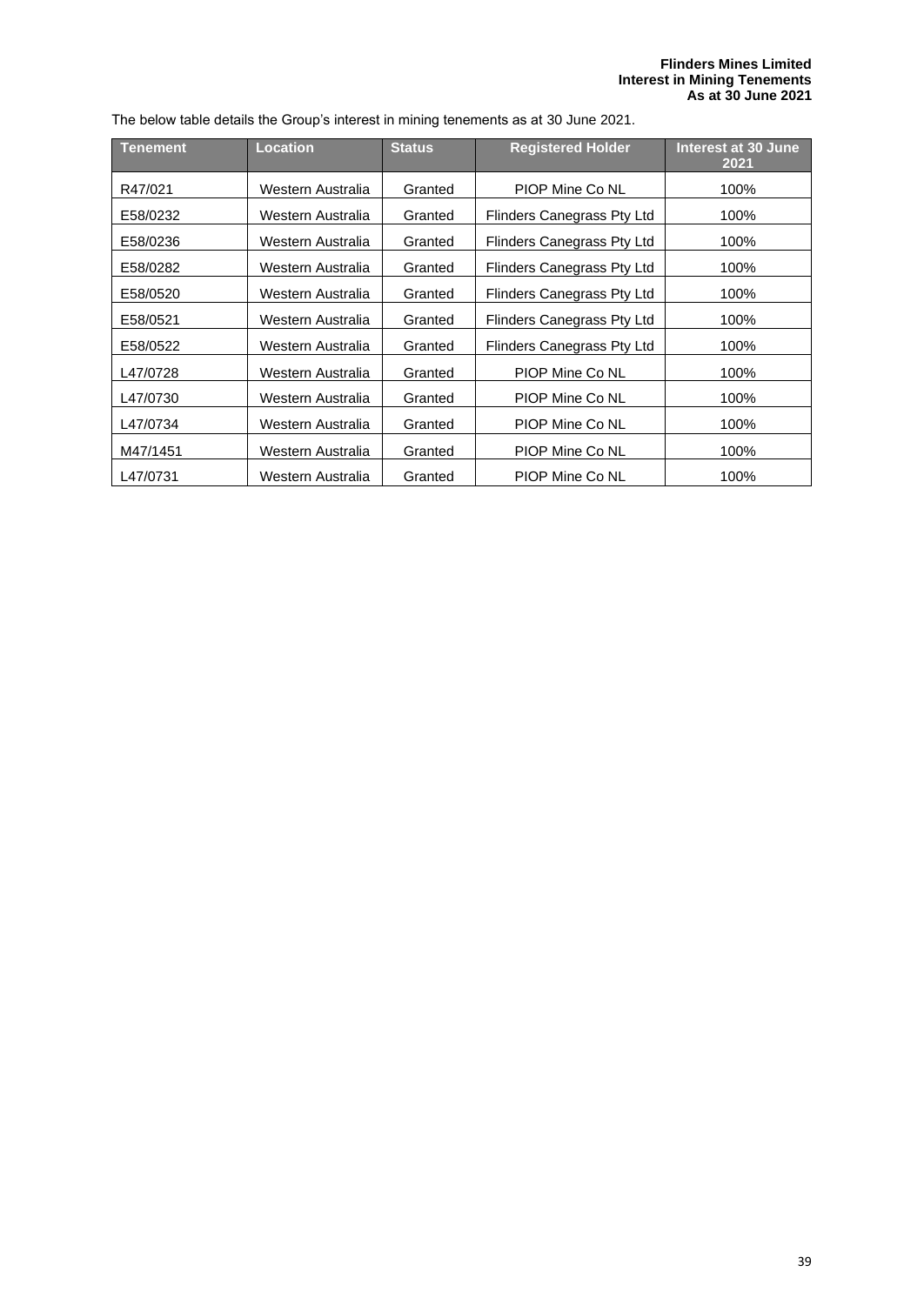#### **Mineral Resources Annual Statement and Review**

The Company carries out an annual review of its Mineral Resources as required by the ASX Listing Rules. The review was carried out as at 30 June 2021. The estimates for Mineral Resources were prepared and disclosed under the JORC Code 2012 Edition.

#### **Estimation Governance Statement**

The Company ensures that all Mineral Resource estimations are subject to appropriate levels of governance and internal controls.

Exploration results are collected and managed by an independent competent qualified geologist. All data collection activities are conducted to industry standards based on a framework of quality assurance and quality control protocols covering all aspects of sample collection, topographical and geophysical surveys, drilling, sample preparation, physical and chemical analysis and data and sample management.

Mineral Resource estimates are prepared by qualified independent Competent Persons. If there is a material change in the estimate of a Mineral Resource, the estimate and supporting documentation in question is reviewed by a suitable qualified independent Competent Persons.

The Company reports its Mineral Resources on an annual basis in accordance with JORC Code 2012.

#### **Total Mineral Resource Inventory as at 30 June 2021**

#### **M47/1451 – Blacksmith <sup>1</sup>**

| <b>JORC</b><br><b>Classification</b> | <b>Tonnes Mt</b> | Fe%  | SiO <sub>2</sub> % | AL <sub>2</sub> O <sub>3</sub> % | P%    | LOI% |
|--------------------------------------|------------------|------|--------------------|----------------------------------|-------|------|
| Inferred                             | 105              | 51.6 | 15.7               | 5.13                             | 0.057 | 4.4  |
| Indicated                            | 1,148            | 52.6 | 14.1               | 4.81                             | 0.067 | 4.93 |
| Measured                             | 54               | 59.8 | 6.24               | 4.28                             | 0.064 | 2.98 |
| <b>Total</b>                         | 1,307            | 52.8 | 13.9               | 4.81                             | 0.066 | 4.81 |

#### **R47/1560 - Anvil <sup>2</sup>**

| <b>JORC</b><br><b>Classification</b> | <b>Tonnes Mt</b> | Fe%  | SiO <sub>2</sub> % | AL <sub>2</sub> O <sub>3</sub> % | P%    | LOI% |
|--------------------------------------|------------------|------|--------------------|----------------------------------|-------|------|
| Inferred                             | 176              | 47.1 | 21.3               | 6.05                             | 0.044 | 4.13 |
| <b>Total</b>                         | 176              | 47.1 | 21.3               | 6.05                             | 0.044 | 4.13 |

#### **Pilbara Iron Ore Project – Total <sup>3</sup>**

| <b>JORC</b><br><b>Classification</b> | Tonnes Mt <sup>1</sup> | Fe%  | SiO <sub>2</sub> % | AL <sub>2</sub> O <sub>3</sub> % | $P\%$ | LOI% |
|--------------------------------------|------------------------|------|--------------------|----------------------------------|-------|------|
| Inferred                             | 282                    | 48.8 | 19.2               | 5.7                              | 0.049 | 4.23 |
| Indicated                            | 148. ا                 | 52.6 | 14.1               | 4.81                             | 0.067 | 4.93 |
| Measured                             | 54                     | 59.8 | 6.24               | 4.28                             | 0.064 | 2.98 |
| <b>Total</b>                         | 1,484                  | 52.2 | 14.8               | 4.96                             | 0.064 | 4.73 |

Note: Tonnage figures have been rounded and as a result may not add up to the totals quoted.

<sup>1</sup> The Blacksmith Mineral Resource includes the Ajax, Badger, Blackjack, Champion, Delta, Eagle and Paragon deposits. All the estimates making up the Blacksmith Mineral Resource are reported to JORC 2012 standards.

<sup>2</sup> The Anvil Mineral Resource includes the Area F, Area G, Area H and Area J deposits. All the estimates making up the Anvil Mineral Resource are reported to JORC 2012 standards.

<sup>3</sup> Cut off: Ore types DID1, DID2, DID3 reported using Fe>40% and Al<sub>2</sub>O<sub>3</sub><8%, ore types DID4, CID, BID reported using Fe $>50\%$  and Al<sub>2</sub>O<sub>3</sub><6%

Following the completion of a drilling campaign and subsequent metallurgical laboratory analysis, the Company commissioned Snowden Mining Industry Consultants ('Snowden') to re-estimate and update the Mineral Resource to bring into compliance with JORC Code 2012. The Company released this update on the ASX on 1 March 2018. There have been no changes since the date of this announcement to the date of this report.